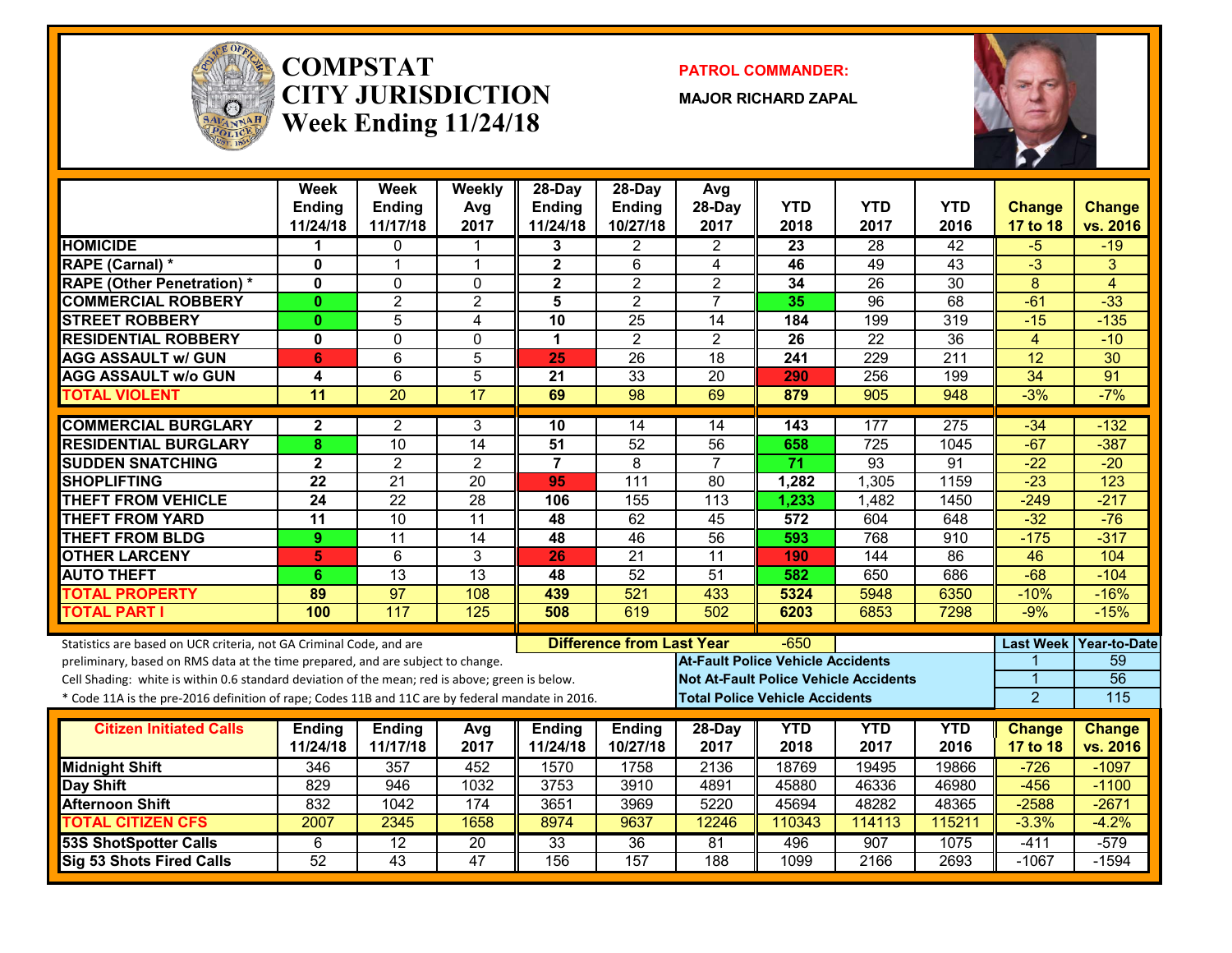

#### **COMPSTATNORTH PRECINCTWeek Ending 11/24/18**

**PRECINCT COMMANDER:**

**CAPT. CARY HILL**



|                                                                                                  | Week<br><b>Ending</b><br>11/24/18 | Week<br><b>Ending</b><br>11/17/18 | Weekly<br>Avg<br>2017 | 28-Day<br><b>Ending</b><br>11/24/10 | $28-Dav$<br>Ending<br>10/27/18   | Avg<br>28-Day<br>2017                    | <b>YTD</b><br>2018                    | <b>YTD</b><br>2017                           | <b>YTD</b><br>2016 | <b>Change</b><br>17 to 18 | <b>Change</b><br>vs. 2016 |
|--------------------------------------------------------------------------------------------------|-----------------------------------|-----------------------------------|-----------------------|-------------------------------------|----------------------------------|------------------------------------------|---------------------------------------|----------------------------------------------|--------------------|---------------------------|---------------------------|
| <b>HOMICIDE</b>                                                                                  | 0                                 | 0                                 | 0                     | 0                                   | 1                                | $\mathbf{0}$                             | 5                                     | 3                                            | 3                  | $\overline{2}$            | $\overline{2}$            |
| <b>RAPE (Carnal) *</b>                                                                           | $\mathbf{0}$                      | 1                                 | $\mathbf 0$           | 1                                   | 3                                | $\overline{1}$                           | $\overline{13}$                       | $\overline{18}$                              | $\overline{13}$    | $-5$                      | $\Omega$                  |
| <b>RAPE (Other Penetration) *</b>                                                                | $\mathbf{0}$                      | $\Omega$                          | $\mathbf 0$           | $\mathbf{0}$                        | 1                                | $\Omega$                                 | 6                                     | 4                                            | 8                  | $\overline{2}$            | $-2$                      |
| <b>COMMERCIAL ROBBERY</b>                                                                        | 0                                 | $\Omega$                          | 0                     | 0                                   | 0                                | $\mathbf 1$                              | 6                                     | 14                                           | 8                  | -8                        | $-2$                      |
| <b>STREET ROBBERY</b>                                                                            | $\mathbf{0}$                      | $\blacktriangleleft$              | $\mathbf 1$           | 4                                   | $\overline{11}$                  | 4                                        | 61                                    | 69                                           | 139                | $-8$                      | $-78$                     |
| <b>RESIDENTIAL ROBBERY</b>                                                                       | 0                                 | $\mathbf 0$                       | $\mathbf 0$           | 0                                   | $\Omega$                         | $\mathbf{0}$                             | 5                                     | $\mathbf 1$                                  | $\overline{7}$     | 4                         | $-2$                      |
| <b>AGG ASSAULT w/ GUN</b>                                                                        | $\overline{2}$                    | $\overline{1}$                    | $\mathbf{1}$          | 4                                   | $\overline{6}$                   | 4                                        | 56                                    | 50                                           | 45                 | $6\phantom{1}$            | 11                        |
| <b>AGG ASSAULT w/o GUN</b>                                                                       | 1                                 | 4                                 | $\overline{2}$        | 6                                   | $\overline{11}$                  | 6                                        | 90                                    | $\overline{74}$                              | 64                 | 16                        | $\overline{26}$           |
| <b>TOTAL VIOLENT</b>                                                                             | 3                                 | $\overline{7}$                    | $\overline{4}$        | 15                                  | 33                               | $\overline{17}$                          | 242                                   | 233                                          | 287                | 4%                        | $-16%$                    |
| <b>COMMERCIAL BURGLARY</b>                                                                       | 1                                 |                                   | 1                     | $\mathbf{2}$                        | 4                                | 4                                        | 33                                    | 50                                           | 55                 | -17                       | $-22$                     |
| <b>RESIDENTIAL BURGLARY</b>                                                                      | $\mathbf{0}$                      | $\Omega$                          | $\overline{2}$        | 3                                   | $\overline{2}$                   | $\overline{7}$                           | 68                                    | 87                                           | 109                | $-19$                     | $-41$                     |
| <b>SUDDEN SNATCHING</b>                                                                          | $\bf{0}$                          | $\mathbf 0$                       | $\overline{1}$        | $\mathbf{0}$                        | 3                                | 3                                        | 28                                    | 43                                           | 52                 | $-15$                     | $-24$                     |
| <b>SHOPLIFTING</b>                                                                               | $\overline{\mathbf{2}}$           | 1                                 | 3                     | 8                                   | $\overline{9}$                   | $\overline{12}$                          | 211                                   | 170                                          | 191                | $\overline{41}$           | $\overline{20}$           |
| <b>THEFT FROM VEHICLE</b>                                                                        | 4                                 | $6\phantom{1}$                    | $6\phantom{1}$        | 25                                  | $\overline{28}$                  | $\overline{24}$                          | 257                                   | 358                                          | 480                | $-101$                    | $-223$                    |
| <b>THEFT FROM YARD</b>                                                                           | $\overline{\mathbf{2}}$           | $\overline{3}$                    | $\overline{3}$        | $\overline{12}$                     | 17                               | $\overline{11}$                          | 154                                   | $\overline{178}$                             | 203                | $-24$                     | $-49$                     |
| <b>THEFT FROM BLDG</b>                                                                           | 1                                 | 4                                 | 4                     | 14                                  | 13                               | $\overline{15}$                          | 165                                   | 213                                          | 271                | $-48$                     | $-106$                    |
| <b>OTHER LARCENY</b>                                                                             | 1                                 | $\overline{2}$                    | $\overline{1}$        | 10                                  | 9                                | $\overline{2}$                           | 55                                    | 39                                           | $\overline{27}$    | 16                        | $\overline{28}$           |
| <b>AUTO THEFT</b>                                                                                | 4                                 | $\overline{2}$                    | 3                     | 9                                   | $\overline{15}$                  | $\overline{12}$                          | 125                                   | 161                                          | $\overline{201}$   | $-36$                     | $-76$                     |
| <b>TOTAL PROPERTY</b>                                                                            | $\overline{12}$                   | 19                                | $\overline{22}$       | $\overline{\textbf{83}}$            | 100                              | $\overline{90}$                          | 1096                                  | 1299                                         | 1589               | $-16%$                    | $-31%$                    |
| <b>TOTAL PART I</b>                                                                              | $\overline{15}$                   | 26                                | $\overline{27}$       | 98                                  | 133                              | 107                                      | 1338                                  | 1532                                         | 1876               | $-13%$                    | $-29%$                    |
| Statistics are based on UCR criteria, not GA Criminal Code, and are                              |                                   |                                   |                       |                                     | <b>Difference from Last Year</b> |                                          | $-194$                                |                                              |                    |                           | Last Week Year-to-Date    |
| preliminary, based on RMS data at the time prepared, and are subject to change.                  |                                   |                                   |                       |                                     |                                  | <b>At-Fault Police Vehicle Accidents</b> |                                       |                                              |                    | 0                         | $\overline{12}$           |
| Cell Shading: white is within 0.6 standard deviation of the mean; red is above; green is below.  |                                   |                                   |                       |                                     |                                  |                                          |                                       | <b>Not At-Fault Police Vehicle Accidents</b> |                    | 1                         | 14                        |
| * Code 11A is the pre-2016 definition of rape; Codes 11B and 11C are by federal mandate in 2016. |                                   |                                   |                       |                                     |                                  |                                          | <b>Total Police Vehicle Accidents</b> |                                              |                    | $\overline{1}$            | 26                        |
|                                                                                                  | Week                              | <b>Week</b>                       | Weekly                | $28-Day$                            | $28-Day$                         | Avg                                      |                                       |                                              |                    |                           |                           |
| <b>Citizen Initiated Calls</b>                                                                   | Ending                            | <b>Ending</b>                     | Avg                   | Ending                              | Ending                           | 28-Day                                   | <b>YTD</b>                            | <b>YTD</b>                                   | <b>YTD</b>         | <b>Change</b>             | <b>Change</b>             |
|                                                                                                  | 11/24/18                          | 11/17/18                          | 2017                  | 11/24/18                            | 10/27/18                         | 2017                                     | 2018                                  | 2017                                         | 2016               | 17 to 18                  | vs. 2016                  |
| <b>Midnight Shift</b>                                                                            | $\overline{92}$                   | $\overline{111}$                  | $\overline{121}$      | 503                                 | $\overline{578}$                 | 484                                      | 5637                                  | 5529                                         | 5681               | 108                       | $-44$                     |
| Day Shift                                                                                        | 220                               | 220                               | 233                   | 888                                 | 1017                             | 931                                      | 11476                                 | 10772                                        | 11235              | 704                       | 241                       |
| <b>Afternoon Shift</b>                                                                           | 199                               | 235                               | $\overline{40}$       | 927                                 | 1057                             | 1010                                     | 11213                                 | 11281                                        | 11503              | $-68$                     | $-290$                    |
| <b>TOTAL CITIZEN CFS</b>                                                                         | 511                               | 566                               | 394                   | 2318                                | 2652                             | 2425                                     | 28326                                 | 27582                                        | 28419              | 2.7%                      | $-0.3%$                   |
| <b>53S ShotSpotter Calls</b>                                                                     | $\overline{2}$                    | 1                                 | 3                     | 5                                   | 9                                | $\overline{12}$                          | $\overline{70}$                       | 143                                          | 175                | $-73$                     | $-105$                    |
| Sig 53 Shots Fired Calls                                                                         | 10                                | 3                                 | $\overline{7}$        | 24                                  | $\overline{25}$                  | 29                                       | 293                                   | 326                                          | 409                | $-33$                     | $-116$                    |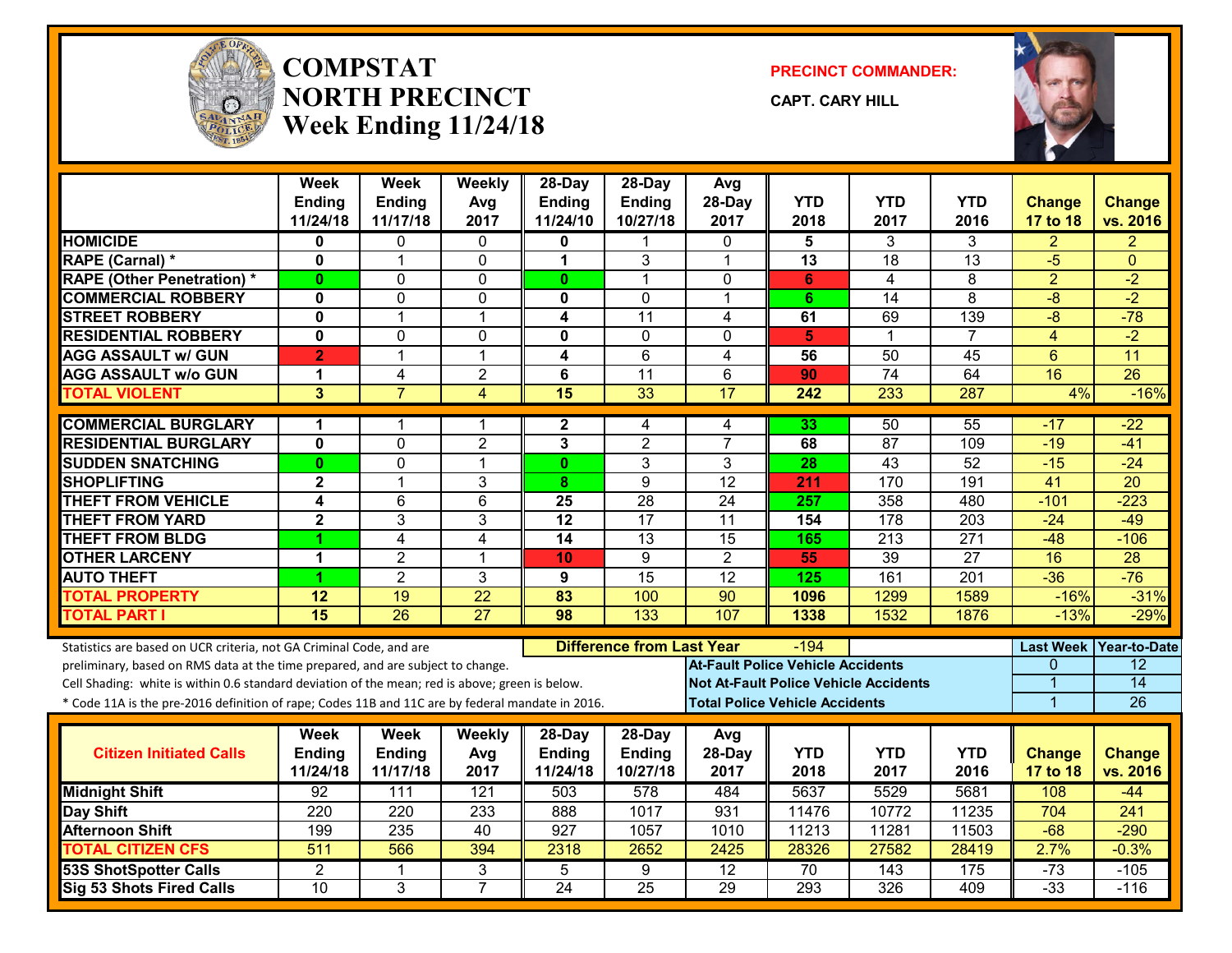# **BEAT 21 North Precinct Week Ending 11/24/18**

|                                   |                |                | <b>Last 4 Weeks</b> |                | 28 Days        | 28 Day  |                |                |                |                |                      |
|-----------------------------------|----------------|----------------|---------------------|----------------|----------------|---------|----------------|----------------|----------------|----------------|----------------------|
|                                   | <b>Ending</b>  | <b>Ending</b>  | <b>Ending</b>       | <b>Ending</b>  | <b>Ending</b>  | Average | <b>YTD</b>     | <b>YTD</b>     | <b>YTD</b>     | <b>Change</b>  | <b>Change</b>        |
|                                   | 11/03/18       | 11/10/18       | 11/17/18            | 11/24/18       | 11/24/18       | 2017    | 2018           | 2017           | 2016           | 17 to 18       | vs. 2016             |
| <b>HOMICIDE</b>                   | $\Omega$       | 0              | $\Omega$            | 0              | $\Omega$       | 0.0     | $\Omega$       | $\Omega$       | $\Omega$       | $\mathbf{0}$   | $\mathbf{0}$         |
| RAPE (Carnal) *                   | 0              | 0              | $\mathbf{0}$        | 0              | $\Omega$       | 0.1     | $\mathbf{0}$   | $\mathbf{1}$   | $\mathbf{1}$   | $-1$           | $-1$                 |
| <b>RAPE (Other Penetration) *</b> | $\Omega$       | 0              | $\mathbf{0}$        | $\Omega$       | $\Omega$       | 0.0     | $\mathbf{1}$   | $\Omega$       | $\Omega$       | $\mathbf{1}$   | $\blacktriangleleft$ |
| <b>COMMERCIAL ROBBERY</b>         | 0              | 0              | 0                   | 0              | 0              | 0.1     | $\mathbf{0}$   | $\mathbf{1}$   | $\overline{2}$ | $-1$           | $-2$                 |
| <b>STREET ROBBERY</b>             | $\Omega$       | 0              | $\mathbf 0$         | 0              | 0              | 0.2     | $\mathbf 0$    | $\overline{2}$ | 0              | $-2$           | $\mathbf{0}$         |
| <b>RESIDENTIAL ROBBERY</b>        | $\Omega$       | $\Omega$       | $\mathbf 0$         | $\Omega$       | 0              | 0.0     | $\mathbf 0$    | $\Omega$       | $\Omega$       | $\mathbf{0}$   | $\overline{0}$       |
| <b>AGG ASSAULT w/ GUN</b>         | $\Omega$       | 0              | $\mathbf 0$         | $\Omega$       | 0              | 0.2     | $\overline{2}$ | $\mathbf{1}$   | $\mathbf{1}$   | $\mathbf{1}$   | $\mathbf{1}$         |
| <b>AGG ASSAULT w/o GUN</b>        | 0              | 0              | $\mathbf 0$         | 0              | 0              | 0.2     | 3              | 3              | 4              | $\mathbf{0}$   | $-1$                 |
| <b>TOTAL VIOLENT</b>              | $\mathbf{0}$   | $\overline{0}$ | $\mathbf{O}$        | $\mathbf{0}$   | $\mathbf{0}$   | 0.7     | $6\phantom{1}$ | 8              | 8              | $-25%$         | $-25%$               |
| <b>COMMERCIAL BURGLARY</b>        | $\Omega$       | 0              | $\mathbf{0}$        | $\Omega$       | $\Omega$       | 0.2     | 5              | $\overline{2}$ | $\overline{2}$ | 3              | 3                    |
| <b>RESIDENTIAL BURGLARY</b>       | 0              | 0              | $\mathbf 0$         | 0              | 0              | 1.1     | 12             | 13             | 6              | $-1$           | 6                    |
| <b>SUDDEN SNATCHING</b>           | 0              | 0              | $\mathbf 0$         | 0              | 0              | 0.1     | $\mathbf 0$    | $\mathbf{1}$   | 0              | $-1$           | $\mathbf{0}$         |
| <b>SHOPLIFTING</b>                | 0              | 0              | $\mathbf 0$         | 0              | 0              | 0.2     | $\overline{2}$ | $\overline{2}$ | $\Omega$       | $\overline{0}$ | $\overline{2}$       |
| <b>THEFT FROM VEHICLE</b>         | $\mathbf{1}$   | $\mathbf{1}$   | $\mathbf 0$         | $\overline{2}$ | 4              | 2.8     | 39             | 34             | 23             | 5              | 16                   |
| <b>THEFT FROM YARD</b>            | 0              | 0              | $\mathbf 0$         | 0              | 0              | 1.2     | 14             | 14             | 18             | $\mathbf{0}$   | $-4$                 |
| <b>THEFT FROM BLDG</b>            | 0              | 1              | 1                   | 0              | $\overline{2}$ | 3.0     | 15             | 38             | 30             | $-23$          | $-15$                |
| <b>OTHER LARCENY</b>              | 0              | 1              | $\mathbf 0$         | 0              | $\mathbf{1}$   | 0.2     | 13             | 4              | 5              | 9              | 8                    |
| <b>AUTO THEFT</b>                 | $\mathbf{1}$   | 0              | $\mathbf{1}$        | 0              | $\overline{2}$ | 1.1     | 20             | 16             | 17             | $\overline{4}$ | 3 <sup>1</sup>       |
| <b>TOTAL PROPERTY</b>             | $\overline{2}$ | 3              | $\overline{2}$      | $\overline{2}$ | 9              | 9.7     | 120            | 124            | 101            | $-3%$          | 19%                  |
| <b>TOTAL PART I</b>               | $\overline{2}$ | $\overline{3}$ | $\overline{2}$      | $\overline{2}$ | 9              | 10.4    | 126            | 132            | 109            | $-5%$          | 16%                  |

 **Difference from Last Year**‐6

Statistics are based on UCR criteria, not GA Criminal Code.

\* Rape Code 11A is the historical definition of rape (aka Legacy Rape); Rape Codes 11B and 11C are those moved from Part II to Part I in 2017.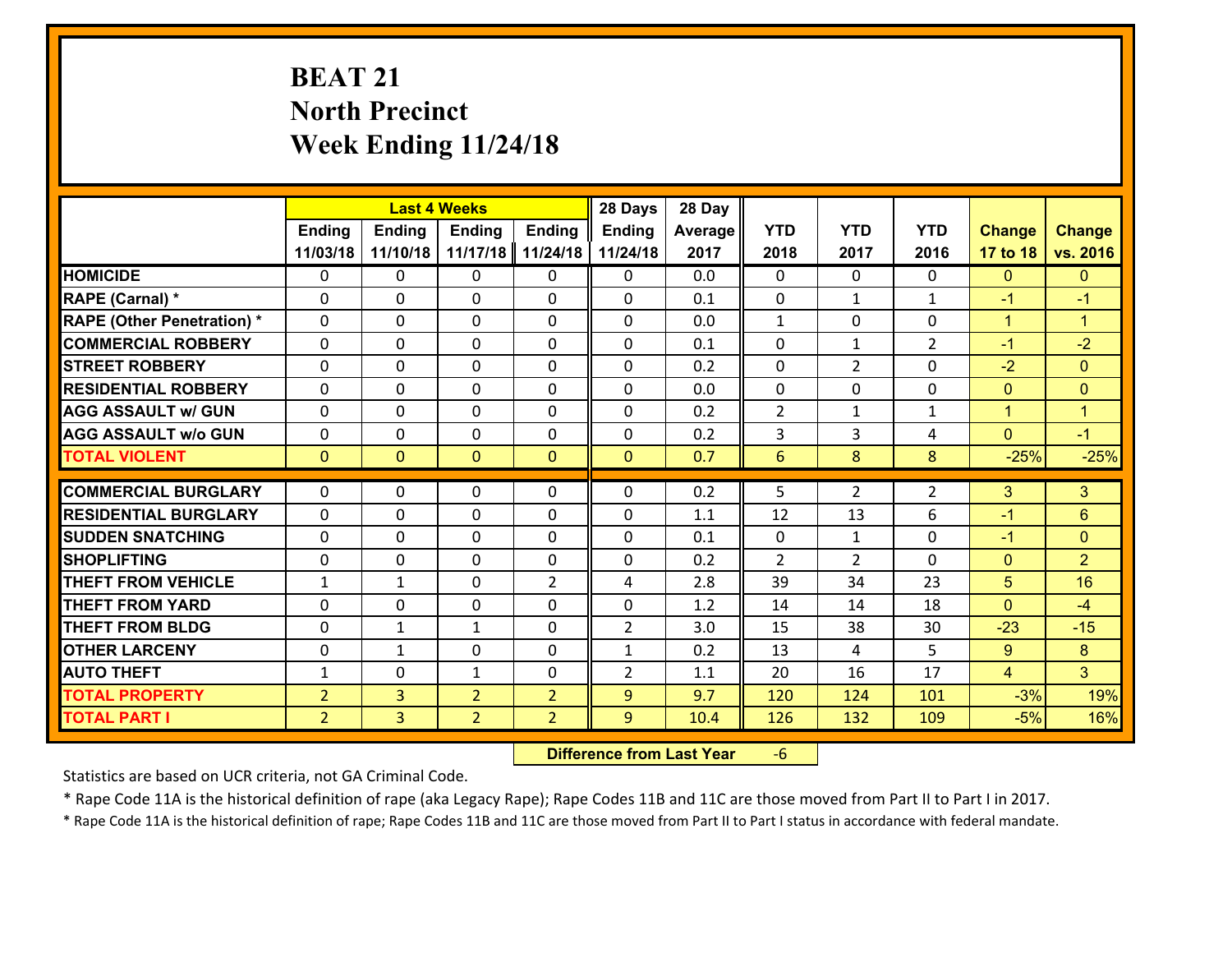# **BEAT 22 North Precinct Week Ending 11/24/18**

|                                   |                |                | <b>Last 4 Weeks</b> |                | 28 Days        | 28 Day  |              |                |               |                |                 |
|-----------------------------------|----------------|----------------|---------------------|----------------|----------------|---------|--------------|----------------|---------------|----------------|-----------------|
|                                   | <b>Ending</b>  | <b>Ending</b>  | <b>Ending</b>       | <b>Ending</b>  | <b>Ending</b>  | Average | <b>YTD</b>   | <b>YTD</b>     | <b>YTD</b>    | <b>Change</b>  | <b>Change</b>   |
|                                   | 11/03/18       | 11/10/18       | 11/17/18            | 11/24/18       | 11/24/18       | 2017    | 2018         | 2017           | 2016          | 17 to 18       | vs. 2016        |
| <b>HOMICIDE</b>                   | $\Omega$       | 0              | $\Omega$            | 0              | $\Omega$       | 0.0     | 4            | $\Omega$       | $\mathcal{L}$ | $\overline{4}$ | 2 <sup>1</sup>  |
| RAPE (Carnal) *                   | 0              | 0              | $\mathbf{0}$        | 0              | 0              | 0.2     | 3            | $\overline{2}$ | $\mathbf{1}$  | $\mathbf{1}$   | $\overline{2}$  |
| <b>RAPE (Other Penetration) *</b> | $\Omega$       | 0              | $\mathbf{0}$        | $\Omega$       | 0              | 0.1     | $\mathbf{1}$ | $\mathbf{1}$   | $\mathbf{1}$  | $\mathbf{0}$   | $\mathbf{0}$    |
| <b>COMMERCIAL ROBBERY</b>         | 0              | 0              | 0                   | 0              | 0              | 0.2     | 3            | 3              | 4             | $\mathbf 0$    | $-1$            |
| <b>STREET ROBBERY</b>             | $\Omega$       | 0              | $\mathbf 0$         | $\Omega$       | 0              | 0.8     | 12           | 9              | 10            | 3              | $\overline{2}$  |
| <b>RESIDENTIAL ROBBERY</b>        | $\Omega$       | $\Omega$       | $\mathbf 0$         | $\Omega$       | 0              | 0.0     | $\Omega$     | $\Omega$       | $\mathcal{L}$ | $\Omega$       | $-2$            |
| <b>AGG ASSAULT w/ GUN</b>         | $\Omega$       | 0              | $\mathbf 0$         | $\mathbf{1}$   | $\mathbf{1}$   | 2.2     | 15           | 25             | 12            | $-10$          | 3 <sup>1</sup>  |
| <b>AGG ASSAULT w/o GUN</b>        | 0              | 0              | 3                   | 0              | 3              | 1.8     | 23           | 18             | 17            | 5              | $6\overline{6}$ |
| <b>TOTAL VIOLENT</b>              | $\mathbf{0}$   | $\overline{0}$ | $\overline{3}$      | $\mathbf{1}$   | $\overline{4}$ | 5.2     | 61           | 58             | 49            | 5%             | 24%             |
| <b>COMMERCIAL BURGLARY</b>        | $\Omega$       | 0              | 1                   | $\Omega$       | $\mathbf{1}$   | 1.0     | 6            | 10             | 8             | $-4$           | $-2$            |
|                                   |                |                |                     |                |                |         |              |                |               |                |                 |
| <b>RESIDENTIAL BURGLARY</b>       | $\mathbf{1}$   | 0              | $\mathbf 0$         | 0              | $\mathbf{1}$   | 2.2     | 20           | 26             | 28            | $-6$           | $-8$            |
| <b>SUDDEN SNATCHING</b>           | 0              | 0              | $\mathbf 0$         | 0              | 0              | 0.1     | 4            | $\mathbf{1}$   | $\mathbf{1}$  | 3              | 3               |
| <b>SHOPLIFTING</b>                | 0              | 1              | $\mathbf 0$         | $\mathbf{1}$   | $\overline{2}$ | 2.7     | 36           | 35             | 23            | $\mathbf{1}$   | 13              |
| <b>THEFT FROM VEHICLE</b>         | 0              | $\mathbf{1}$   | $\mathbf 0$         | 0              | $\mathbf{1}$   | 2.8     | 32           | 29             | 36            | 3              | $-4$            |
| <b>THEFT FROM YARD</b>            | $\mathbf{1}$   | 0              | $\mathbf 0$         | 0              | $\mathbf{1}$   | 1.2     | 21           | 13             | 23            | 8              | $-2$            |
| <b>THEFT FROM BLDG</b>            | 0              | 0              | $\mathbf 0$         | 0              | 0              | 2.1     | 16           | 26             | 30            | $-10$          | $-14$           |
| <b>OTHER LARCENY</b>              | $\mathbf{1}$   | 0              | $\mathbf 0$         | $\mathbf{1}$   | $\overline{2}$ | 0.4     | 3            | 4              | 4             | $-1$           | $-1$            |
| <b>AUTO THEFT</b>                 | $\mathbf{1}$   | 0              | $\mathbf{0}$        | 0              | $\mathbf{1}$   | 2.6     | 24           | 29             | 33            | $-5$           | $-9$            |
| <b>TOTAL PROPERTY</b>             | $\overline{4}$ | $\overline{2}$ | $\mathbf{1}$        | $\overline{2}$ | 9              | 15.1    | 162          | 173            | 186           | $-6%$          | $-13%$          |
| <b>TOTAL PART I</b>               | $\overline{4}$ | $\overline{2}$ | 4                   | 3              | 13             | 20.3    | 223          | 231            | 235           | $-3%$          | $-5%$           |

 **Difference from Last Year**r -8

Statistics are based on UCR criteria, not GA Criminal Code.

\* Rape Code 11A is the historical definition of rape (aka Legacy Rape); Rape Codes 11B and 11C are those moved from Part II to Part I in 2017.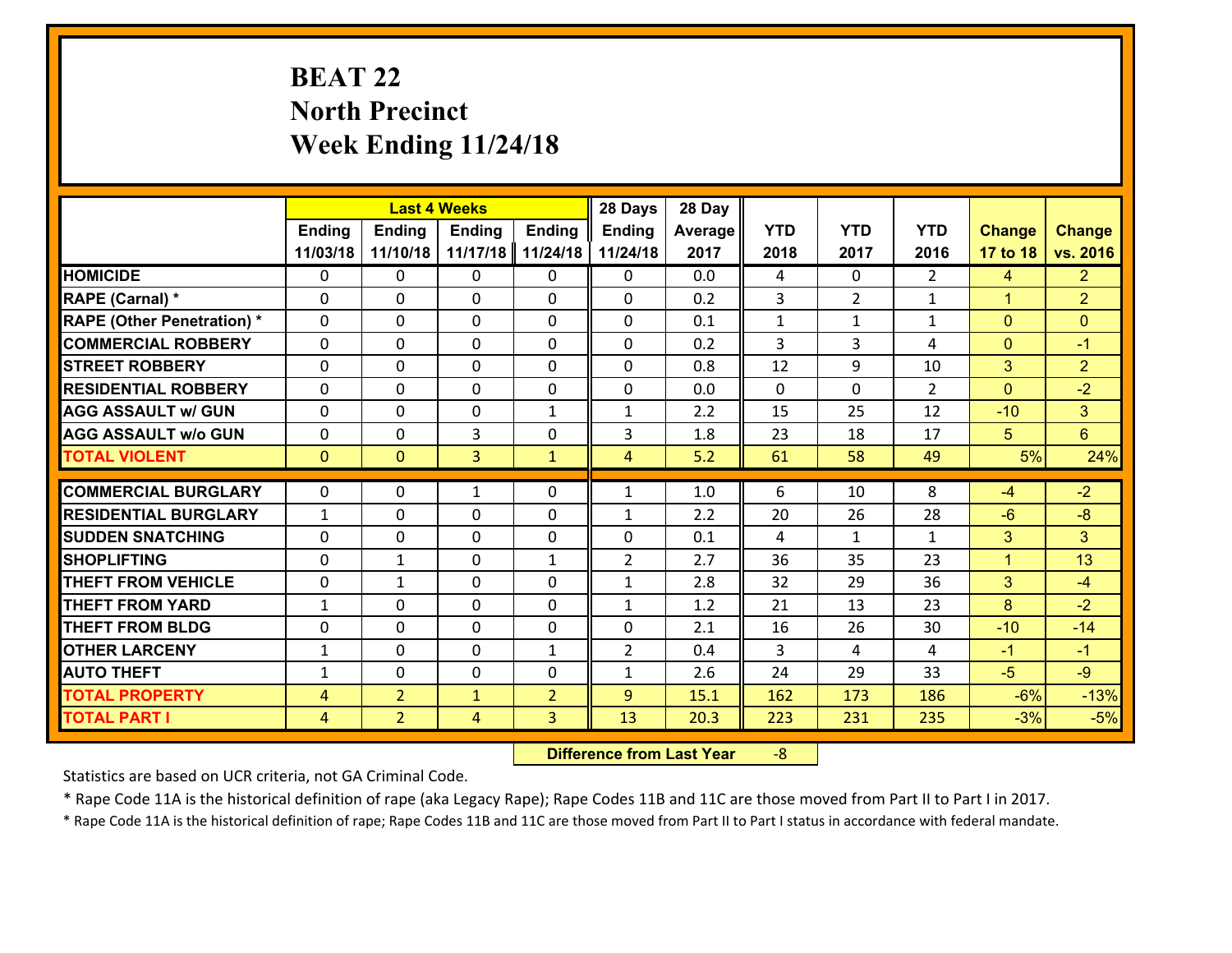# **BEAT 23 North Precinct Week Ending 11/24/18**

|                                              |                              | <b>Last 4 Weeks</b>              |                     |                                | 28 Days        | 28 Day       |                |                |                |                 |                      |
|----------------------------------------------|------------------------------|----------------------------------|---------------------|--------------------------------|----------------|--------------|----------------|----------------|----------------|-----------------|----------------------|
|                                              | Ending                       | <b>Ending</b>                    | <b>Ending</b>       | <b>Ending</b>                  | <b>Ending</b>  | Average      | <b>YTD</b>     | <b>YTD</b>     | <b>YTD</b>     | <b>Change</b>   | <b>Change</b>        |
|                                              | 11/03/18                     | 11/10/18                         | 11/17/18            | 11/24/18                       | 11/24/18       | 2017         | 2018           | 2017           | 2016           | 17 to 18        | vs. 2016             |
| <b>HOMICIDE</b>                              | $\mathbf{0}$                 | 0                                | $\mathbf{0}$        | 0                              | 0              | 0.1          | 1              | $\mathbf{1}$   | $\Omega$       | $\mathbf{0}$    | $\mathbf{1}$         |
| RAPE (Carnal) *                              | $\Omega$                     | 0                                | $\mathbf{0}$        | 0                              | $\Omega$       | 0.2          | 3              | $\overline{2}$ | 5              | $\mathbf{1}$    | $-2$                 |
| <b>RAPE (Other Penetration) *</b>            | $\Omega$                     | $\Omega$                         | $\Omega$            | $\Omega$                       | $\Omega$       | 0.0          | $\Omega$       | $\Omega$       | $\overline{2}$ | $\mathbf{0}$    | $-2$                 |
| <b>COMMERCIAL ROBBERY</b>                    | 0                            | 0                                | $\mathbf 0$         | 0                              | 0              | 0.2          | $\mathbf{1}$   | $\overline{2}$ | $\Omega$       | $-1$            | $\blacktriangleleft$ |
| <b>STREET ROBBERY</b>                        | $\Omega$                     | 0                                | 1                   | $\Omega$                       | $\mathbf{1}$   | 0.5          | 6              | 6              | 17             | $\mathbf{0}$    | $-11$                |
| <b>RESIDENTIAL ROBBERY</b>                   | $\Omega$                     | $\Omega$                         | $\mathbf 0$         | $\Omega$                       | 0              | 0.1          | $\overline{3}$ | $\mathbf{1}$   | $\mathbf{1}$   | $\overline{2}$  | $\overline{2}$       |
| <b>AGG ASSAULT w/ GUN</b>                    | $\Omega$                     | 0                                | $\mathbf{1}$        | $\Omega$                       | $\mathbf{1}$   | 0.7          | 18             | 9              | 17             | 9               | $\blacktriangleleft$ |
| <b>AGG ASSAULT w/o GUN</b>                   | $\mathbf{1}$                 | 0                                | $\mathbf 0$         | $\mathbf{1}$                   | $\overline{2}$ | 1.2          | 18             | 14             | 13             | $\overline{4}$  | 5 <sup>5</sup>       |
| <b>TOTAL VIOLENT</b>                         | $\mathbf{1}$                 | $\overline{0}$                   | $\overline{2}$      | $\mathbf{1}$                   | $\overline{4}$ | 2.8          | 50             | 35             | 55             | 43%             | $-9%$                |
| <b>COMMERCIAL BURGLARY</b>                   | $\Omega$                     | 0                                | 0                   | 0                              | $\Omega$       | 1.9          | 11             | 19             | 10             | $-8$            | $\blacksquare$       |
| <b>RESIDENTIAL BURGLARY</b>                  | $\Omega$                     | 0                                | $\mathbf{0}$        | 0                              | $\Omega$       | 1.8          | 14             | 21             | 26             | $-7$            | $-12$                |
| <b>SUDDEN SNATCHING</b>                      | $\Omega$                     | 0                                | $\mathbf{0}$        | $\Omega$                       | $\Omega$       | 0.3          | $\mathcal{L}$  | 4              | $\mathbf{1}$   | $-2$            | $\blacktriangleleft$ |
| <b>SHOPLIFTING</b>                           |                              |                                  |                     |                                |                |              |                |                |                |                 |                      |
|                                              |                              |                                  |                     |                                |                |              |                |                |                |                 |                      |
|                                              | 0                            | 0                                | $\mathbf{1}$        | 0                              | $\mathbf{1}$   | 1.0          | 31             | 13             | 18             | 18              | 13                   |
| <b>THEFT FROM VEHICLE</b>                    | $\Omega$                     | 0                                | $\mathbf{1}$        | $\mathbf{1}$                   | $\overline{2}$ | 3.1          | 32             | 37             | 57             | $-5$            | $-25$                |
| <b>THEFT FROM YARD</b>                       | 0                            | 1                                | $\mathbf 0$         | $\Omega$                       | $\mathbf{1}$   | 1.9          | 26             | 25             | 23             | $\mathbf{1}$    | 3                    |
| <b>THEFT FROM BLDG</b>                       | 0                            | 1                                | $\mathbf 0$         | 0                              | $\mathbf{1}$   | 1.9          | 22             | 23             | 25             | $-1$            | $-3$                 |
| <b>OTHER LARCENY</b>                         | 0                            | 1                                | $\mathbf 0$         | 0                              | $\mathbf{1}$   | 0.3          | $\overline{7}$ | $\overline{4}$ | $\mathbf{1}$   | 3               | $6\phantom{a}$       |
| <b>AUTO THEFT</b>                            | 0                            | 0                                | $\mathbf 0$         | 0                              | 0              | 3.1          | 14             | 37             | 30             | $-23$           | $-16$                |
| <b>TOTAL PROPERTY</b><br><b>TOTAL PART I</b> | $\mathbf{0}$<br>$\mathbf{1}$ | $\overline{3}$<br>$\overline{3}$ | $\overline{2}$<br>4 | $\mathbf{1}$<br>$\overline{2}$ | 6<br>10        | 15.3<br>18.1 | 159<br>209     | 183<br>218     | 191<br>246     | $-13%$<br>$-4%$ | $-17%$<br>$-15%$     |

 **Difference from Last Year**r -9

Statistics are based on UCR criteria, not GA Criminal Code.

\* Rape Code 11A is the historical definition of rape (aka Legacy Rape); Rape Codes 11B and 11C are those moved from Part II to Part I in 2017.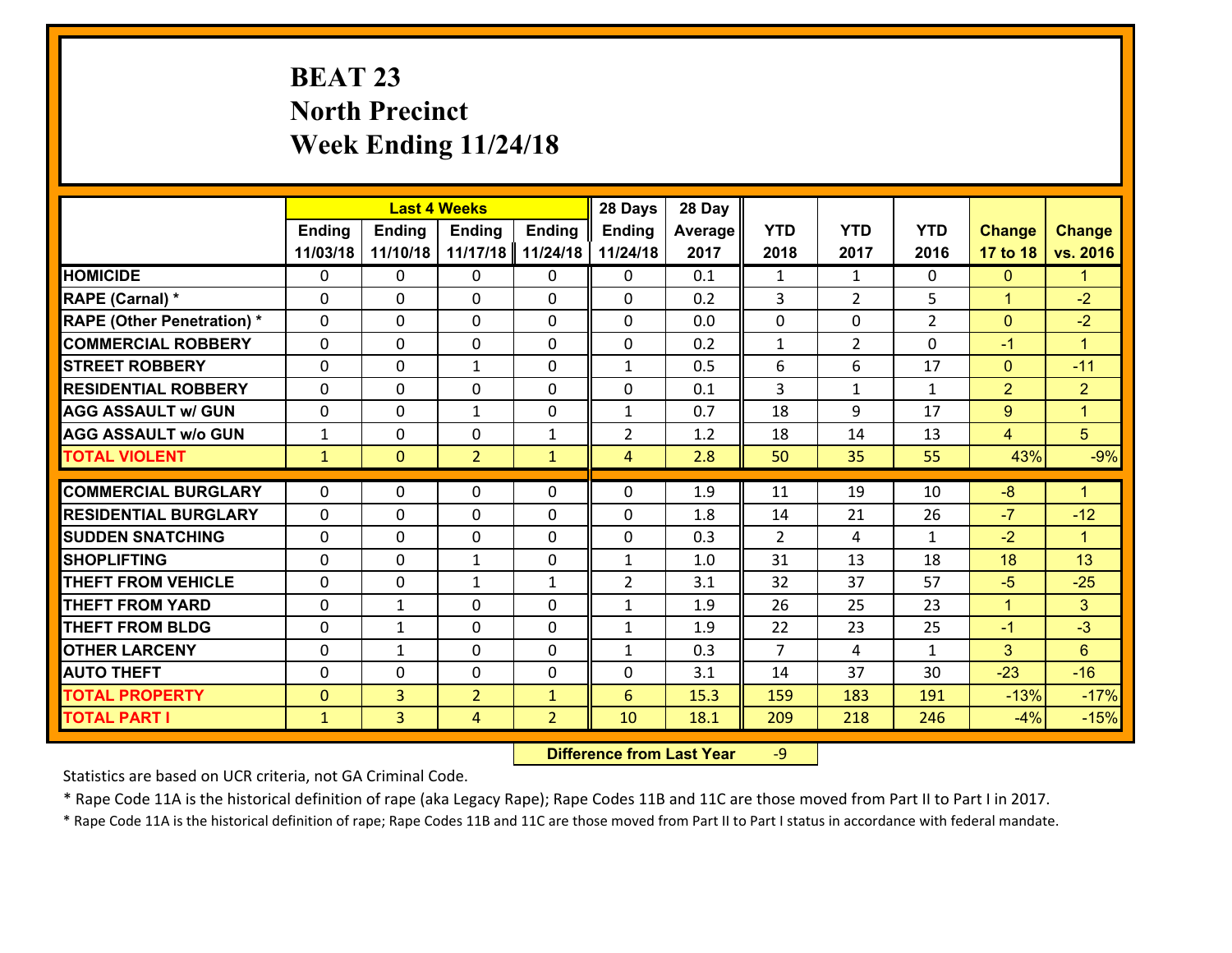# **BEAT 24 North Precinct Week Ending 11/24/18**

|                                   |                | <b>Last 4 Weeks</b> |                |                | 28 Days        | 28 Day  |                |              |                |                |                      |
|-----------------------------------|----------------|---------------------|----------------|----------------|----------------|---------|----------------|--------------|----------------|----------------|----------------------|
|                                   | <b>Ending</b>  | <b>Ending</b>       | <b>Ending</b>  | <b>Ending</b>  | <b>Ending</b>  | Average | <b>YTD</b>     | <b>YTD</b>   | <b>YTD</b>     | <b>Change</b>  | <b>Change</b>        |
|                                   | 11/03/18       | 11/10/18            | 11/17/18       | 11/24/18       | 11/24/18       | 2017    | 2018           | 2017         | 2016           | 17 to 18       | vs. 2016             |
| <b>HOMICIDE</b>                   | $\Omega$       | 0                   | $\Omega$       | 0              | $\Omega$       | 0.1     | $\Omega$       | $\Omega$     | $\mathbf{1}$   | $\mathbf{0}$   | $-1$                 |
| RAPE (Carnal) *                   | 0              | 0                   | $\mathbf{0}$   | 0              | $\Omega$       | 0.1     | $\mathbf{0}$   | $\mathbf{1}$ | $\mathbf{1}$   | $-1$           | $-1$                 |
| <b>RAPE (Other Penetration) *</b> | $\Omega$       | 0                   | $\mathbf{0}$   | $\Omega$       | $\Omega$       | 0.0     | $\Omega$       | $\Omega$     | $\Omega$       | $\mathbf{0}$   | $\mathbf{0}$         |
| <b>COMMERCIAL ROBBERY</b>         | 0              | 0                   | 0              | 0              | 0              | 0.4     | $\mathbf{0}$   | 4            | $\mathbf{1}$   | $-4$           | $-1$                 |
| <b>STREET ROBBERY</b>             | $\Omega$       | $\mathbf 1$         | $\mathbf 0$    | 0              | $\mathbf{1}$   | 1.0     | $\overline{7}$ | 13           | 30             | $-6$           | $-23$                |
| <b>RESIDENTIAL ROBBERY</b>        | $\Omega$       | 0                   | $\mathbf 0$    | $\Omega$       | 0              | 0.0     | $\mathbf 0$    | $\mathbf 0$  | $\overline{2}$ | $\mathbf{0}$   | $-2$                 |
| <b>AGG ASSAULT w/ GUN</b>         | $\Omega$       | 1                   | $\mathbf 0$    | 0              | $\mathbf{1}$   | 0.4     | $\overline{2}$ | 4            | $\overline{2}$ | $-2$           | $\overline{0}$       |
| <b>AGG ASSAULT w/o GUN</b>        | 0              | 0                   | 1              | 0              | $\mathbf{1}$   | 0.4     | 11             | 4            | 5              | $\overline{7}$ | $6\overline{6}$      |
| <b>TOTAL VIOLENT</b>              | $\mathbf{0}$   | $\overline{2}$      | $\mathbf{1}$   | $\mathbf{0}$   | 3              | 2.3     | 20             | 26           | 42             | $-23%$         | $-52%$               |
| <b>COMMERCIAL BURGLARY</b>        | $\Omega$       | 0                   | $\mathbf{0}$   | $\Omega$       | $\Omega$       | 0.3     | $\overline{2}$ | 3            | 12             | $-1$           | $-10$                |
| <b>RESIDENTIAL BURGLARY</b>       | 0              | 1                   | $\mathbf 0$    | 0              | $\mathbf{1}$   | 1.2     | 8              | 15           | 21             | $-7$           | $-13$                |
| <b>SUDDEN SNATCHING</b>           | 0              | 0                   | $\mathbf 0$    | 0              | 0              | 0.2     | 4              | 3            | 4              | $\mathbf{1}$   | $\mathbf{0}$         |
| <b>SHOPLIFTING</b>                | $\Omega$       | 0                   | $\mathbf 0$    | 0              | 0              | 4.2     | 59             | 50           | 58             | 9              | $\blacktriangleleft$ |
| <b>THEFT FROM VEHICLE</b>         | $\overline{3}$ | $\overline{2}$      | 1              | 0              | 6              | 7.9     | 44             | 96           | 71             | $-52$          | $-27$                |
| <b>THEFT FROM YARD</b>            | 0              | 0                   | 1              | $\overline{2}$ | 3              | 2.8     | 24             | 31           | 40             | $-7$           | $-16$                |
| <b>THEFT FROM BLDG</b>            | $\mathbf{1}$   | 0                   | 1              | 0              | $\overline{2}$ | 1.2     | 25             | 14           | 30             | 11             | $-5$                 |
| <b>OTHER LARCENY</b>              | $\mathbf{1}$   | 0                   | $\mathbf 0$    | 0              | $\mathbf{1}$   | 0.9     | 6              | 10           | $\overline{7}$ | $-4$           | $-1$                 |
| <b>AUTO THEFT</b>                 | 0              | 0                   | $\mathbf{0}$   | 0              | 0              | 2.4     | 12             | 30           | 42             | $-18$          | $-30$                |
| <b>TOTAL PROPERTY</b>             | 5 <sub>5</sub> | 3                   | $\overline{3}$ | $\overline{2}$ | 13             | 21.2    | 184            | 252          | 285            | $-27%$         | $-35%$               |
| <b>TOTAL PART I</b>               | 5              | 5                   | 4              | $\overline{2}$ | 16             | 23.5    | 204            | 278          | 327            | $-27%$         | $-38%$               |

 **Difference from Last Year**‐74

Statistics are based on UCR criteria, not GA Criminal Code.

\* Rape Code 11A is the historical definition of rape (aka Legacy Rape); Rape Codes 11B and 11C are those moved from Part II to Part I in 2017.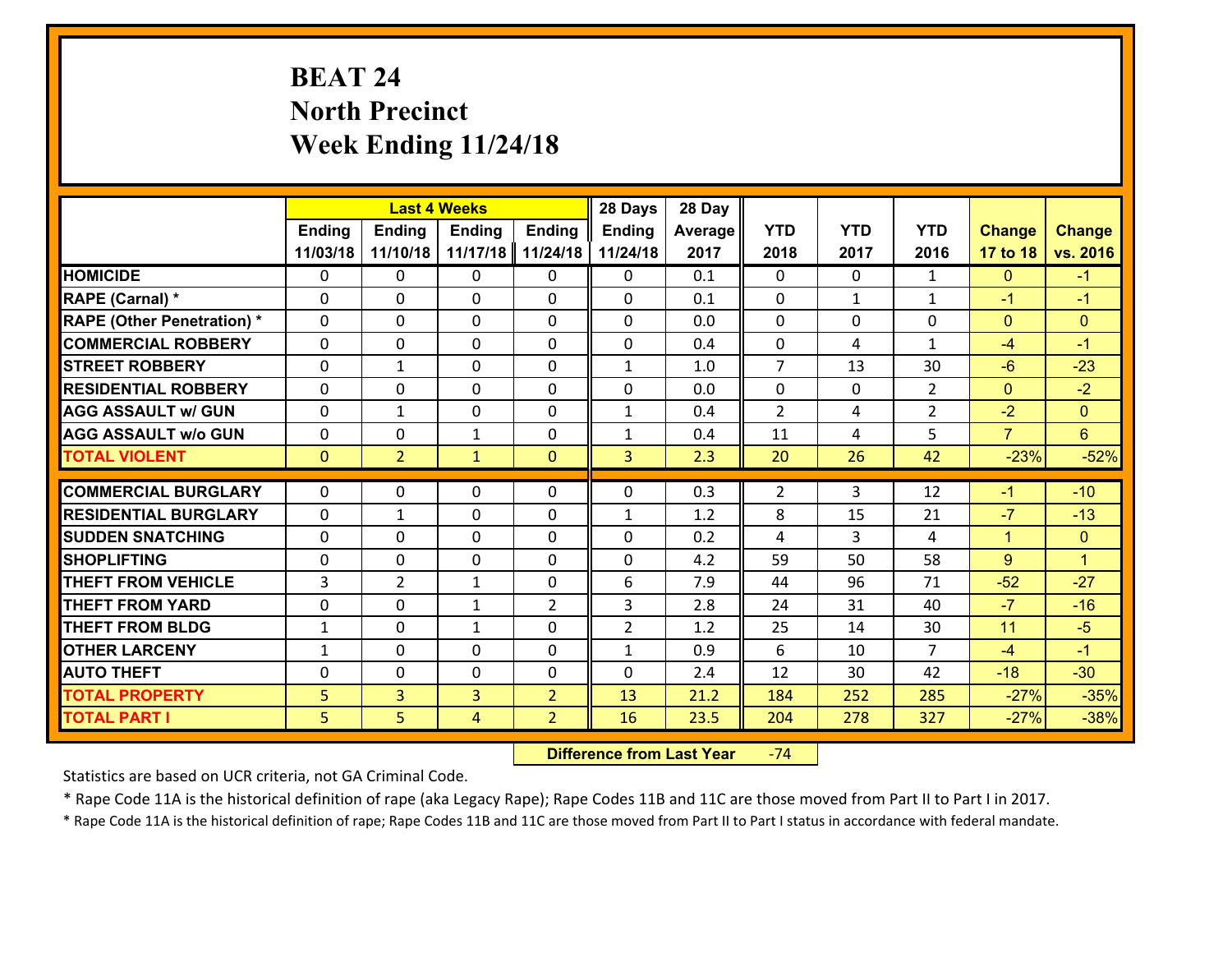# **BEAT 25 North Precinct Week Ending 11/24/18**

|                                   |                | <b>Last 4 Weeks</b> |               |                | 28 Days        | 28 Day  |              |                |                |               |                |
|-----------------------------------|----------------|---------------------|---------------|----------------|----------------|---------|--------------|----------------|----------------|---------------|----------------|
|                                   | <b>Ending</b>  | <b>Ending</b>       | <b>Ending</b> | <b>Ending</b>  | <b>Ending</b>  | Average | <b>YTD</b>   | <b>YTD</b>     | <b>YTD</b>     | <b>Change</b> | <b>Change</b>  |
|                                   | 11/03/18       | 11/10/18            | 11/17/18      | 11/24/18       | 11/24/18       | 2017    | 2018         | 2017           | 2016           | 17 to 18      | vs. 2016       |
| <b>HOMICIDE</b>                   | $\Omega$       | 0                   | $\Omega$      | 0              | $\Omega$       | 0.0     | $\Omega$     | $\Omega$       | 0              | $\mathbf{0}$  | $\mathbf{0}$   |
| <b>RAPE (Carnal)</b> *            | 0              | 0                   | $\mathbf{0}$  | 0              | 0              | 0.0     | 2            | 3              | 0              | $-1$          | $\overline{2}$ |
| <b>RAPE (Other Penetration) *</b> | $\Omega$       | 0                   | $\mathbf{0}$  | $\Omega$       | $\Omega$       | 0.0     | $\Omega$     | $\Omega$       | 3              | $\mathbf{0}$  | $-3$           |
| <b>COMMERCIAL ROBBERY</b>         | 0              | 0                   | 0             | 0              | 0              | 0.0     | $\mathbf{0}$ | $\mathbf{1}$   | $\Omega$       | $-1$          | $\mathbf{0}$   |
| <b>STREET ROBBERY</b>             | $\mathbf{1}$   | 0                   | $\mathbf 0$   | 0              | $\mathbf{1}$   | 0.0     | 14           | 19             | 27             | $-5$          | $-13$          |
| <b>RESIDENTIAL ROBBERY</b>        | $\Omega$       | $\Omega$            | $\mathbf 0$   | $\Omega$       | 0              | 0.0     | $\Omega$     | $\Omega$       | $\Omega$       | $\mathbf{0}$  | $\overline{0}$ |
| <b>AGG ASSAULT w/ GUN</b>         | $\Omega$       | 0                   | $\mathbf 0$   | $\Omega$       | $\Omega$       | 0.0     | 3            | $\overline{2}$ | 0              | $\mathbf{1}$  | 3              |
| <b>AGG ASSAULT w/o GUN</b>        | 0              | 0                   | $\mathbf 0$   | 0              | 0              | 0.0     | 4            | 3              | 3              | $\mathbf{1}$  | $\blacksquare$ |
| <b>TOTAL VIOLENT</b>              | $\mathbf{1}$   | $\overline{0}$      | $\mathbf{O}$  | $\mathbf{0}$   | $\mathbf{1}$   | 0.0     | 23           | 28             | 33             | $-18%$        | $-30%$         |
| <b>COMMERCIAL BURGLARY</b>        | $\Omega$       | 0                   | $\mathbf{0}$  | $\Omega$       | $\Omega$       | 0.0     | $\mathbf{1}$ | 3              | 12             | $-2$          | $-11$          |
| <b>RESIDENTIAL BURGLARY</b>       | 0              | 0                   | $\mathbf 0$   | 0              | 0              | 0.0     | 3            | 4              | $\overline{7}$ | $-1$          | $-4$           |
| <b>SUDDEN SNATCHING</b>           | 0              | 0                   | $\mathbf 0$   | 0              | 0              | 0.0     | $\mathbf 0$  | $\mathbf{1}$   | 5              | $-1$          | $-5$           |
| <b>SHOPLIFTING</b>                | 0              | 1                   | $\mathbf 0$   | 0              | $\mathbf{1}$   | 0.0     | 16           | 27             | 34             | $-11$         | $-18$          |
| <b>THEFT FROM VEHICLE</b>         | $\mathbf{1}$   | $\overline{2}$      | 3             | $\mathbf{1}$   | $\overline{7}$ | 0.0     | 54           | 71             | 131            | $-17$         | $-77$          |
| <b>THEFT FROM YARD</b>            | $\mathbf{1}$   | $\mathbf 1$         | 1             | 0              | 3              | 0.0     | 26           | 49             | 45             | $-23$         | $-19$          |
| <b>THEFT FROM BLDG</b>            | 0              | 1                   | 1             | 0              | $\overline{2}$ | 0.0     | 19           | 31             | 32             | $-12$         | $-13$          |
| <b>OTHER LARCENY</b>              | 0              | 1                   | $\mathbf 0$   | 0              | $\mathbf{1}$   | 0.0     | 9            | 10             | 5              | $-1$          | $\overline{4}$ |
| <b>AUTO THEFT</b>                 | 2              | 0                   | $\mathbf{1}$  | $\mathbf{1}$   | 4              | 0.0     | 19           | 22             | 23             | $-3$          | $-4$           |
| <b>TOTAL PROPERTY</b>             | $\overline{4}$ | 6                   | 6             | $\overline{2}$ | 18             | 0.0     | 147          | 218            | 294            | $-33%$        | $-50%$         |
| <b>TOTAL PART I</b>               | 5              | $6\phantom{1}$      | 6             | $\overline{2}$ | 19             | 0.0     | 170          | 246            | 327            | $-31%$        | $-48%$         |
|                                   |                |                     |               |                |                |         |              |                |                |               |                |

 **Difference from Last Year**r -76

Statistics are based on UCR criteria, not GA Criminal Code.

\* Rape Code 11A is the historical definition of rape (aka Legacy Rape); Rape Codes 11B and 11C are those moved from Part II to Part I in 2017.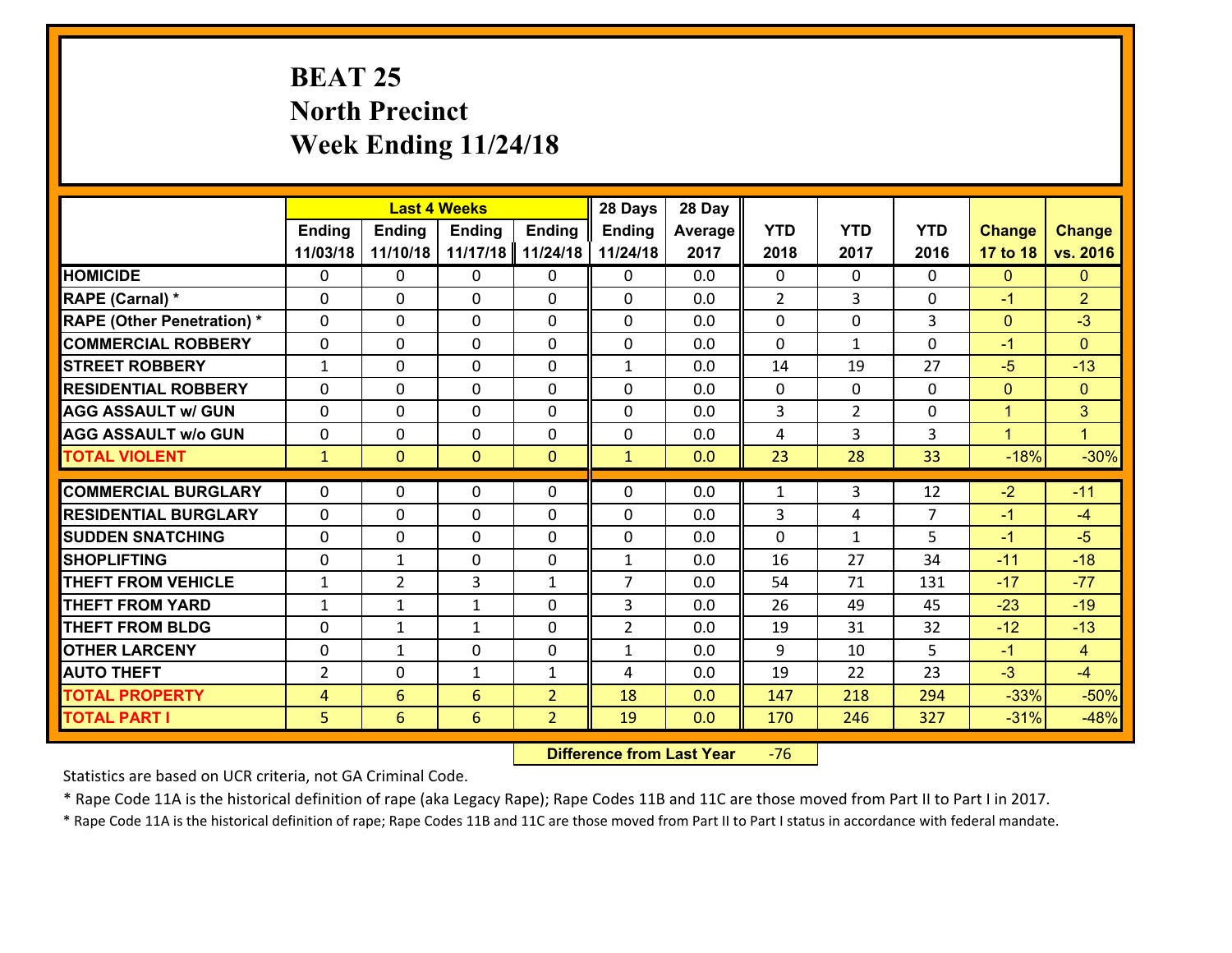# **BEAT 26 North Precinct Week Ending 11/24/18**

|                                   |                |                | <b>Last 4 Weeks</b> |               | 28 Days        | 28 Day  |                |                |                |                      |                |
|-----------------------------------|----------------|----------------|---------------------|---------------|----------------|---------|----------------|----------------|----------------|----------------------|----------------|
|                                   | Ending         | <b>Ending</b>  | <b>Ending</b>       | <b>Ending</b> | <b>Ending</b>  | Average | <b>YTD</b>     | <b>YTD</b>     | <b>YTD</b>     | <b>Change</b>        | <b>Change</b>  |
|                                   | 11/03/18       | 11/10/18       | 11/17/18            | 11/24/18      | 11/24/18       | 2017    | 2018           | 2017           | 2016           | 17 to 18             | vs. 2016       |
| <b>HOMICIDE</b>                   | $\Omega$       | 0              | 0                   | $\Omega$      | 0              | 0.0     | 0              | $\Omega$       | 0              | $\mathbf{0}$         | $\mathbf{0}$   |
| RAPE (Carnal) *                   | $\mathbf{0}$   | $\mathbf{0}$   | $\mathbf{0}$        | 0             | $\Omega$       | 0.1     | 3              | $\overline{2}$ | 3              | $\mathbf{1}$         | $\mathbf{0}$   |
| <b>RAPE (Other Penetration) *</b> | $\mathbf{0}$   | 0              | $\mathbf{0}$        | $\Omega$      | $\Omega$       | 0.1     | $\mathbf{1}$   | $\mathbf{1}$   | $\mathbf{1}$   | $\mathbf{0}$         | $\mathbf{0}$   |
| <b>COMMERCIAL ROBBERY</b>         | $\mathbf{0}$   | 0              | 0                   | $\Omega$      | $\Omega$       | 0.2     | $\Omega$       | 3              | $\mathbf{1}$   | $-3$                 | $-1$           |
| <b>STREET ROBBERY</b>             | $\mathbf{0}$   | 1              | $\mathbf{0}$        | 0             | $\mathbf{1}$   | 0.6     | 14             | 9              | 29             | 5                    | $-15$          |
| <b>RESIDENTIAL ROBBERY</b>        | $\Omega$       | 0              | $\mathbf 0$         | $\Omega$      | 0              | 0.0     | $\mathbf{0}$   | 0              | 0              | $\mathbf{0}$         | $\Omega$       |
| <b>AGG ASSAULT w/ GUN</b>         | 0              | 0              | $\mathbf 0$         | 0             | 0              | 0.2     | $\overline{2}$ | 3              | 4              | $-1$                 | $-2$           |
| <b>AGG ASSAULT W/o GUN</b>        | 0              | 0              | $\mathbf 0$         | $\mathbf{0}$  | 0              | 0.5     | 20             | 10             | 11             | 10                   | 9 <sup>°</sup> |
| <b>TOTAL VIOLENT</b>              | $\mathbf{0}$   | $\mathbf{1}$   | $\mathbf{0}$        | $\mathbf{0}$  | $\mathbf{1}$   | 1.6     | 40             | 28             | 49             | 43%                  | $-18%$         |
| <b>COMMERCIAL BURGLARY</b>        | $\mathbf{0}$   | 0              | 0                   | $\mathbf{1}$  | 1              | 0.7     | 3              | 9              | $\overline{7}$ | $-6$                 | $-4$           |
| <b>RESIDENTIAL BURGLARY</b>       | $\Omega$       | 1              | $\mathbf{0}$        | 0             | 1              | 0.0     | $\overline{2}$ | $\mathbf{1}$   | 6              | $\blacktriangleleft$ | $-4$           |
| <b>SUDDEN SNATCHING</b>           | $\mathbf{0}$   | 0              | 0                   | $\Omega$      | $\Omega$       | 0.5     | 11             | 16             | 18             | $-5$                 | $-7$           |
| <b>SHOPLIFTING</b>                | $\mathbf{1}$   | 0              | $\mathbf 0$         | $\Omega$      | $\mathbf{1}$   | 2.0     | 27             | 28             | 27             | $-1$                 | $\Omega$       |
| <b>THEFT FROM VEHICLE</b>         | 3              | 0              | $\mathbf 0$         | $\Omega$      | 3              | 3.3     | 30             | 41             | 103            | $-11$                | $-73$          |
| <b>THEFT FROM YARD</b>            | 0              | $\overline{2}$ | $\mathbf 0$         | 0             | $\overline{2}$ | 2.2     | 25             | 27             | 31             | $-2$                 | $-6$           |
| <b>THEFT FROM BLDG</b>            | $\overline{2}$ | $\mathbf{1}$   | 1                   | 0             | 4              | 2.5     | 33             | 46             | 64             | $-13$                | $-31$          |
| <b>OTHER LARCENY</b>              | 0              | 0              | 1                   | 0             | $\mathbf{1}$   | 0.3     | 11             | 4              | 3              | $\overline{7}$       | 8              |
| <b>AUTO THEFT</b>                 | $\overline{2}$ | 0              | 0                   | 0             | $\overline{2}$ | 1.3     | 20             | 15             | 27             | 5 <sup>5</sup>       | $-7$           |
| <b>TOTAL PROPERTY</b>             | 8              | 4              | $\overline{2}$      | $\mathbf{1}$  | 15             | 12.7    | 162            | 187            | 286            | $-13%$               | $-43%$         |
| <b>TOTAL PART I</b>               | 8              | 5              | $\overline{2}$      | $\mathbf{1}$  | 16             | 14.3    | 202            | 215            | 335            | $-6%$                | $-40%$         |

 **Difference from Last Year**r -13

Statistics are based on UCR criteria, not GA Criminal Code.

\* Rape Code 11A is the historical definition of rape (aka Legacy Rape); Rape Codes 11B and 11C are those moved from Part II to Part I in 2017.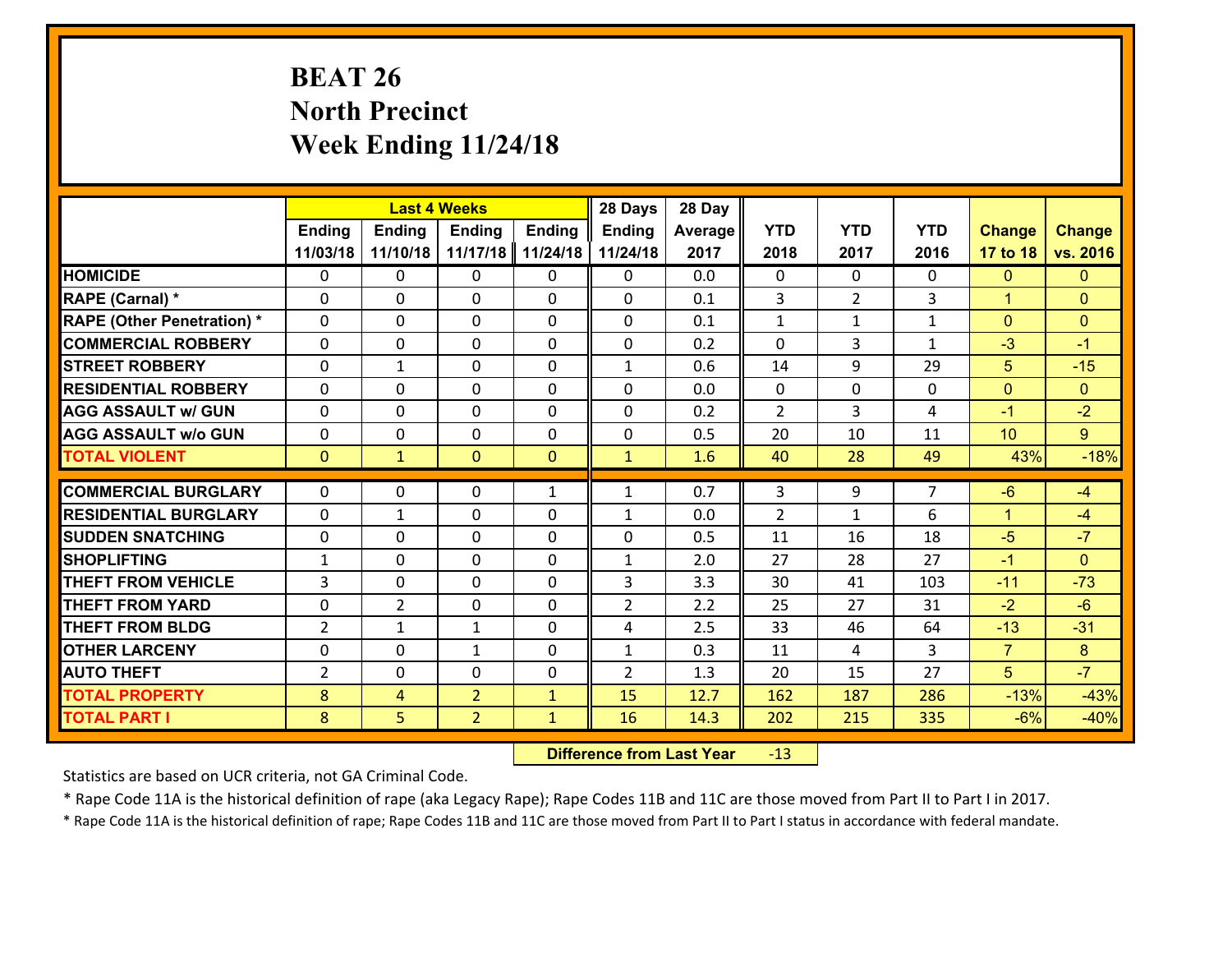# **BEAT 27 North Precinct Week Ending 11/24/18**

|                                   |                |                | <b>Last 4 Weeks</b> |                | 28 Days        | 28 Day  |                |                |                |                |                      |
|-----------------------------------|----------------|----------------|---------------------|----------------|----------------|---------|----------------|----------------|----------------|----------------|----------------------|
|                                   | <b>Ending</b>  | <b>Ending</b>  | <b>Ending</b>       | <b>Ending</b>  | <b>Ending</b>  | Average | <b>YTD</b>     | <b>YTD</b>     | <b>YTD</b>     | <b>Change</b>  | <b>Change</b>        |
|                                   | 11/03/18       | 11/10/18       | 11/17/18            | 11/24/18       | 11/24/18       | 2017    | 2018           | 2017           | 2016           | 17 to 18       | vs. 2016             |
| <b>HOMICIDE</b>                   | $\Omega$       | 0              | 0                   | 0              | 0              | 0.2     | $\Omega$       | $\overline{2}$ | 0              | $-2$           | $\mathbf{0}$         |
| RAPE (Carnal) *                   | 0              | 0              | $\mathbf{1}$        | 0              | $\mathbf{1}$   | 0.6     | 2              | $\overline{7}$ | $\overline{2}$ | $-5$           | $\mathbf{0}$         |
| <b>RAPE (Other Penetration) *</b> | $\Omega$       | 0              | $\mathbf{0}$        | $\Omega$       | $\Omega$       | 0.2     | 3              | $\overline{2}$ | $\mathbf{1}$   | $\mathbf{1}$   | $\overline{2}$       |
| <b>COMMERCIAL ROBBERY</b>         | 0              | 0              | 0                   | 0              | 0              | 0.0     | $\overline{2}$ | $\Omega$       | $\Omega$       | $\overline{2}$ | $\overline{2}$       |
| <b>STREET ROBBERY</b>             | $\Omega$       | 0              | $\mathbf 0$         | $\Omega$       | 0              | 1.0     | 8              | 11             | 26             | $-3$           | $-18$                |
| <b>RESIDENTIAL ROBBERY</b>        | $\Omega$       | $\Omega$       | $\mathbf 0$         | $\Omega$       | 0              | 0.0     | $\overline{2}$ | $\Omega$       | $\overline{2}$ | 2              | $\overline{0}$       |
| <b>AGG ASSAULT w/ GUN</b>         | $\Omega$       | 0              | $\mathbf 0$         | $\mathbf{1}$   | $\mathbf{1}$   | 0.5     | 14             | 6              | 9              | $\overline{8}$ | 5                    |
| <b>AGG ASSAULT w/o GUN</b>        | 0              | 0              | $\mathbf 0$         | 0              | 0              | 2.1     | 11             | 22             | 11             | $-11$          | $\overline{0}$       |
| <b>TOTAL VIOLENT</b>              | $\mathbf{0}$   | $\overline{0}$ | $\mathbf{1}$        | $\mathbf{1}$   | $\overline{2}$ | 4.5     | 42             | 50             | 51             | $-16%$         | $-18%$               |
| <b>COMMERCIAL BURGLARY</b>        | $\Omega$       | 0              | $\mathbf{0}$        | $\Omega$       | $\Omega$       | 0.3     | 5              | 4              | 4              | $\mathbf{1}$   | $\blacktriangleleft$ |
|                                   |                |                |                     |                |                |         |                | 7              |                |                | $-6$                 |
| <b>RESIDENTIAL BURGLARY</b>       | 0              | 0              | $\mathbf 0$         | 0              | 0              | 0.5     | 9              |                | 15             | $\overline{2}$ |                      |
| <b>SUDDEN SNATCHING</b>           | 0              | 0              | $\mathbf 0$         | 0              | 0              | 2.2     | $\overline{7}$ | 17             | 23             | $-10$          | $-16$                |
| <b>SHOPLIFTING</b>                | $\mathbf{1}$   | 1              | $\mathbf 0$         | $\mathbf{1}$   | 3              | 1.6     | 40             | 15             | 31             | 25             | $9^{\circ}$          |
| <b>THEFT FROM VEHICLE</b>         | 0              | $\mathbf{1}$   | 1                   | 0              | $\overline{2}$ | 3.9     | 26             | 50             | 59             | $-24$          | $-33$                |
| <b>THEFT FROM YARD</b>            | $\mathbf{1}$   | 0              | 1                   | 0              | $\overline{2}$ | 1.5     | 18             | 19             | 23             | $-1$           | $-5$                 |
| <b>THEFT FROM BLDG</b>            | $\overline{2}$ | 0              | $\mathbf 0$         | $\mathbf{1}$   | 3              | 4.3     | 35             | 35             | 60             | $\mathbf{0}$   | $-25$                |
| <b>OTHER LARCENY</b>              | $\mathbf{1}$   | 1              | $\mathbf{1}$        | 0              | 3              | 0.2     | 6              | 3              | $\overline{2}$ | 3              | $\overline{4}$       |
| <b>AUTO THEFT</b>                 | 0              | 0              | $\mathbf{0}$        | 0              | 0              | 1.1     | 16             | 12             | 29             | $\overline{4}$ | $-13$                |
| <b>TOTAL PROPERTY</b>             | 5 <sub>5</sub> | 3              | $\overline{3}$      | $\overline{2}$ | 13             | 15.7    | 162            | 162            | 246            | 0%             | $-34%$               |
| <b>TOTAL PART I</b>               | 5              | $\overline{3}$ | 4                   | 3              | 15             | 20.3    | 204            | 212            | 297            | $-4%$          | $-31%$               |

 **Difference from Last Year**r -8

Statistics are based on UCR criteria, not GA Criminal Code.

\* Rape Code 11A is the historical definition of rape (aka Legacy Rape); Rape Codes 11B and 11C are those moved from Part II to Part I in 2017.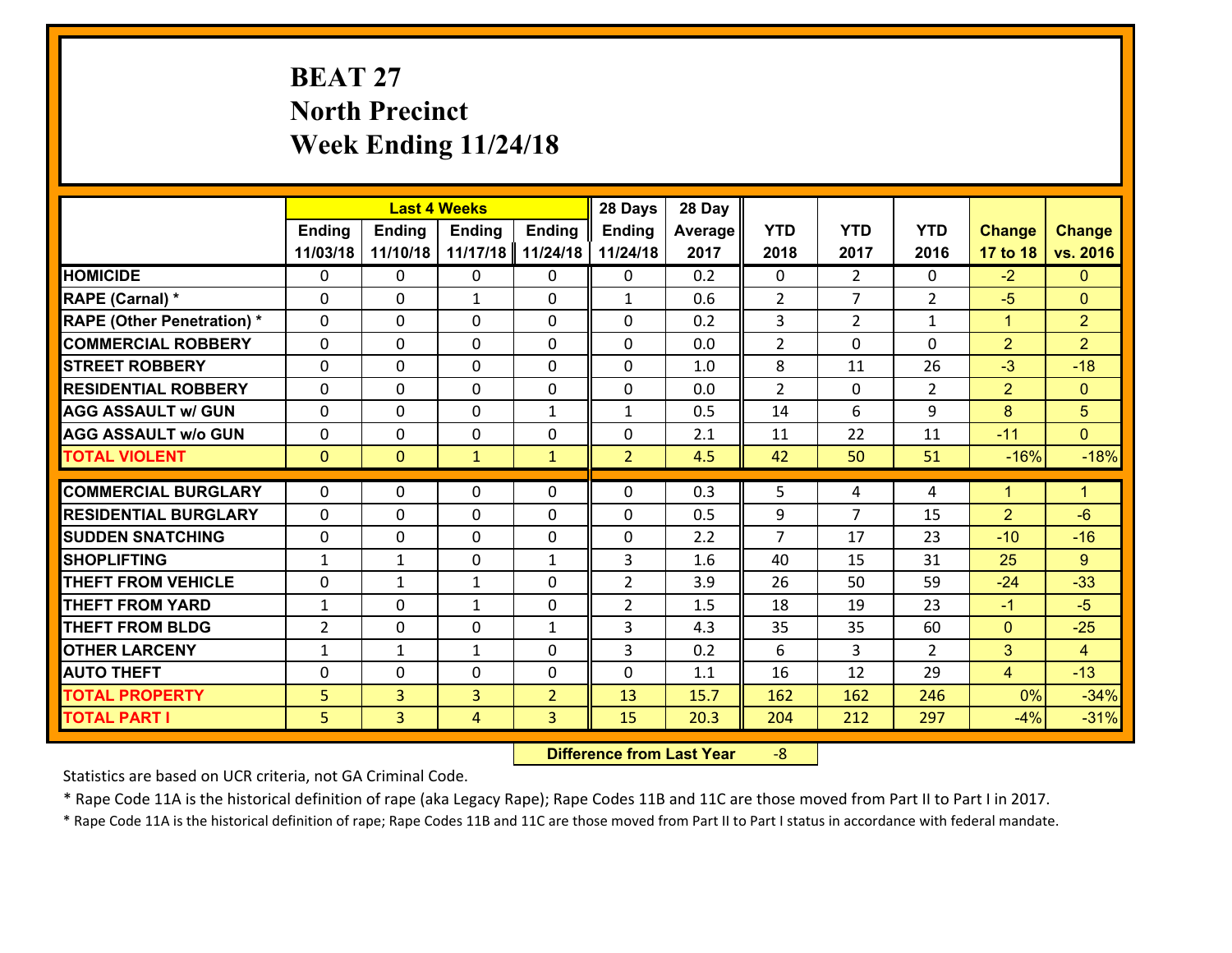

#### **COMPSTATCENTRAL PRECINCTWeek Ending 11/24/18**

**PRECINCT COMMANDER:**

**CAPT. BEN HERRON**



|                                                                                                  | <b>Week</b>     | <b>Week</b>     | Weekly          | 28-Day                  | 28-Day                           | Avg                                      |                 |                                              |                  |                  |                       |
|--------------------------------------------------------------------------------------------------|-----------------|-----------------|-----------------|-------------------------|----------------------------------|------------------------------------------|-----------------|----------------------------------------------|------------------|------------------|-----------------------|
|                                                                                                  | <b>Ending</b>   | Ending          | Avg             | <b>Ending</b>           | <b>Ending</b>                    | 28-Day                                   | <b>YTD</b>      | <b>YTD</b>                                   | <b>YTD</b>       | <b>Change</b>    | <b>Change</b>         |
|                                                                                                  | 11/24/18        | 11/17/18        | 2017            | 11/24/18                | 10/27/18                         | 2017                                     | 2018            | 2017                                         | 2016             | 17 to 18         | vs. 2016              |
| <b>HOMICIDE</b>                                                                                  |                 | 0               | 0               | 2                       | 0                                |                                          | 4               | 8                                            | $\overline{23}$  | -4               | $-19$                 |
| RAPE (Carnal) *                                                                                  | $\mathbf 0$     | 0               | $\mathbf 0$     | $\mathbf{0}$            | $\mathbf 0$                      | 1                                        | 11              | 15                                           | 11               | $-4$             | $\Omega$              |
| <b>RAPE (Other Penetration) *</b>                                                                | 0               | $\Omega$        | 0               | $\mathbf 2$             | $\mathbf 0$                      | 1                                        | 9               | $\overline{7}$                               | $\overline{7}$   | $\overline{a}$   | $\overline{2}$        |
| <b>COMMERCIAL ROBBERY</b>                                                                        | $\mathbf{0}$    | $\Omega$        | $\Omega$        | $\mathbf{0}$            | $\mathbf 0$                      | $\overline{2}$                           | 8               | $\overline{21}$                              | $\overline{15}$  | $-13$            | $-7$                  |
| <b>STREET ROBBERY</b>                                                                            | $\mathbf{0}$    | 3               | 1               | 4                       | $\overline{7}$                   | 5                                        | 54              | 54                                           | 81               | $\mathbf{0}$     | $-27$                 |
| <b>RESIDENTIAL ROBBERY</b>                                                                       | $\mathbf 0$     | $\overline{0}$  | $\mathbf 0$     | $\mathbf 0$             | $\mathbf 0$                      | 1                                        | 8               | 9                                            | $\overline{10}$  | $-1$             | $-2$                  |
| <b>AGG ASSAULT w/ GUN</b>                                                                        | 4               | $\overline{2}$  | $\overline{c}$  | 10                      | 5                                | $\overline{7}$                           | 83              | 85                                           | 61               | $-2$             | 22                    |
| <b>AGG ASSAULT w/o GUN</b>                                                                       | 1               | $\mathbf{1}$    | $\overline{2}$  | $\overline{\mathbf{5}}$ | $\overline{8}$                   | 6                                        | $\overline{72}$ | 76                                           | 49               | $-4$             | 23                    |
| <b>TOTAL VIOLENT</b>                                                                             | 3               | 6               | 6               | 23                      | 20                               | 23                                       | 249             | 275                                          | 257              | $-9%$            | $-3%$                 |
| <b>COMMERCIAL BURGLARY</b>                                                                       | $\mathbf 0$     | $\Omega$        | 1               | 1                       | 1                                | 4                                        | 32              | 41                                           | 103              | $-9$             | $-71$                 |
| <b>RESIDENTIAL BURGLARY</b>                                                                      | 1               | $\overline{2}$  | 4               | $\overline{12}$         | 13                               | $\overline{17}$                          | 182             | 200                                          | $\overline{310}$ | $-18$            | $-128$                |
| <b>SUDDEN SNATCHING</b>                                                                          | $\overline{2}$  | $\overline{0}$  | 0               | $\overline{2}$          | $\overline{2}$                   | $\overline{2}$                           | $\overline{13}$ | $\overline{22}$                              | $\overline{18}$  | $-9$             | $-5$                  |
| <b>SHOPLIFTING</b>                                                                               | $\overline{2}$  | 5               | 5               | 16                      | 24                               | 18                                       | 197             | 223                                          | 155              | $-26$            | 42                    |
| <b>THEFT FROM VEHICLE</b>                                                                        | 3 <sup>5</sup>  | $\overline{4}$  | 8               | $\overline{23}$         | $\overline{45}$                  | $\overline{32}$                          | 310             | 366                                          | 404              | $-56$            | $-94$                 |
| <b>THEFT FROM YARD</b>                                                                           | 5               | 6               | 4               | 24                      | $\overline{23}$                  | 16                                       | 189             | 189                                          | $\overline{212}$ | $\mathbf{0}$     | $-23$                 |
| <b>THEFT FROM BLDG</b>                                                                           | 3               | 3               | 4               | 11                      | 9                                | 16                                       | 151             | 188                                          | 252              | $-37$            | $-101$                |
| <b>OTHER LARCENY</b>                                                                             | $\overline{2}$  | 0               | 1               | 6                       | 6                                | 3                                        | 50              | 38                                           | $\overline{21}$  | $\overline{12}$  | 29                    |
| <b>AUTO THEFT</b>                                                                                | $\overline{2}$  | 3               | 4               | 13                      | $\overline{14}$                  | $\overline{16}$                          | 173             | 189                                          | 189              | $-16$            | $-16$                 |
| <b>TOTAL PROPERTY</b>                                                                            | 20              | 23              | 31              | 108                     | 137                              | 124                                      | 1297            | 1456                                         | 1664             | $-11%$           | $-22%$                |
| <b>TOTAL PART I</b>                                                                              | $\overline{23}$ | 29              | $\overline{37}$ | $\overline{131}$        | 157                              | 147                                      | 1546            | 1731                                         | 1921             | $-11%$           | $-20%$                |
|                                                                                                  |                 |                 |                 |                         |                                  |                                          |                 |                                              |                  |                  |                       |
| Statistics are based on UCR criteria, not GA Criminal Code, and are                              |                 |                 |                 |                         | <b>Difference from Last Year</b> |                                          | -185            |                                              |                  | <b>Last Week</b> | <b>Year-to-Date</b>   |
| preliminary, based on RMS data at the time prepared, and are subject to change.                  |                 |                 |                 |                         |                                  | <b>At-Fault Police Vehicle Accidents</b> |                 |                                              |                  |                  | 22<br>$\overline{13}$ |
| Cell Shading: white is within 0.6 standard deviation of the mean; red is above; green is below.  |                 |                 |                 |                         |                                  |                                          |                 | <b>Not At-Fault Police Vehicle Accidents</b> |                  | $\Omega$         |                       |
| * Code 11A is the pre-2016 definition of rape; Codes 11B and 11C are by federal mandate in 2016. |                 |                 |                 |                         |                                  | <b>Total Police Vehicle Accidents</b>    |                 |                                              |                  | $\overline{1}$   | 35                    |
|                                                                                                  | <b>Week</b>     | Week            | <b>Weekly</b>   | 28-Day                  | 28-Day                           | Avg                                      |                 |                                              |                  |                  |                       |
| <b>Citizen Initiated Calls</b>                                                                   | Ending          | Ending          | Avg             | <b>Ending</b>           | <b>Ending</b>                    | 28-Day                                   | <b>YTD</b>      | <b>YTD</b>                                   | <b>YTD</b>       | <b>Change</b>    | <b>Change</b>         |
|                                                                                                  | 11/24/18        | 11/17/18        | 2017            | 11/24/18                | 10/27/18                         | 2017                                     | 2018            | 2017                                         | 2016             | 17 to 18         | vs. 2016              |
| <b>Midnight Shift</b>                                                                            | 78              | 99              | 126             | 375                     | 405                              | 503                                      | 4825            | 5030                                         | 5190             | $-205$           | $-365$                |
| Day Shift                                                                                        | 207             | 230             | 271             | 976                     | 1003                             | 1085                                     | 11492           | 11864                                        | 12078            | $-372$           | $-586$                |
| <b>Afternoon Shift</b>                                                                           | 185             | 204             | 47              | 859                     | $\overline{985}$                 | 1176                                     | 11234           | 12579                                        | 12318            | $-1345$          | $-1084$               |
| <b>TOTAL CITIZEN CFS</b>                                                                         | 470             | 533             | 444             | 2210                    | 2393                             | 2764                                     | 27551           | 29473                                        | 29586            | $-6.5%$          | $-6.9%$               |
| <b>53S ShotSpotter Calls</b>                                                                     | 1               | 8               | 9               | 17                      | $\overline{12}$                  | 37                                       | 175             | 425                                          | 405              | $-250$           | $-230$                |
| Sig 53 Shots Fired Calls                                                                         | 12              | $\overline{12}$ | $\overline{15}$ | 44                      | $\overline{30}$                  | 62                                       | 443             | 720                                          | 775              | $-277$           | $-332$                |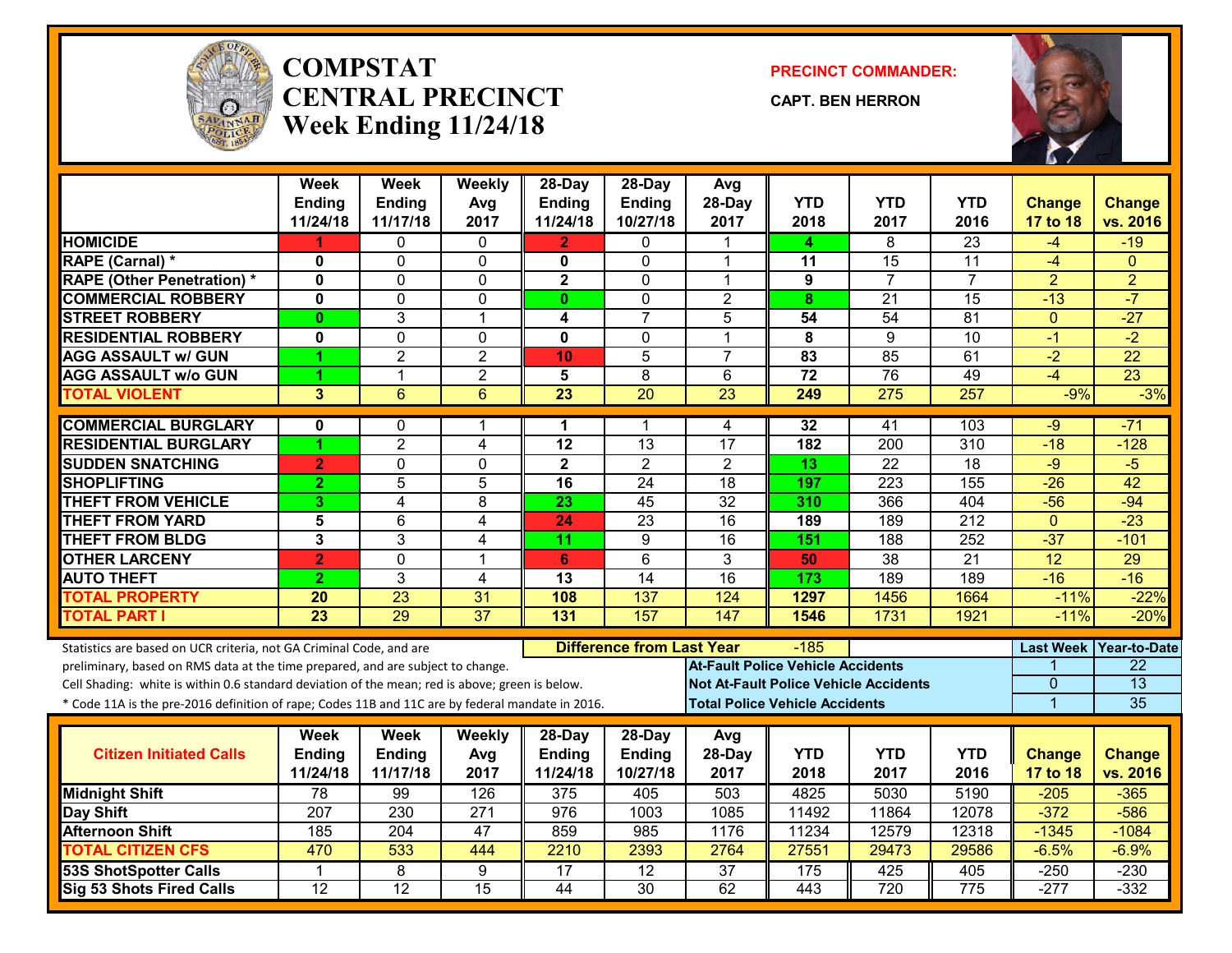# **BEAT 31 Central Precinct Week Ending 11/24/18**

|                                                  |                |                | <b>Last 4 Weeks</b> |                | 28 Days        | 28 Day         |                |                |                |                |                      |
|--------------------------------------------------|----------------|----------------|---------------------|----------------|----------------|----------------|----------------|----------------|----------------|----------------|----------------------|
|                                                  | Ending         | <b>Ending</b>  | Ending              | Ending         | <b>Ending</b>  | <b>Average</b> | <b>YTD</b>     | <b>YTD</b>     | <b>YTD</b>     | <b>Change</b>  | <b>Change</b>        |
|                                                  | 11/03/18       | 11/10/18       | 11/17/18            | 11/24/18       | 11/24/18       | 2017           | 2018           | 2017           | 2016           | 17 to 18       | vs. 2016             |
| <b>HOMICIDE</b>                                  | 0              | 0              | 0                   | 0              | 0              | 0.1            | 1              | $\mathbf{1}$   | 8              | $\mathbf{0}$   | $-7$                 |
| RAPE (Carnal) *                                  | 0              | $\Omega$       | $\mathbf 0$         | $\Omega$       | $\Omega$       | 0.2            | $\mathbf 0$    | $\mathbf{1}$   | 3              | $-1$           | $-3$                 |
| <b>RAPE (Other Penetration) *</b>                | 0              | $\Omega$       | $\mathbf 0$         | $\Omega$       | $\Omega$       | 0.3            | $\mathbf{1}$   | 4              | $\Omega$       | $-3$           | $\blacktriangleleft$ |
| <b>COMMERCIAL ROBBERY</b>                        | 0              | $\Omega$       | $\mathbf 0$         | $\Omega$       | $\Omega$       | 0.0            | $\mathbf{1}$   | $\Omega$       | $\mathbf{1}$   | $\mathbf{1}$   | $\Omega$             |
| <b>ISTREET ROBBERY</b>                           | 0              | 0              | $\mathbf 0$         | 0              | 0              | 1.1            | 8              | 14             | 18             | $-6$           | $-10$                |
| <b>RESIDENTIAL ROBBERY</b>                       | 0              | 0              | $\mathbf 0$         | $\Omega$       | 0              | 0.2            | $\mathbf 0$    | $\overline{2}$ | $\overline{2}$ | $-2$           | $-2$                 |
| <b>AGG ASSAULT w/ GUN</b>                        | 0              | $\mathbf{1}$   | $\mathbf 0$         | $\Omega$       | $\mathbf{1}$   | 1.0            | 10             | 13             | $\overline{7}$ | $-3$           | 3                    |
| <b>AGG ASSAULT w/o GUN</b>                       | 0              | $\mathbf{1}$   | $\mathbf 0$         | $\Omega$       | $\mathbf{1}$   | 1.1            | 9              | 13             | 13             | $-4$           | $-4$                 |
| <b>TOTAL VIOLENT</b>                             | $\mathbf 0$    | $\overline{2}$ | $\mathbf{0}$        | $\overline{0}$ | $\overline{2}$ | 3.8            | 30             | 48             | 52             | $-38%$         | $-42%$               |
| <b>COMMERCIAL BURGLARY</b>                       | 0              | 0              | 0                   | 0              | 0              | 0.5            | 8              | 5              | 22             | 3              | $-14$                |
|                                                  |                |                |                     |                |                |                |                |                |                |                |                      |
| <b>RESIDENTIAL BURGLARY</b>                      | $\Omega$       | 0              | $\mathbf{1}$        | 0              | $\mathbf{1}$   | 2.3            | 24             | 29             | 61             | $-5$           | $-37$                |
| <b>SUDDEN SNATCHING</b>                          | $\Omega$       | 0              | $\mathbf{0}$        | $\Omega$       | $\mathbf{0}$   | 0.4<br>1.5     | $\mathbf{1}$   | 5<br>17        | 5<br>20        | $-4$<br>$-15$  | $-4$<br>$-18$        |
| <b>SHOPLIFTING</b><br><b>THEFT FROM VEHICLE</b>  | 0              | 0              | 0                   | 0              | 0              | 7.0            | $\overline{2}$ |                | 77             |                |                      |
|                                                  | $\overline{2}$ | $\mathbf{1}$   | 0                   | $\Omega$       | 3              |                | 61             | 83             | 52             | $-22$          | $-16$<br>$-7$        |
| <b>THEFT FROM YARD</b><br><b>THEFT FROM BLDG</b> | 4              | $\overline{2}$ | 4                   | $\Omega$       | 10             | 4.9            | 45             | 55             |                | $-10$          |                      |
|                                                  | 0              | $\mathbf{1}$   | $\mathbf{0}$        | $\Omega$       | $\mathbf{1}$   | 2.8            | 23             | 32             | 55             | $-9$           | $-32$                |
| <b>OTHER LARCENY</b>                             | $\mathbf{1}$   | $\overline{2}$ | 0                   | $\mathbf{1}$   | 4              | 0.7            | 11             | $\overline{7}$ | 5              | $\overline{4}$ | $6^{\circ}$          |
| <b>AUTO THEFT</b>                                | 1              | 0              | 0                   | 0              | $\mathbf{1}$   | 3.0            | 22             | 36             | 45             | $-14$          | $-23$                |
| <b>TOTAL PROPERTY</b>                            | 8              | 6              | 5                   | $\mathbf{1}$   | 20             | 22.9           | 197            | 269            | 342            | $-27%$         | $-42%$               |
| <b>TOTAL PART I</b>                              | 8              | 8              | 5                   | $\mathbf{1}$   | 22             | 26.8           | 227            | 317            | 394            | $-28%$         | $-42%$               |

 **Difference from Last Year**r -90

Statistics are based on UCR criteria, not GA Criminal Code.

\* Rape Code 11A is the historical definition of rape (aka Legacy Rape); Rape Codes 11B and 11C are those moved from Part II to Part I in 2017.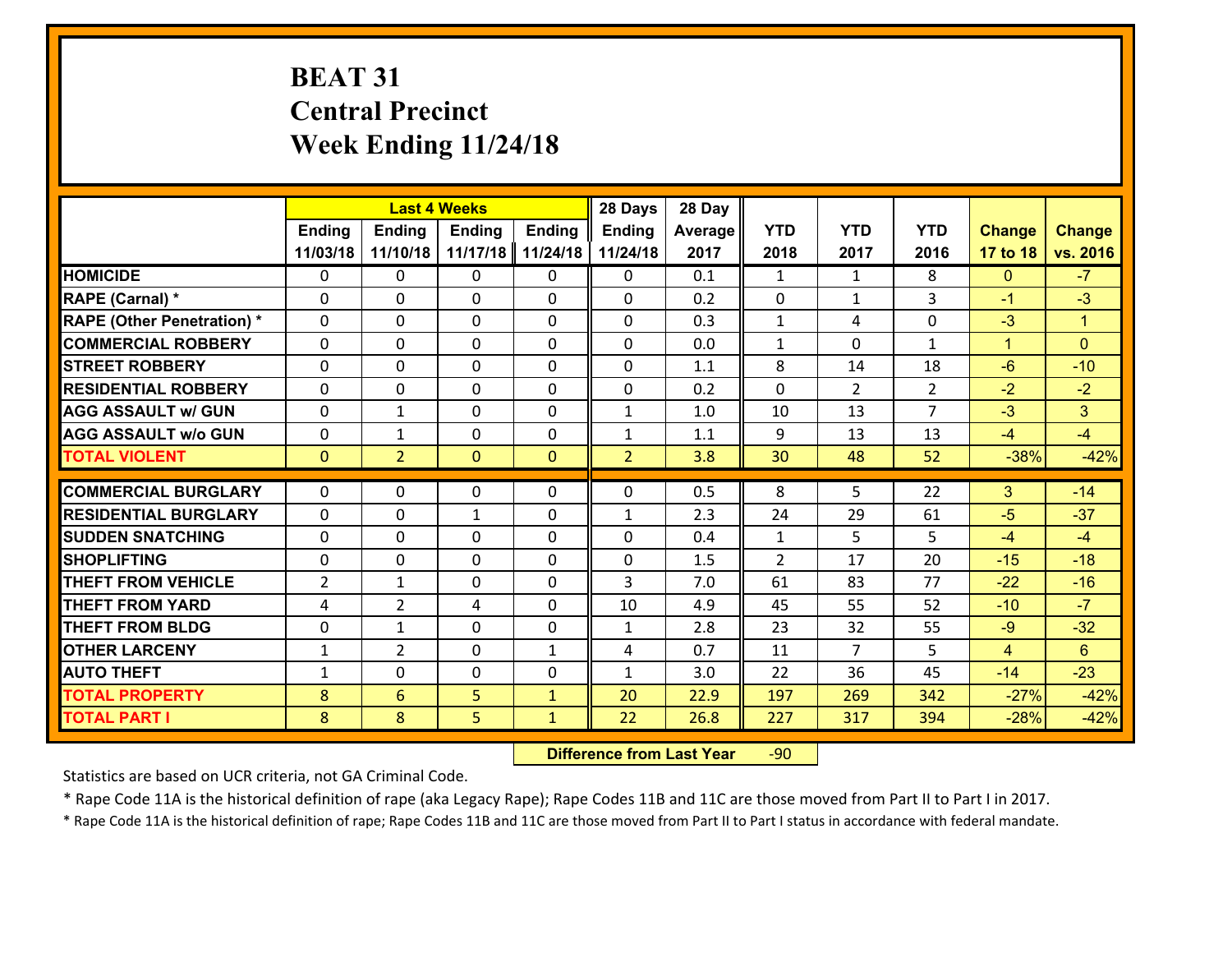# **BEAT 32 Central Precinct Week Ending 11/24/18**

|                                   |                 |                | <b>Last 4 Weeks</b> |               | 28 Days        | 28 Day  |                |                |              |                |                      |
|-----------------------------------|-----------------|----------------|---------------------|---------------|----------------|---------|----------------|----------------|--------------|----------------|----------------------|
|                                   | <b>Ending</b>   | <b>Ending</b>  | <b>Ending</b>       | <b>Ending</b> | <b>Ending</b>  | Average | <b>YTD</b>     | <b>YTD</b>     | <b>YTD</b>   | <b>Change</b>  | <b>Change</b>        |
|                                   | 11/03/18        | 11/10/18       | 11/17/18            | 11/24/18      | 11/24/18       | 2017    | 2018           | 2017           | 2016         | 17 to 18       | vs. 2016             |
| <b>HOMICIDE</b>                   | $\Omega$        | 0              | 0                   | 0             | $\Omega$       | 0.0     | 0              | $\Omega$       | 0            | $\Omega$       | $\Omega$             |
| RAPE (Carnal) *                   | $\mathbf{0}$    | 0              | $\mathbf{0}$        | 0             | $\Omega$       | 0.4     | $\mathbf{1}$   | 4              | $\mathbf{1}$ | $-3$           | $\mathbf{0}$         |
| <b>RAPE (Other Penetration) *</b> | $\Omega$        | 0              | $\mathbf{0}$        | $\Omega$      | $\Omega$       | 0.2     | $\mathbf{1}$   | $\overline{2}$ | $\mathbf{1}$ | $-1$           | $\mathbf{0}$         |
| <b>COMMERCIAL ROBBERY</b>         | $\mathbf{0}$    | 0              | 0                   | 0             | $\Omega$       | 0.5     | 4              | 7              | 3            | $-3$           | $\blacktriangleleft$ |
| <b>STREET ROBBERY</b>             | 0               | 0              | $\mathbf 0$         | $\Omega$      | 0              | 0.5     | 4              | 5              | 8            | $-1$           | $-4$                 |
| <b>RESIDENTIAL ROBBERY</b>        | $\Omega$        | $\Omega$       | $\mathbf 0$         | $\Omega$      | 0              | 0.0     | $\mathbf{1}$   | $\Omega$       | 0            | $\mathbf{1}$   | $\mathbf{1}$         |
| <b>AGG ASSAULT w/ GUN</b>         | 0               | 0              | $\mathbf 0$         | $\Omega$      | 0              | 0.4     | $\overline{7}$ | 5              | $\mathbf{1}$ | $\overline{2}$ | 6                    |
| <b>AGG ASSAULT w/o GUN</b>        | 0               | 0              | $\mathbf 0$         | $\mathbf{1}$  | $\mathbf{1}$   | 0.5     | 8              | 6              | 3            | $\overline{2}$ | 5                    |
| <b>TOTAL VIOLENT</b>              | $\mathbf{0}$    | $\overline{0}$ | $\overline{0}$      | $\mathbf{1}$  | $\mathbf{1}$   | 2.5     | 26             | 29             | 17           | $-10%$         | 53%                  |
| <b>COMMERCIAL BURGLARY</b>        | $\Omega$        | 0              | $\mathbf{0}$        | $\Omega$      | $\Omega$       | 0.3     | 2              | 3              | 14           | $-1$           | $-12$                |
| <b>RESIDENTIAL BURGLARY</b>       | 0               | 1              | $\mathbf{1}$        | 0             | $\overline{2}$ | 2.1     | 25             | 23             | 49           | $\overline{2}$ | $-24$                |
| <b>SUDDEN SNATCHING</b>           | 0               | 0              | 0                   | 0             | 0              | 0.2     | 0              | $\overline{2}$ | $\mathbf{1}$ | $-2$           | $-1$                 |
| <b>SHOPLIFTING</b>                | $\overline{2}$  | 0              | $\overline{2}$      | 0             | 4              | 3.8     | 65             | 48             | 32           | 17             | 33                   |
| <b>THEFT FROM VEHICLE</b>         | $\mathbf{1}$    | 1              | $\mathbf{1}$        | $\mathbf{1}$  | 4              | 8.7     | 76             | 97             | 93           | $-21$          | $-17$                |
| <b>THEFT FROM YARD</b>            | $\overline{2}$  | $\overline{2}$ | $\mathbf 0$         | 0             | 4              | 2.8     | 46             | 34             | 39           | 12             | $\overline{7}$       |
| <b>THEFT FROM BLDG</b>            | $\mathbf{1}$    | 0              | $\mathbf 0$         | 0             | $\mathbf{1}$   | 4.1     | 32             | 49             | 58           | $-17$          | $-26$                |
| <b>OTHER LARCENY</b>              | 0               | 0              | $\mathbf 0$         | $\mathbf{1}$  | $\mathbf{1}$   | 1.0     | 19             | 9              | $\Omega$     | 10             | 19                   |
| <b>AUTO THEFT</b>                 | $\mathbf{0}$    | 0              | $\mathbf{0}$        | $\mathbf{1}$  | $\mathbf{1}$   | 2.3     | 19             | 28             | 22           | $-9$           | $-3$                 |
| <b>TOTAL PROPERTY</b>             | $6\phantom{1}6$ | 4              | 4                   | 3             | 17             | 25.4    | 284            | 293            | 308          | $-3%$          | $-8%$                |
| <b>TOTAL PART I</b>               | $6\phantom{1}6$ | $\overline{4}$ | 4                   | 4             | 18             | 27.8    | 310            | 322            | 325          | $-4%$          | $-5%$                |

 **Difference from Last Year**r -12

Statistics are based on UCR criteria, not GA Criminal Code.

\* Rape Code 11A is the historical definition of rape (aka Legacy Rape); Rape Codes 11B and 11C are those moved from Part II to Part I in 2017.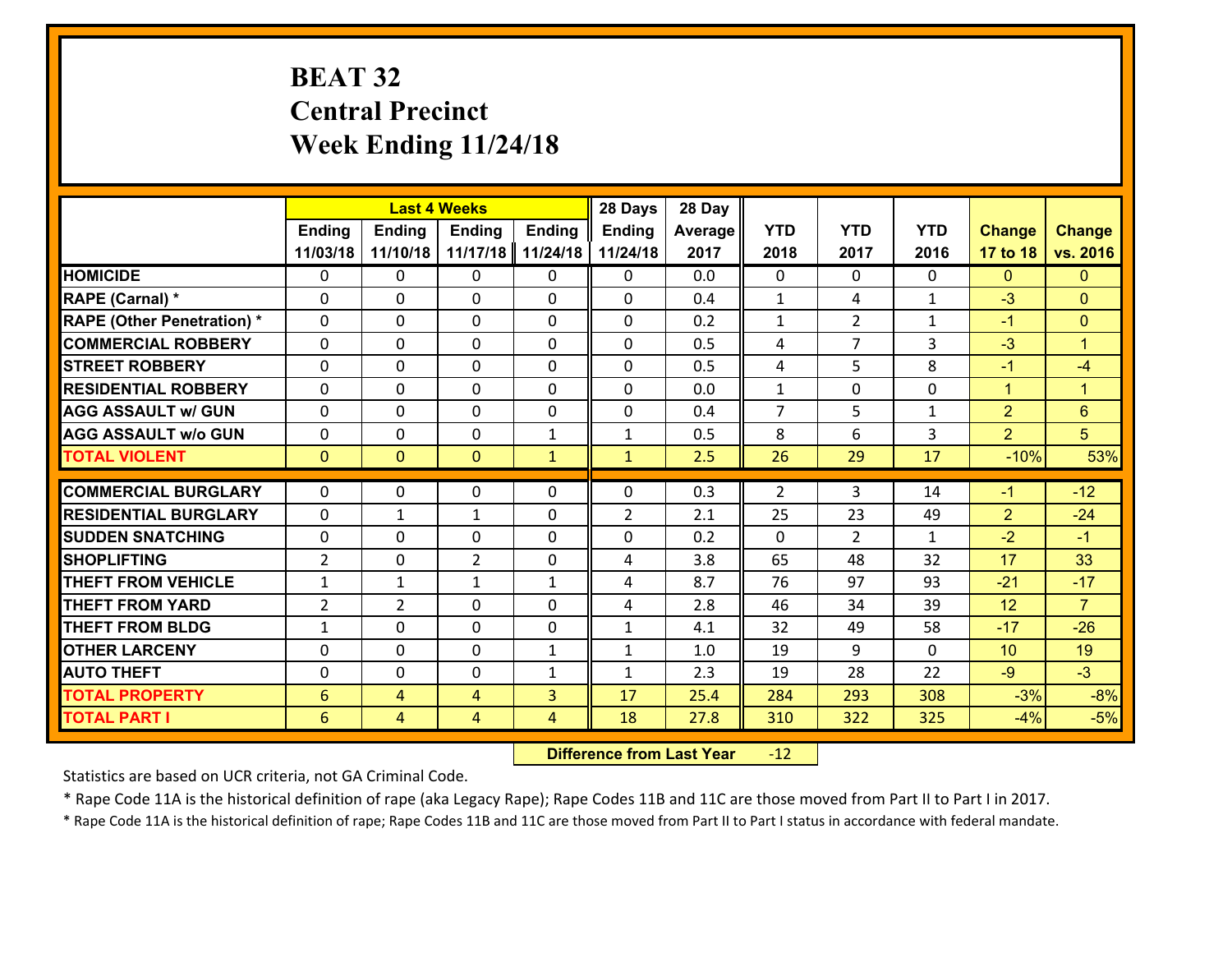# **BEAT 33 Central Precinct Week Ending 11/24/18**

|                                   |                |                | <b>Last 4 Weeks</b> |               | 28 Days        | 28 Day  |                |                |                |                |                 |
|-----------------------------------|----------------|----------------|---------------------|---------------|----------------|---------|----------------|----------------|----------------|----------------|-----------------|
|                                   | <b>Ending</b>  | <b>Ending</b>  | <b>Ending</b>       | <b>Ending</b> | <b>Ending</b>  | Average | <b>YTD</b>     | <b>YTD</b>     | <b>YTD</b>     | <b>Change</b>  | <b>Change</b>   |
|                                   | 11/03/18       | 11/10/18       | 11/17/18            | 11/24/18      | 11/24/18       | 2017    | 2018           | 2017           | 2016           | 17 to 18       | vs. 2016        |
| <b>HOMICIDE</b>                   | $\Omega$       | 0              | $\Omega$            | 0             | $\Omega$       | 0.2     | $\Omega$       | $\overline{2}$ | 8              | $-2$           | $-8$            |
| RAPE (Carnal) *                   | 0              | 0              | $\mathbf{0}$        | 0             | $\Omega$       | 0.2     | 3              | $\overline{2}$ | 4              | $\mathbf{1}$   | $-1$            |
| <b>RAPE (Other Penetration) *</b> | $\Omega$       | 1              | $\mathbf{0}$        | $\Omega$      | $\mathbf{1}$   | 0.1     | $\overline{2}$ | $\mathbf{1}$   | $\overline{2}$ | $\mathbf{1}$   | $\mathbf{0}$    |
| <b>COMMERCIAL ROBBERY</b>         | 0              | 0              | 0                   | 0             | $\Omega$       | 0.5     | $\overline{2}$ | 6              | 3              | $-4$           | $-1$            |
| <b>STREET ROBBERY</b>             | $\Omega$       | 0              | $\mathbf 0$         | 0             | 0              | 1.5     | 20             | 18             | 25             | $\overline{2}$ | $-5$            |
| <b>RESIDENTIAL ROBBERY</b>        | $\Omega$       | $\Omega$       | $\mathbf 0$         | $\Omega$      | 0              | 0.1     | $\Omega$       | $\mathbf{1}$   | $\Omega$       | $-1$           | $\mathbf{0}$    |
| <b>AGG ASSAULT w/ GUN</b>         | $\mathbf{1}$   | 0              | $\mathbf{1}$        | 0             | $\overline{2}$ | 1.4     | 11             | 17             | 8              | $-6$           | 3               |
| <b>AGG ASSAULT w/o GUN</b>        | 0              | 0              | 1                   | 0             | $\mathbf{1}$   | 1.1     | 8              | 13             | 9              | $-5$           | $-1$            |
| <b>TOTAL VIOLENT</b>              | $\mathbf{1}$   | $\mathbf{1}$   | $\overline{2}$      | $\mathbf{0}$  | $\overline{4}$ | 4.9     | 46             | 60             | 59             | $-23%$         | $-22%$          |
| <b>COMMERCIAL BURGLARY</b>        | $\Omega$       | 1              | $\mathbf{0}$        | $\Omega$      | $\mathbf{1}$   | 0.6     | 10             | $\overline{7}$ | 25             | 3              | $-15$           |
| <b>RESIDENTIAL BURGLARY</b>       | $\mathbf{1}$   | 1              | $\mathbf 0$         | 0             | $\overline{2}$ | 1.7     | 18             | 18             | 48             | $\mathbf{0}$   | $-30$           |
| <b>SUDDEN SNATCHING</b>           | 0              | 0              | $\mathbf 0$         | 0             | 0              | 0.3     | 5              | 4              | 3              | $\mathbf{1}$   | $\overline{2}$  |
| <b>SHOPLIFTING</b>                | $\overline{2}$ | $\overline{2}$ | 1                   | 0             | 5              | 5.4     | 57             | 70             | 47             | $-13$          | 10 <sup>1</sup> |
| <b>THEFT FROM VEHICLE</b>         | 3              | $\mathbf{1}$   | $\mathbf 0$         | 0             | 4              | 5.6     | 54             | 72             | 91             | $-18$          | $-37$           |
| <b>THEFT FROM YARD</b>            | $\mathbf{1}$   | $\mathbf{1}$   | $\mathbf 0$         | 0             | $\overline{2}$ | 3.2     | 42             | 37             | 66             | 5              | $-24$           |
| <b>THEFT FROM BLDG</b>            | 0              | 0              | $\overline{2}$      | $\mathbf{1}$  | 3              | 2.5     | 32             | 28             | 55             | $\overline{4}$ | $-23$           |
| <b>OTHER LARCENY</b>              | 0              | 0              | $\mathbf 0$         | 0             | 0              | 0.8     | 8              | 10             | $\overline{7}$ | $-2$           | $\mathbf{1}$    |
| <b>AUTO THEFT</b>                 | $\mathbf{1}$   | 1              | $\mathbf{1}$        | 0             | 3              | 3.0     | 38             | 37             | 45             | $\mathbf{1}$   | $-7$            |
| <b>TOTAL PROPERTY</b>             | 8              | $\overline{7}$ | 4                   | $\mathbf{1}$  | 20             | 23.1    | 264            | 283            | 387            | $-7%$          | $-32%$          |
|                                   | 9              | 8              | 6                   | $\mathbf{1}$  | 24             | 28.0    | 310            | 343            | 446            | $-10%$         | $-30%$          |
| <b>TOTAL PART I</b>               |                |                |                     |               |                |         |                |                |                |                |                 |

 **Difference from Last Year**‐33

Statistics are based on UCR criteria, not GA Criminal Code.

\* Rape Code 11A is the historical definition of rape (aka Legacy Rape); Rape Codes 11B and 11C are those moved from Part II to Part I in 2017.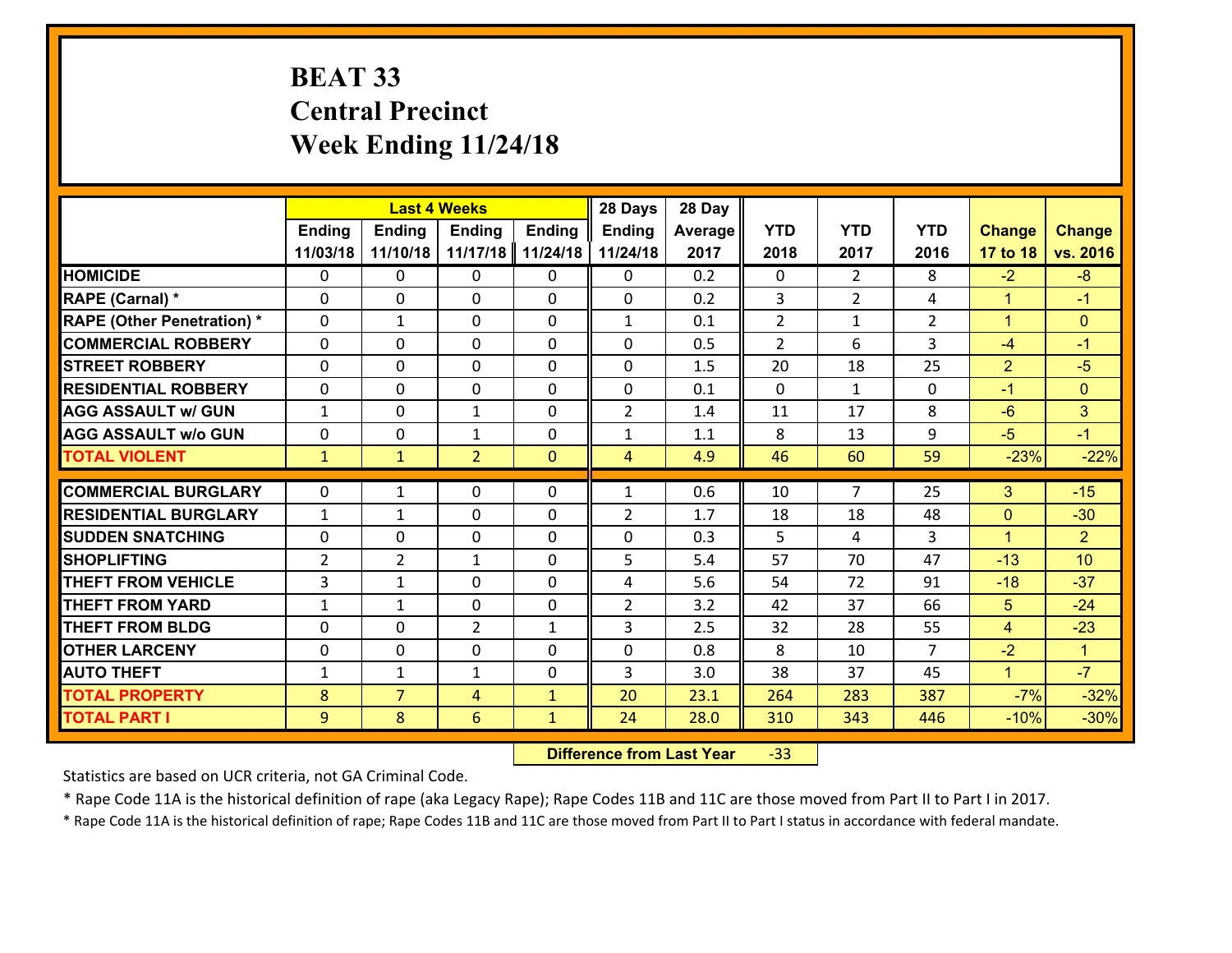# **BEAT 34 Central Precinct Week Ending 11/24/18**

|                                   |                |                | <b>Last 4 Weeks</b> |                | 28 Days        | 28 Day  |                |                |                |                |                      |
|-----------------------------------|----------------|----------------|---------------------|----------------|----------------|---------|----------------|----------------|----------------|----------------|----------------------|
|                                   | <b>Ending</b>  | <b>Endina</b>  | <b>Ending</b>       | <b>Ending</b>  | <b>Ending</b>  | Average | <b>YTD</b>     | <b>YTD</b>     | <b>YTD</b>     | <b>Change</b>  | <b>Change</b>        |
|                                   | 11/03/18       | 11/10/18       | 11/17/18            | 11/24/18       | 11/24/18       | 2017    | 2018           | 2017           | 2016           | 17 to 18       | vs. 2016             |
| <b>HOMICIDE</b>                   | $\Omega$       | 0              | 0                   | $\mathbf{1}$   | $\mathbf{1}$   | 0.3     | $\overline{2}$ | 4              | 3              | $-2$           | $-1$                 |
| RAPE (Carnal) *                   | $\Omega$       | $\Omega$       | $\mathbf 0$         | $\Omega$       | $\Omega$       | 0.5     | $\mathbf{1}$   | 6              | $\Omega$       | $-5$           | $\blacktriangleleft$ |
| <b>RAPE (Other Penetration) *</b> | 0              | 0              | $\mathbf 0$         | 0              | 0              | 0.0     | 0              | 0              | $\overline{2}$ | $\mathbf{0}$   | $-2$                 |
| <b>COMMERCIAL ROBBERY</b>         | 0              | 0              | $\mathbf 0$         | 0              | 0              | 0.1     | $\mathbf 0$    | $\mathbf{1}$   | $\overline{2}$ | $-1$           | $-2$                 |
| <b>STREET ROBBERY</b>             | 0              | $\mathbf{1}$   | $\mathbf{1}$        | 0              | $\overline{2}$ | 0.7     | 10             | 8              | 11             | $\overline{2}$ | $-1$                 |
| <b>RESIDENTIAL ROBBERY</b>        | 0              | 0              | $\mathbf 0$         | $\mathbf{0}$   | 0              | 0.3     | $\overline{2}$ | 4              | 3              | $-2$           | $-1$                 |
| <b>AGG ASSAULT w/ GUN</b>         | $\mathbf{1}$   | $\overline{2}$ | 1                   | 0              | 4              | 2.4     | 21             | 28             | 21             | $-7$           | $\overline{0}$       |
| <b>AGG ASSAULT w/o GUN</b>        | $\mathbf{1}$   | 0              | $\mathbf 0$         | $\mathbf 0$    | $\mathbf{1}$   | 1.8     | 25             | 22             | 11             | 3              | 14                   |
| <b>TOTAL VIOLENT</b>              | $\overline{2}$ | 3 <sup>1</sup> | $\overline{2}$      | $\mathbf{1}$   | 8              | 6.1     | 61             | 73             | 53             | $-16%$         | 15%                  |
| <b>COMMERCIAL BURGLARY</b>        | $\Omega$       | 0              | 0                   | $\Omega$       | $\Omega$       | 0.4     | $\mathbf{1}$   | 5              | $\overline{7}$ | -4             | $-6$                 |
| <b>RESIDENTIAL BURGLARY</b>       | $\mathbf{1}$   | 3              | $\mathbf 0$         | 0              | 4              | 5.4     | 54             | 63             | 73             | $-9$           | $-19$                |
| <b>SUDDEN SNATCHING</b>           | 0              | $\Omega$       | $\mathbf 0$         | $\mathbf{1}$   | $\mathbf{1}$   | 0.5     | $\overline{3}$ | 6              | 4              | $-3$           | $-1$                 |
| <b>SHOPLIFTING</b>                | 0              | 0              | $\mathbf 0$         | 0              | 0              | 2.8     | 6              | 34             | 6              | $-28$          | $\overline{0}$       |
| <b>THEFT FROM VEHICLE</b>         | $\mathbf{0}$   | 0              | 0                   | $\mathbf{0}$   | 0              | 3.3     | 36             | 39             | 40             | $-3$           | $-4$                 |
| <b>THEFT FROM YARD</b>            | 0              | 0              | $\overline{2}$      | $\mathbf{1}$   | 3              | 1.6     | 18             | 20             | 21             | $-2$           | $-3$                 |
| <b>THEFT FROM BLDG</b>            | $\mathbf{0}$   | $\mathbf{1}$   | $\mathbf{1}$        | $\mathbf{1}$   | 3              | 2.3     | 25             | 28             | 29             | $-3$           | $-4$                 |
| <b>OTHER LARCENY</b>              | $\mathbf 0$    | $\mathbf 0$    | $\mathbf 0$         | $\mathbf 0$    | $\mathbf 0$    | 0.2     | $\mathbf 1$    | $\overline{2}$ | 4              | $-1$           | $-3$                 |
| <b>AUTO THEFT</b>                 | $\mathbf{1}$   | 0              | $\mathbf{1}$        | $\Omega$       | $\overline{2}$ | 3.2     | 29             | 36             | 35             | $-7$           | $-6$                 |
| <b>TOTAL PROPERTY</b>             | $\overline{2}$ | $\overline{4}$ | $\overline{4}$      | $\overline{3}$ | 13             | 19.7    | 173            | 233            | 219            | $-26%$         | $-21%$               |
| <b>TOTAL PART I</b>               | $\overline{4}$ | $\overline{7}$ | 6                   | 4              | 21             | 25.8    | 234            | 306            | 272            | $-24%$         | $-14%$               |

 **Difference from Last Year**r -72

Statistics are based on UCR criteria, not GA Criminal Code.

\* Rape Code 11A is the historical definition of rape (aka Legacy Rape); Rape Codes 11B and 11C are those moved from Part II to Part I in 2017.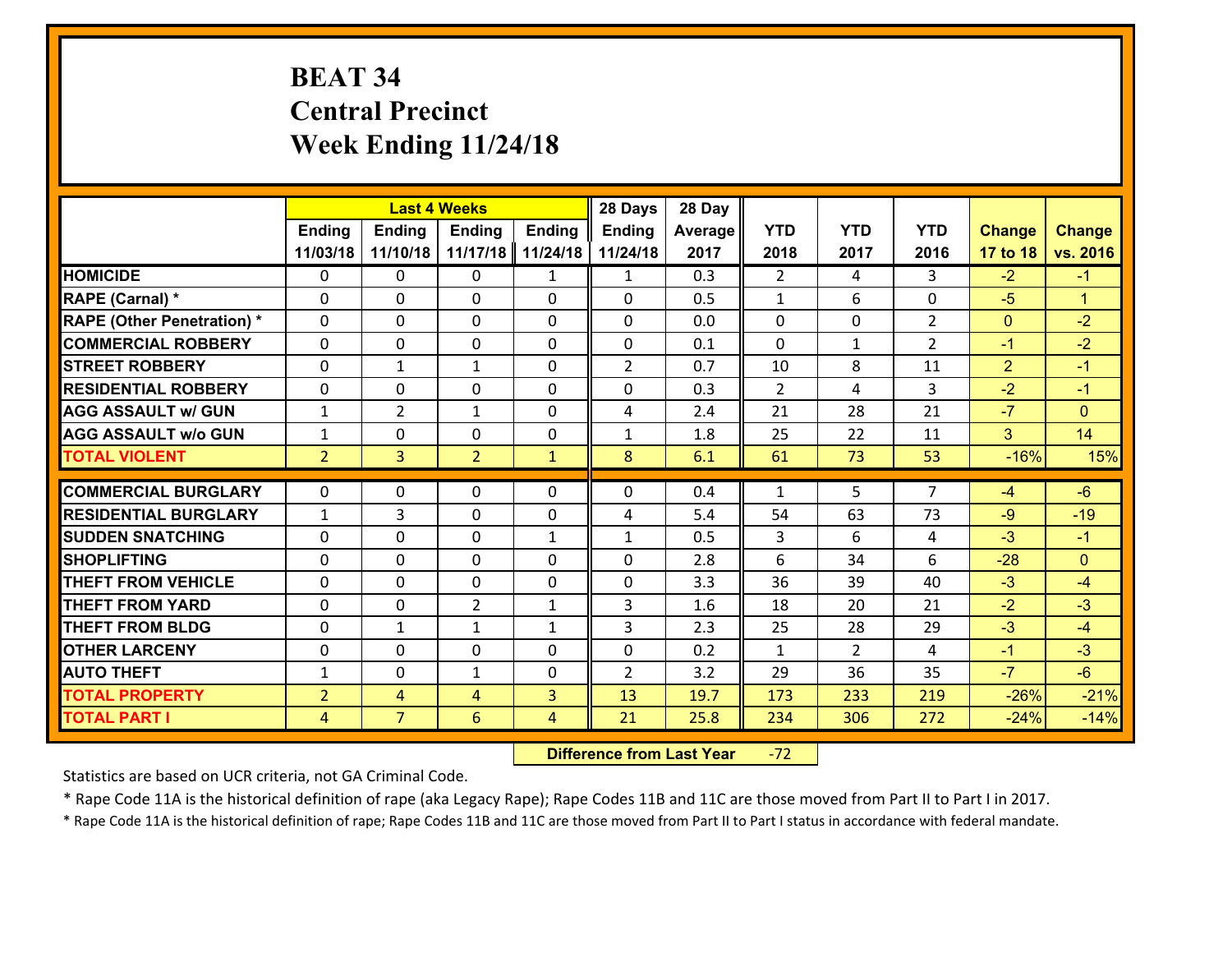# **BEAT 35 Central Precinct Week Ending 11/24/18**

|                                   |                |               | <b>Last 4 Weeks</b> |                | 28 Days        | 28 Day  |                |              |                |                |                |
|-----------------------------------|----------------|---------------|---------------------|----------------|----------------|---------|----------------|--------------|----------------|----------------|----------------|
|                                   | Ending         | <b>Ending</b> | <b>Ending</b>       | <b>Ending</b>  | <b>Ending</b>  | Average | <b>YTD</b>     | <b>YTD</b>   | <b>YTD</b>     | <b>Change</b>  | <b>Change</b>  |
|                                   | 11/03/18       | 11/10/18      | 11/17/18            | 11/24/18       | 11/24/18       | 2017    | 2018           | 2017         | 2016           | 17 to 18       | vs. 2016       |
| <b>HOMICIDE</b>                   | $\mathbf{1}$   | 0             | 0                   | 0              | $\mathbf{1}$   | 0.1     | $\mathbf{1}$   | $\mathbf{1}$ | 4              | $\mathbf{0}$   | $-3$           |
| RAPE (Carnal) *                   | $\mathbf{0}$   | 0             | $\mathbf 0$         | 0              | 0              | 0.0     | 3              | $\mathbf{0}$ | $\overline{2}$ | 3              | $\mathbf{1}$   |
| <b>RAPE (Other Penetration) *</b> | $\Omega$       | 0             | $\mathbf{0}$        | 0              | 0              | 0.0     | 4              | 0            | $\mathbf{1}$   | 4              | 3              |
| <b>COMMERCIAL ROBBERY</b>         | $\Omega$       | 0             | $\mathbf{0}$        | $\Omega$       | $\Omega$       | 0.4     | $\mathbf{1}$   | 4            | 4              | $-3$           | $-3$           |
| <b>STREET ROBBERY</b>             | $\Omega$       | 0             | $\overline{2}$      | $\Omega$       | $\overline{2}$ | 0.6     | 8              | 5.           | 17             | 3              | $-9$           |
| <b>RESIDENTIAL ROBBERY</b>        | $\Omega$       | 0             | $\mathbf{0}$        | $\Omega$       | $\Omega$       | 0.1     | $\Omega$       | $\mathbf{1}$ | 4              | $-1$           | $-4$           |
| <b>AGG ASSAULT w/ GUN</b>         | $\mathbf{1}$   | 0             | $\mathbf 0$         | $\Omega$       | $\mathbf{1}$   | 1.3     | 25             | 15           | 18             | 10             | $\overline{7}$ |
| <b>AGG ASSAULT w/o GUN</b>        | $\mathbf{0}$   | 1             | 0                   | 0              | $\mathbf{1}$   | 1.2     | 15             | 14           | 9              | $\mathbf{1}$   | $6^{\circ}$    |
| <b>TOTAL VIOLENT</b>              | $\overline{2}$ | $\mathbf{1}$  | $\overline{2}$      | $\Omega$       | 5              | 3.6     | 57             | 40           | 59             | 43%            | $-3%$          |
| <b>COMMERCIAL BURGLARY</b>        | $\mathbf{0}$   | $\mathbf{0}$  | 0                   | 0              | $\Omega$       | 1.0     | 5              | 11           | 29             | $-6$           | $-24$          |
| <b>RESIDENTIAL BURGLARY</b>       |                |               |                     |                |                |         |                |              |                |                |                |
|                                   | $\mathbf{1}$   | $\mathbf{1}$  | $\mathbf{0}$        | $\Omega$       | $\overline{2}$ | 3.7     | 42             | 46           | 57             | -4             | $-15$          |
|                                   |                |               |                     |                |                |         |                |              |                |                |                |
| <b>ISUDDEN SNATCHING</b>          | $\mathbf{0}$   | 0             | $\mathbf{0}$        | 0              | $\Omega$       | 0.2     | $\overline{2}$ | 3            | 3              | $-1$           | $-1$           |
| <b>SHOPLIFTING</b>                | 1              | $\mathbf{1}$  | $\overline{2}$      | 0              | 4              | 2.2     | 27             | 25           | 28             | $\overline{2}$ | $-1$           |
| <b>THEFT FROM VEHICLE</b>         | $\mathbf{1}$   | 3             | 3                   | $\mathbf{1}$   | 8              | 3.6     | 45             | 43           | 57             | $\overline{2}$ | $-12$          |
| <b>THEFT FROM YARD</b>            | $\mathbf{0}$   | 0             | $\mathbf{0}$        | 3              | 3              | 2.2     | 26             | 26           | 24             | $\mathbf{0}$   | $\overline{2}$ |
| <b>THEFT FROM BLDG</b>            | $\Omega$       | $\Omega$      | $\mathbf 0$         | $\Omega$       | $\Omega$       | 2.6     | 16             | 33           | 39             | $-17$          | $-23$          |
| <b>OTHER LARCENY</b>              | $\mathbf{1}$   | 0             | $\mathbf{0}$        | $\Omega$       | $\mathbf{1}$   | 0.5     | 9              | 6            | 3              | 3              | 6              |
| <b>AUTO THEFT</b>                 | 2              | 0             | $\mathbf{0}$        | 0              | $\overline{2}$ | 2.5     | 43             | 30           | 30             | 13             | 13             |
| <b>TOTAL PROPERTY</b>             | 6              | 5             | 5                   | 4              | 20             | 18.6    | 215            | 223          | 270            | $-4%$          | $-20%$         |
| <b>TOTAL PART I</b>               | 8              | 6             | $\overline{7}$      | $\overline{4}$ | 25             | 22.2    | 272            | 263          | 329            | 3%             | $-17%$         |

 **Difference from Last Year**r 9

Statistics are based on UCR criteria, not GA Criminal Code.

\* Rape Code 11A is the historical definition of rape (aka Legacy Rape); Rape Codes 11B and 11C are those moved from Part II to Part I in 2017.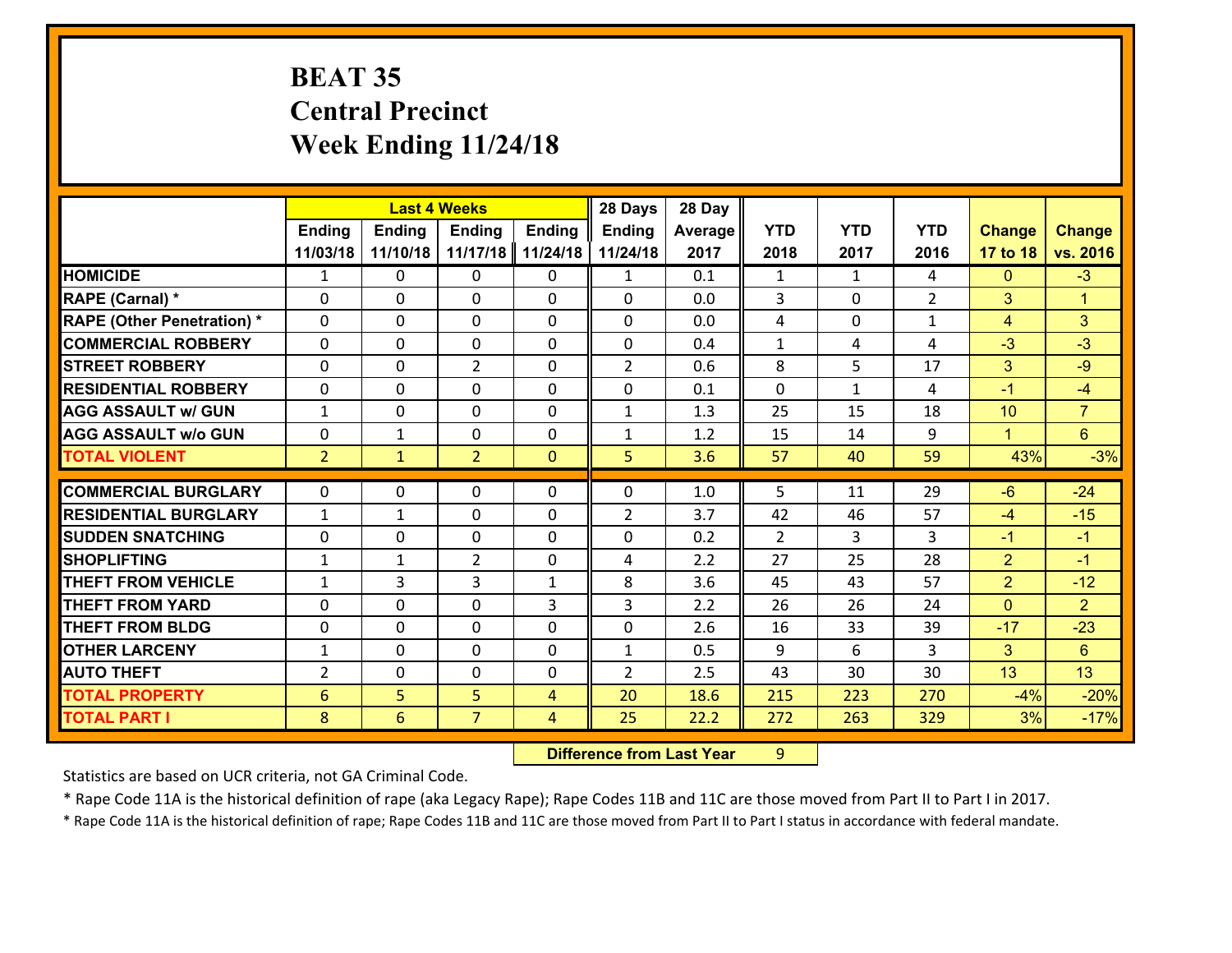# **BEAT 36 Central Precinct Week Ending 11/24/18**

|                                                |                   |                | <b>Last 4 Weeks</b>          |                                | 28 Days                        | 28 Day       |                      |                      |                      |                      |                                  |
|------------------------------------------------|-------------------|----------------|------------------------------|--------------------------------|--------------------------------|--------------|----------------------|----------------------|----------------------|----------------------|----------------------------------|
|                                                | <b>Ending</b>     | <b>Ending</b>  | <b>Ending</b>                | <b>Ending</b>                  | <b>Ending</b>                  | Average      | <b>YTD</b>           | <b>YTD</b>           | <b>YTD</b>           | <b>Change</b>        | <b>Change</b>                    |
|                                                | 11/03/18          | 11/10/18       | 11/17/18                     | 11/24/18                       | 11/24/18                       | 2017         | 2018                 | 2017                 | 2016                 | 17 to 18             | vs. 2016                         |
| <b>HOMICIDE</b>                                | $\mathbf{0}$      | 0              | $\mathbf{0}$                 | 0                              | $\mathbf{0}$                   | 0.0          | $\mathbf{0}$         | $\Omega$             | $\Omega$             | $\mathbf{0}$         | $\mathbf{0}$                     |
| RAPE (Carnal) *                                | $\mathbf{0}$      | 0              | $\mathbf 0$                  | $\Omega$                       | 0                              | 0.2          | 3                    | $\overline{2}$       | $\mathbf{1}$         | $\blacktriangleleft$ | $\overline{2}$                   |
| <b>RAPE (Other Penetration) *</b>              | $\mathbf{1}$      | $\Omega$       | $\mathbf 0$                  | $\Omega$                       | $\mathbf{1}$                   | 0.0          | $\mathbf{1}$         | $\Omega$             | $\mathbf{1}$         | $\blacktriangleleft$ | $\Omega$                         |
| <b>COMMERCIAL ROBBERY</b>                      | 0                 | 0              | $\mathbf 0$                  | 0                              | $\Omega$                       | 0.2          | 0                    | 3                    | $\overline{2}$       | $-3$                 | $-2$                             |
| <b>STREET ROBBERY</b>                          | $\Omega$          | 0              | $\mathbf{0}$                 | $\Omega$                       | $\Omega$                       | 0.4          | 4                    | 4                    | $\overline{2}$       | $\mathbf{0}$         | $\overline{2}$                   |
| <b>RESIDENTIAL ROBBERY</b>                     | $\Omega$          | 0              | $\mathbf 0$                  | $\Omega$                       | 0                              | 0.1          | 5                    | $\mathbf{1}$         | $\mathbf{1}$         | $\overline{4}$       | $\overline{4}$                   |
| <b>AGG ASSAULT w/ GUN</b>                      | $\Omega$          | $\mathbf{1}$   | $\mathbf 0$                  | $\mathbf{1}$                   | $\overline{2}$                 | 0.6          | 9                    | $\overline{7}$       | 6                    | $\overline{2}$       | 3                                |
| <b>AGG ASSAULT w/o GUN</b>                     | 0                 | 0              | $\mathbf 0$                  | 0                              | 0                              | 0.7          | $\overline{7}$       | 8                    | 4                    | $-1$                 | 3 <sup>1</sup>                   |
| <b>TOTAL VIOLENT</b>                           | $\mathbf{1}$      | $\mathbf{1}$   | $\mathbf{0}$                 | $\mathbf{1}$                   | $\overline{3}$                 | 2.1          | 29                   | 25                   | 17                   | 16%                  | 71%                              |
| <b>COMMERCIAL BURGLARY</b>                     | $\Omega$          | 0              | $\mathbf{0}$                 | 0                              | $\Omega$                       | 0.8          | 6                    | 10                   | 6                    | -4                   | $\Omega$                         |
| <b>RESIDENTIAL BURGLARY</b>                    | $\mathbf{0}$      | 0              | $\mathbf 0$                  |                                |                                | 1.7          | 19                   | 21                   | 22                   | $-2$                 | $-3$                             |
|                                                |                   |                |                              | $\mathbf{1}$                   | 1                              |              |                      |                      |                      |                      | $\Omega$                         |
| <b>ISUDDEN SNATCHING</b><br><b>SHOPLIFTING</b> | $\mathbf{0}$<br>1 | 0<br>0         | $\mathbf 0$<br>$\mathbf{0}$  | $\mathbf{1}$<br>$\overline{2}$ | $\mathbf{1}$<br>$\overline{3}$ | 0.2<br>2.6   | $\overline{2}$<br>40 | $\overline{2}$<br>29 | $\overline{2}$<br>22 | $\mathbf{0}$<br>11   | 18                               |
| <b>THEFT FROM VEHICLE</b>                      | $\mathbf{1}$      | $\overline{2}$ | $\mathbf{0}$                 | $\mathbf{1}$                   | 4                              | 3.3          | 38                   | 32                   | 46                   | 6                    | $-8$                             |
| <b>THEFT FROM YARD</b>                         |                   | $\Omega$       |                              |                                |                                | 1.5          |                      | 17                   | 10                   | $-5$                 |                                  |
| <b>THEFT FROM BLDG</b>                         | $\mathbf{1}$      |                | $\mathbf 0$                  | $\mathbf{1}$                   | $\overline{2}$                 |              | 12                   |                      |                      |                      | 2 <sup>1</sup><br>$\overline{7}$ |
|                                                | $\mathbf{1}$      | $\mathbf{1}$   | 0                            | $\mathbf{1}$                   | 3                              | 1.5          | 23                   | 18                   | 16                   | 5                    |                                  |
|                                                |                   | 0              | $\mathbf 0$                  | 0                              | 0                              | 0.3          | $\overline{2}$       | 4                    | $\overline{2}$       | $-2$                 | $\Omega$                         |
| <b>OTHER LARCENY</b>                           | 0                 |                |                              |                                |                                |              |                      |                      |                      |                      |                                  |
| <b>AUTO THEFT</b>                              | $\mathbf{1}$      | $\mathbf{1}$   | $\mathbf{1}$                 | $\mathbf{1}$                   | 4                              | 2.0          | 22                   | 22                   | 12                   | $\overline{0}$       | 10                               |
| <b>TOTAL PROPERTY</b><br><b>TOTAL PART I</b>   | 5<br>6            | 4<br>5         | $\mathbf{1}$<br>$\mathbf{1}$ | 8<br>9                         | 18<br>21                       | 13.8<br>16.0 | 164<br>193           | 155<br>180           | 138<br>155           | 6%<br>7%             | 19%<br>25%                       |

 **Difference from Last Year**r 13

Statistics are based on UCR criteria, not GA Criminal Code.

\* Rape Code 11A is the historical definition of rape (aka Legacy Rape); Rape Codes 11B and 11C are those moved from Part II to Part I in 2017.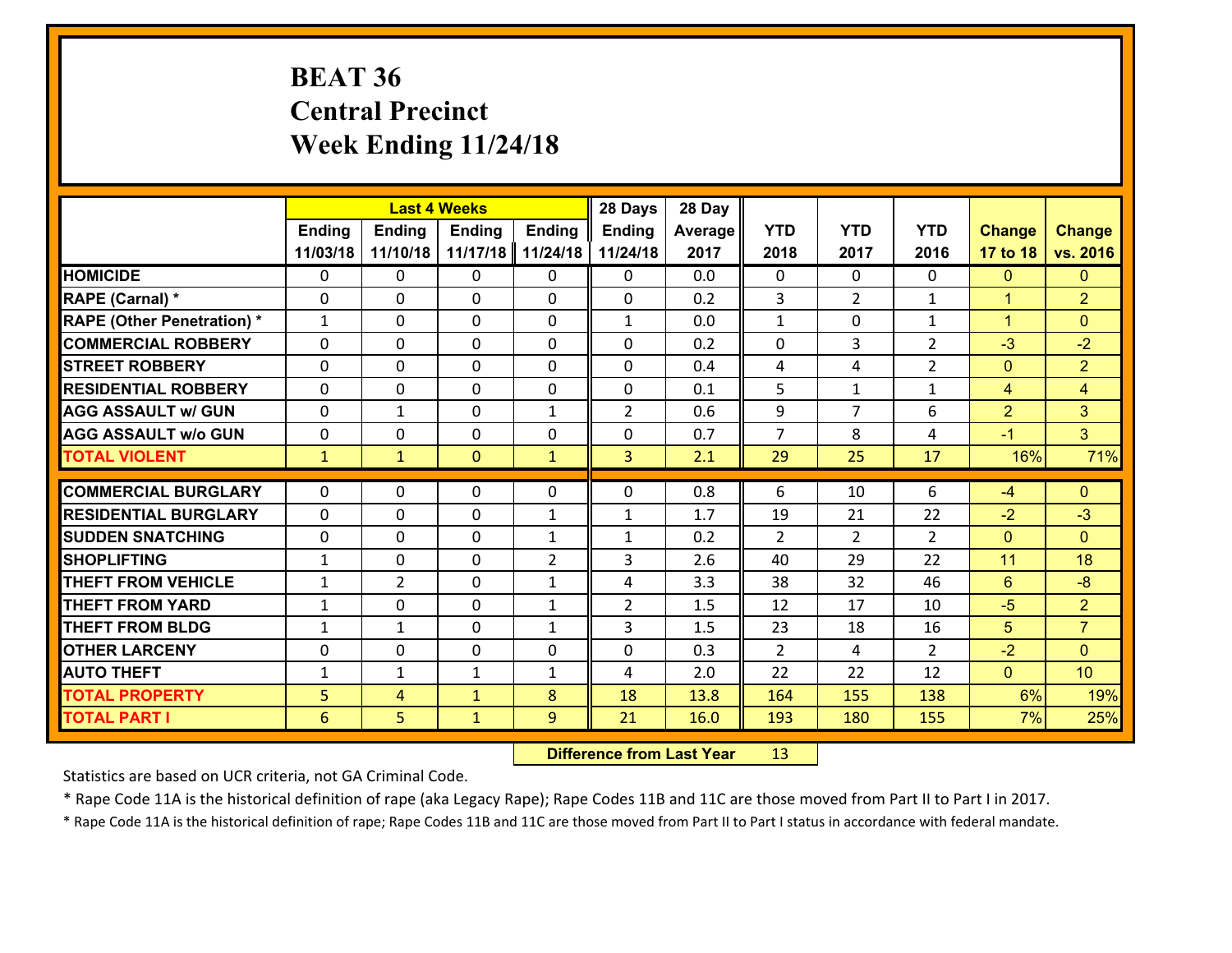

#### **COMPSTATSOUTH PRECINCTWeek Ending 11/24/18**

**PRECINCT COMMANDER:**

**CAPT. MICHELLE HALFORD**



|                                                                                                  | Week<br><b>Ending</b>   | <b>Week</b><br><b>Ending</b> | Weekly<br>Avg    | 28-Day<br><b>Ending</b> | 28-Day<br><b>Ending</b>          | Avg<br>$28-Dav$ | <b>YTD</b>                               | <b>YTD</b>                                   | YTD              | <b>Change</b>        | <b>Change</b>       |
|--------------------------------------------------------------------------------------------------|-------------------------|------------------------------|------------------|-------------------------|----------------------------------|-----------------|------------------------------------------|----------------------------------------------|------------------|----------------------|---------------------|
|                                                                                                  | 11/24/18                | 11/17/18                     | 2017             | 11/24/18                | 10/27/18                         | 2017            | 2018                                     | 2017                                         | 2016             | 17 to 18             | vs. 2016            |
| <b>HOMICIDE</b>                                                                                  | 0                       | 0                            | $\mathbf{0}$     | 0                       | 0                                | $\Omega$        | 3                                        | 4                                            | 6                | -1                   | $-3$                |
| RAPE (Carnal) *                                                                                  | $\mathbf 0$             | 0                            | 0                | 0                       | 3                                | 1               | 13                                       | 8                                            | 12               | 5                    | 1                   |
| <b>RAPE (Other Penetration) *</b>                                                                | $\mathbf{0}$            | 0                            | $\mathbf{0}$     | $\mathbf{0}$            | 0                                | $\Omega$        | 13                                       | 4                                            | $\overline{7}$   | 9                    | 6                   |
| <b>COMMERCIAL ROBBERY</b>                                                                        | $\mathbf 0$             | $\overline{2}$               | $\mathbf 1$      | 3                       | $\overline{2}$                   | $\overline{2}$  | 14                                       | 33                                           | $\overline{32}$  | $-19$                | $-18$               |
| <b>STREET ROBBERY</b>                                                                            | $\mathbf{0}$            | 0                            | $\mathbf 1$      | 0                       | $\overline{4}$                   | $\overline{2}$  | 33                                       | 32                                           | 26               | $\blacktriangleleft$ | $\overline{7}$      |
| <b>RESIDENTIAL ROBBERY</b>                                                                       | $\mathbf 0$             | 0                            | $\mathbf{0}$     | 0                       | $\overline{2}$                   | $\Omega$        | 10                                       | 4                                            | 6                | 6                    | $\overline{4}$      |
| <b>AGG ASSAULT w/ GUN</b>                                                                        | 1                       | 0                            | $\overline{1}$   | $\overline{\mathbf{2}}$ | 5                                | 3               | 25                                       | $\overline{34}$                              | $\overline{20}$  | $-9$                 | 5                   |
| <b>AGG ASSAULT W/o GUN</b>                                                                       | $\mathbf{1}$            | 0                            | $\mathbf{1}$     | $\overline{5}$          | $\overline{7}$                   | 3               | 47                                       | 39                                           | 34               | 8                    | $\overline{13}$     |
| <b>TOTAL VIOLENT</b>                                                                             | $\overline{2}$          | $\overline{2}$               | $\overline{3}$   | 10                      | $\overline{23}$                  | 12              | 158                                      | 158                                          | 143              | 0%                   | 10%                 |
| <b>COMMERCIAL BURGLARY</b>                                                                       | 1                       | 1                            | 1                | 4                       | 8                                | 4               | 58                                       | 59                                           | 57               | -1                   | 1                   |
| <b>RESIDENTIAL BURGLARY</b>                                                                      | $\overline{\mathbf{2}}$ | 5                            | 4                | 16                      | 15                               | 14              | 184                                      | 180                                          | 212              | 4                    | $-28$               |
| <b>SUDDEN SNATCHING</b>                                                                          | $\overline{\mathbf{0}}$ | $\overline{1}$               | $\overline{0}$   | 3                       | $\overline{2}$                   | $\mathbf{1}$    | $\overline{14}$                          | 11                                           | $\overline{9}$   | $\overline{3}$       | $\overline{5}$      |
| <b>SHOPLIFTING</b>                                                                               | 13                      | $\overline{14}$              | $\overline{7}$   | 56                      | 54                               | 28              | 601                                      | 626                                          | $\overline{573}$ | $-25$                | $\overline{28}$     |
| <b>THEFT FROM VEHICLE</b>                                                                        | 3                       | $\overline{7}$               | $\overline{7}$   | 19                      | 49                               | 30              | 338                                      | 389                                          | 257              | $-51$                | 81                  |
| <b>THEFT FROM YARD</b>                                                                           | $\mathbf{2}$            | 1                            | $\overline{2}$   | 5                       | 9                                | 8               | 97                                       | 94                                           | 115              | 3                    | $-18$               |
| <b>THEFT FROM BLDG</b>                                                                           | 3                       | 3                            | 3                | 13                      | 15                               | 13              | 139                                      | 192                                          | 160              | $-53$                | $-21$               |
| <b>OTHER LARCENY</b>                                                                             | $\mathbf 0$             | $\overline{0}$               | $\overline{1}$   | $\mathbf 2$             | $\mathbf{1}$                     | 3               | $\overline{24}$                          | 33                                           | $\overline{19}$  | $-9$                 | $\overline{5}$      |
| <b>AUTO THEFT</b>                                                                                | 3                       | 4                            | 3                | $\overline{12}$         | 10                               | $\overline{13}$ | 134                                      | 146                                          | $\overline{118}$ | $-12$                | 16                  |
| <b>TOTAL PROPERTY</b>                                                                            | 27                      | 36                           | 28               | 130                     | 163                              | 113             | 1589                                     | 1730                                         | 1520             | $-8%$                | 5%                  |
| <b>TOTAL PART I</b>                                                                              | 29                      | $\overline{38}$              | $\overline{31}$  | 140                     | 186                              | 125             | 1747                                     | 1888                                         | 1663             | $-7%$                | 5%                  |
| Statistics are based on UCR criteria, not GA Criminal Code, and are                              |                         |                              |                  |                         | <b>Difference from Last Year</b> |                 | -141                                     |                                              |                  | <b>Last Week</b>     | <b>Year-to-Date</b> |
| preliminary, based on RMS data at the time prepared, and are subject to change.                  |                         |                              |                  |                         |                                  |                 | <b>At-Fault Police Vehicle Accidents</b> |                                              |                  | 0                    | 6                   |
| Cell Shading: white is within 0.6 standard deviation of the mean; red is above; green is below.  |                         |                              |                  |                         |                                  |                 |                                          | <b>Not At-Fault Police Vehicle Accidents</b> |                  | $\Omega$             | $\overline{13}$     |
| * Code 11A is the pre-2016 definition of rape; Codes 11B and 11C are by federal mandate in 2016. |                         |                              |                  |                         |                                  |                 | <b>Total Police Vehicle Accidents</b>    |                                              |                  | $\overline{0}$       | 19                  |
|                                                                                                  | Week                    | Week                         | Weekly           | $28-Day$                | $28-Day$                         | Avg             |                                          |                                              |                  |                      |                     |
| <b>Citizen Initiated Calls</b>                                                                   | Ending                  | Ending                       | Avg              | <b>Ending</b>           | Ending                           | 28-Day          | <b>YTD</b>                               | <b>YTD</b>                                   | <b>YTD</b>       | <b>Change</b>        | <b>Change</b>       |
|                                                                                                  | 11/24/18                | 11/17/18                     | 2017             | 11/24/18                | 10/27/18                         | 2017            | 2018                                     | 2017                                         | 2016             | 17 to 18             | vs. 2016            |
| <b>Midnight Shift</b>                                                                            | $\overline{95}$         | 74                           | 91               | 334                     | 382                              | 364             | 4045                                     | 4356                                         | 4323             | $-311$               | $-278$              |
| Day Shift                                                                                        | 200                     | 248                          | 247              | 937                     | 997                              | 986             | 11517                                    | 12176                                        | 12078            | $-659$               | $-561$              |
| <b>Afternoon Shift</b>                                                                           | 239                     | 367                          | 39               | 935                     | 934                              | 982             | 11192                                    | 11862                                        | 11820            | $-670$               | $-628$              |
| <b>TOTAL CITIZEN CFS</b>                                                                         | 534                     | 689                          | $\overline{377}$ | 2206                    | 2313                             | 2332            | 26754                                    | 28394                                        | 28221            | $-5.8%$              | $-5.2%$             |
| <b>53S ShotSpotter Calls</b>                                                                     | $\mathbf 0$             | 0                            | 0                | $\mathbf{0}$            | $\mathbf 0$                      | $\Omega$        | $\Omega$                                 | $\Omega$                                     | 0                | $\mathbf 0$          | $\Omega$            |
| Sig 53 Shots Fired Calls                                                                         | $\overline{15}$         | $\overline{7}$               | 8                | $\overline{28}$         | $\overline{34}$                  | $\overline{33}$ | 363                                      | 388                                          | 446              | $-25$                | $-83$               |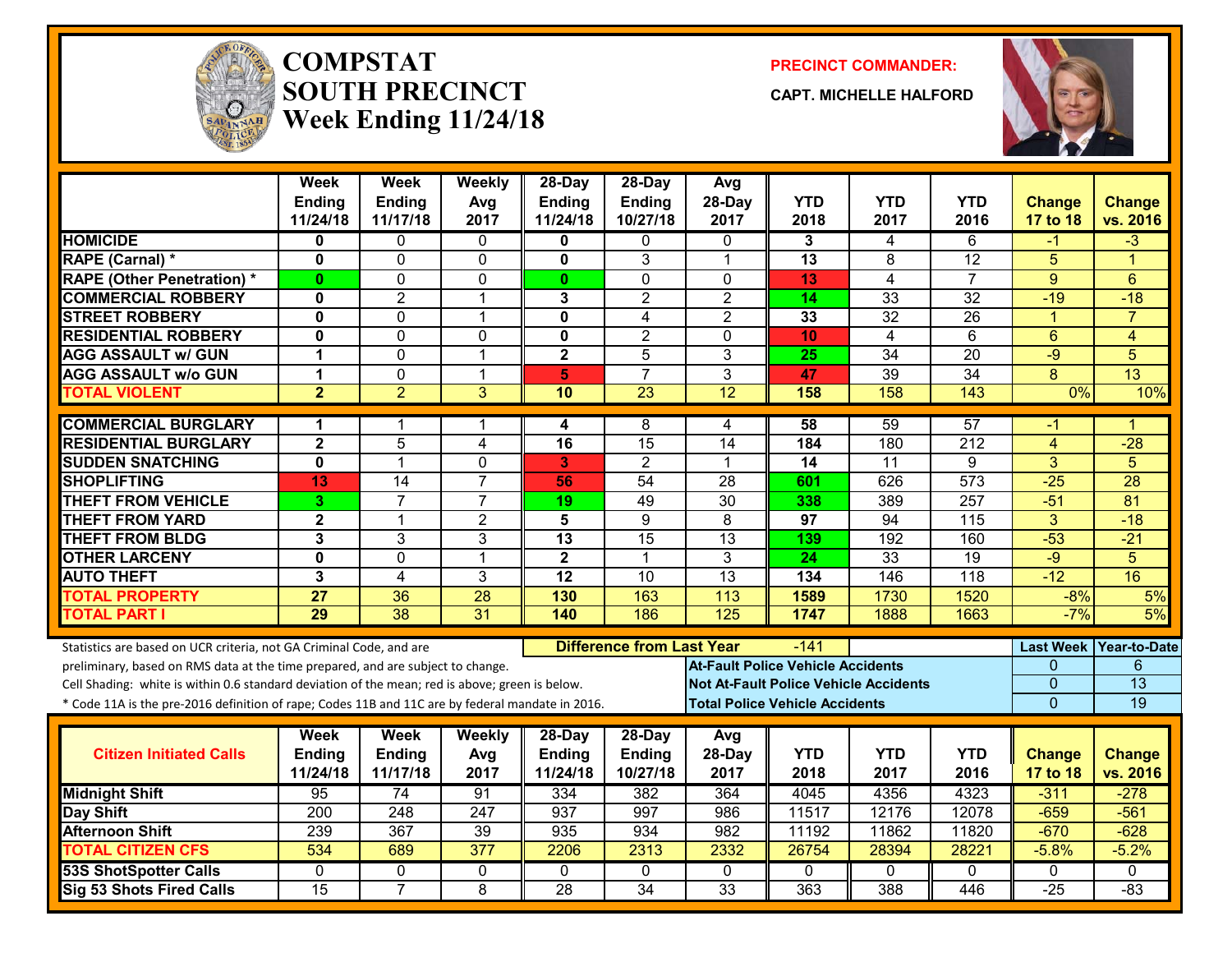# **BEAT 41 South Precinct Week Ending 11/24/18**

|                                   |                |                | <b>Last 4 Weeks</b> |               | 28 Days        | 28 Day  |                |                |                |                |                      |
|-----------------------------------|----------------|----------------|---------------------|---------------|----------------|---------|----------------|----------------|----------------|----------------|----------------------|
|                                   | <b>Ending</b>  | <b>Ending</b>  | <b>Ending</b>       | <b>Ending</b> | <b>Ending</b>  | Average | <b>YTD</b>     | <b>YTD</b>     | <b>YTD</b>     | <b>Change</b>  | <b>Change</b>        |
|                                   | 11/03/18       | 11/10/18       | 11/17/18            | 11/24/18      | 11/24/18       | 2017    | 2018           | 2017           | 2016           | 17 to 18       | vs. 2016             |
| <b>HOMICIDE</b>                   | $\Omega$       | 0              | $\Omega$            | 0             | $\Omega$       | 0.0     | $\Omega$       | $\Omega$       | 0              | $\Omega$       | $\mathbf{0}$         |
| <b>RAPE (Carnal)</b> *            | 0              | 0              | $\mathbf{0}$        | 0             | $\Omega$       | 0.1     | $\mathbf{1}$   | $\mathbf{1}$   | $\overline{2}$ | $\mathbf{0}$   | $-1$                 |
| <b>RAPE (Other Penetration) *</b> | $\Omega$       | 0              | $\mathbf{0}$        | $\Omega$      | $\Omega$       | 0.0     | $\mathbf{1}$   | $\Omega$       | $\Omega$       | $\mathbf{1}$   | $\blacktriangleleft$ |
| <b>COMMERCIAL ROBBERY</b>         | 0              | 0              | 1                   | 0             | $\mathbf{1}$   | 1.2     | $\overline{2}$ | 14             | 5              | $-12$          | $-3$                 |
| <b>STREET ROBBERY</b>             | $\Omega$       | 0              | $\mathbf 0$         | $\Omega$      | 0              | 0.3     | 4              | 3              | 4              | $\mathbf{1}$   | $\mathbf{0}$         |
| <b>RESIDENTIAL ROBBERY</b>        | $\Omega$       | $\Omega$       | $\mathbf 0$         | $\Omega$      | 0              | 0.1     | $\mathbf{1}$   | $\Omega$       | $\Omega$       | $\mathbf{1}$   | $\blacktriangleleft$ |
| <b>AGG ASSAULT w/ GUN</b>         | $\Omega$       | 0              | $\mathbf 0$         | $\Omega$      | 0              | 0.2     | $\mathbf 0$    | $\overline{2}$ | $\overline{2}$ | $-2$           | $-2$                 |
| <b>AGG ASSAULT w/o GUN</b>        | $\mathbf{1}$   | 0              | $\mathbf 0$         | 0             | $\mathbf{1}$   | 0.3     | 3              | 4              | 6              | $-1$           | $-3$                 |
| <b>TOTAL VIOLENT</b>              | $\mathbf{1}$   | $\overline{0}$ | $\mathbf{1}$        | $\mathbf{0}$  | $\overline{2}$ | 2.1     | 12             | 24             | 19             | $-50%$         | $-37%$               |
| <b>COMMERCIAL BURGLARY</b>        | $\Omega$       | 0              | $\mathbf{0}$        | $\Omega$      | $\Omega$       | 1.4     | 10             | 16             | 17             | $-6$           | $-7$                 |
| <b>RESIDENTIAL BURGLARY</b>       | $\mathbf{1}$   | 1              | $\mathbf{1}$        | 0             | 3              | 2.1     | 15             | 27             | 33             | $-12$          | $-18$                |
| <b>SUDDEN SNATCHING</b>           | 0              | $\overline{2}$ | $\mathbf 0$         | 0             | $\overline{2}$ | 0.2     | 5              | 3              | $\mathbf{1}$   | $\overline{2}$ | $\overline{4}$       |
| <b>SHOPLIFTING</b>                | $\Omega$       | 0              | 1                   | 0             | $\mathbf{1}$   | 4.4     | 19             | 54             | 40             | $-35$          | $-21$                |
| <b>THEFT FROM VEHICLE</b>         | $\Omega$       | $\overline{2}$ | 1                   | 0             | 3              | 3.5     | 42             | 40             | 47             | $\overline{2}$ | $-5$                 |
| <b>THEFT FROM YARD</b>            | 0              | $\mathbf{1}$   | $\mathbf 0$         | 0             | $\mathbf{1}$   | 1.8     | 15             | 24             | 20             | $-9$           | $-5$                 |
| <b>THEFT FROM BLDG</b>            | 0              | 0              | 1                   | 0             | $\mathbf{1}$   | 3.1     | 21             | 38             | 27             | $-17$          | $-6$                 |
| <b>OTHER LARCENY</b>              | 0              | 0              | $\mathbf 0$         | 0             | 0              | 0.4     | 3              | 3              | $\mathbf{1}$   | $\overline{0}$ | 2 <sup>1</sup>       |
| <b>AUTO THEFT</b>                 | 0              | 0              | $\mathbf{1}$        | 0             | $\mathbf{1}$   | 1.7     | 12             | 17             | 23             | $-5$           | $-11$                |
| <b>TOTAL PROPERTY</b>             | $\mathbf{1}$   | 6              | 5                   | $\mathbf{0}$  | 12             | 18.6    | 142            | 222            | 209            | $-36%$         | $-32%$               |
| <b>TOTAL PART I</b>               | $\overline{2}$ | 6              | 6                   | $\mathbf{0}$  | 14             | 20.8    | 154            | 246            | 228            | $-37%$         | $-32%$               |

 **Difference from Last Year**r -92

Statistics are based on UCR criteria, not GA Criminal Code.

\* Rape Code 11A is the historical definition of rape (aka Legacy Rape); Rape Codes 11B and 11C are those moved from Part II to Part I in 2017.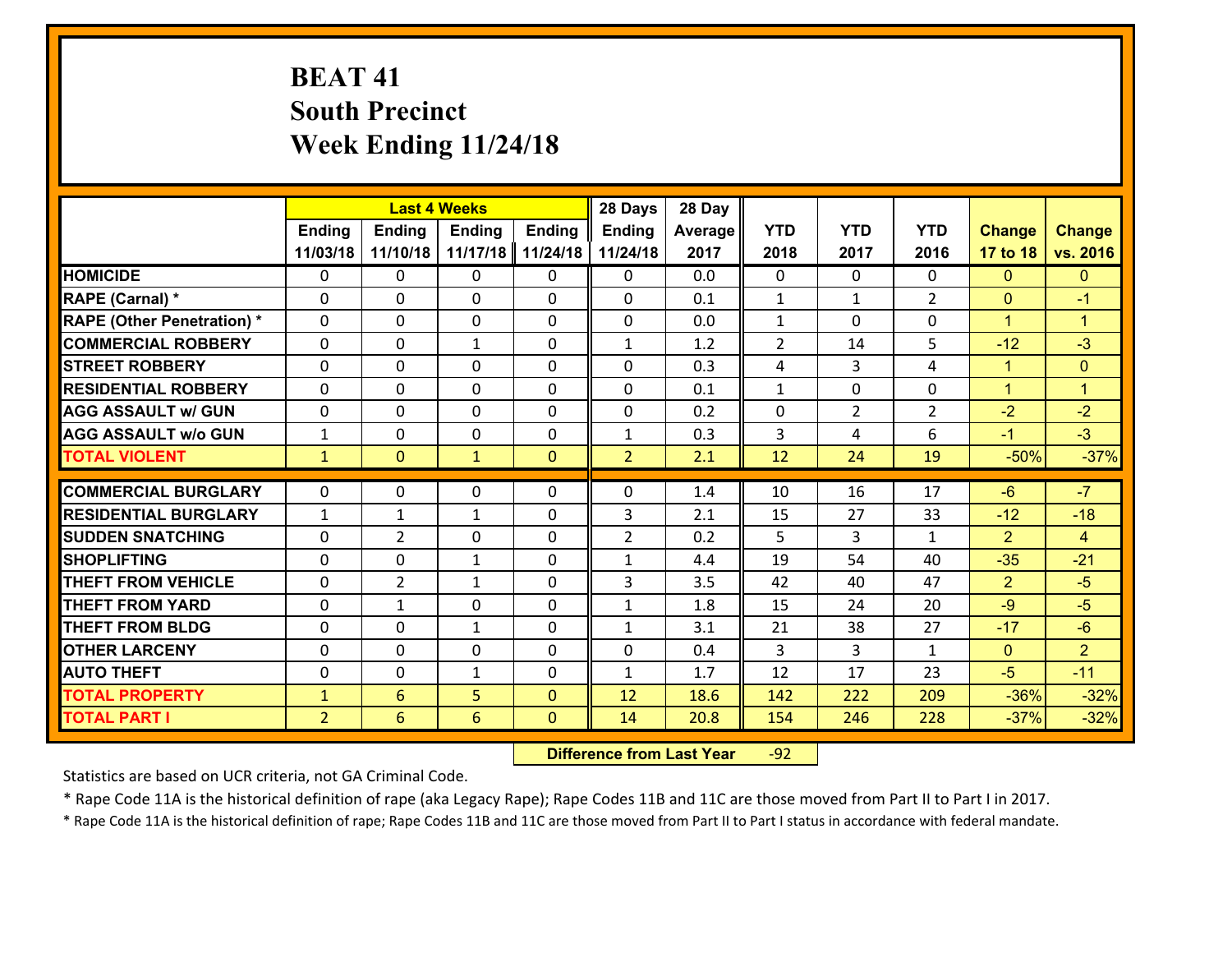# **BEAT 42 South Precinct Week Ending 11/24/18**

|                                              |                | <b>Last 4 Weeks</b> |               |               | 28 Days        | 28 Day     |               |                |                |                |                      |
|----------------------------------------------|----------------|---------------------|---------------|---------------|----------------|------------|---------------|----------------|----------------|----------------|----------------------|
|                                              | Ending         | <b>Ending</b>       | <b>Ending</b> | <b>Ending</b> | <b>Ending</b>  | Average    | <b>YTD</b>    | <b>YTD</b>     | <b>YTD</b>     | <b>Change</b>  | <b>Change</b>        |
|                                              | 11/03/18       | 11/10/18            | 11/17/18      | 11/24/18      | 11/24/18       | 2017       | 2018          | 2017           | 2016           | 17 to 18       | vs. 2016             |
| <b>HOMICIDE</b>                              | 0              | 0                   | $\mathbf{0}$  | 0             | 0              | 0.0        | $\Omega$      | $\Omega$       | $\Omega$       | $\mathbf{0}$   | $\mathbf{0}$         |
| RAPE (Carnal) *                              | $\Omega$       | 0                   | $\mathbf{0}$  | 0             | $\Omega$       | 0.0        | 2             | $\mathbf{1}$   | $\mathbf{1}$   | $\mathbf{1}$   | $\blacktriangleleft$ |
| <b>RAPE (Other Penetration) *</b>            | $\Omega$       | 0                   | $\Omega$      | $\Omega$      | $\Omega$       | 0.0        | 3             | $\mathbf{1}$   | $\Omega$       | $\overline{2}$ | 3                    |
| <b>COMMERCIAL ROBBERY</b>                    | 0              | 0                   | $\mathbf{1}$  | 0             | $\mathbf{1}$   | 0.0        | 2             | 5              | 8              | $-3$           | $-6$                 |
| <b>STREET ROBBERY</b>                        | $\Omega$       | 0                   | $\mathbf 0$   | $\Omega$      | 0              | 0.0        | 5             | 4              | 3              | $\mathbf{1}$   | $\overline{2}$       |
| <b>RESIDENTIAL ROBBERY</b>                   | $\Omega$       | $\Omega$            | $\mathbf 0$   | $\Omega$      | 0              | 0.0        | 0             | $\mathbf{1}$   | $\overline{2}$ | $-1$           | $-2$                 |
| <b>AGG ASSAULT w/ GUN</b>                    | $\Omega$       | 0                   | $\mathbf 0$   | $\mathbf{1}$  | $\mathbf{1}$   | 0.0        | 3             | 3              | 4              | $\overline{0}$ | $-1$                 |
| <b>AGG ASSAULT w/o GUN</b>                   | 0              | 0                   | $\mathbf 0$   | 0             | 0              | 0.0        | 9             | $\overline{2}$ | 5              | $\overline{7}$ | $\overline{4}$       |
| <b>TOTAL VIOLENT</b>                         | $\mathbf{0}$   | $\overline{0}$      | $\mathbf{1}$  | $\mathbf{1}$  | $\overline{2}$ | 0.0        | 24            | 17             | 23             | 41%            | 4%                   |
| <b>COMMERCIAL BURGLARY</b>                   | $\Omega$       | 1                   | 0             | 0             | $\mathbf{1}$   | 0.0        | 12            | 13             | 14             | $-1$           | $-2$                 |
|                                              |                |                     |               |               |                |            |               |                |                |                |                      |
|                                              |                |                     |               |               |                |            |               |                |                |                |                      |
| <b>RESIDENTIAL BURGLARY</b>                  | $\Omega$       | 0                   | $\mathbf{0}$  | 0             | 0              | 0.0        | 6             | $\overline{7}$ | 8              | $-1$           | $-2$                 |
| <b>SUDDEN SNATCHING</b>                      | $\Omega$       | 0                   | $\mathbf{0}$  | 0             | $\Omega$       | 0.0        | $\mathcal{L}$ | 4              | $\mathbf{1}$   | $-2$           | $\blacktriangleleft$ |
| <b>SHOPLIFTING</b>                           | 8              | $\overline{7}$      | 8             | 8             | 31             | 0.0        | 308           | 304            | 280            | $\overline{4}$ | 28                   |
| <b>THEFT FROM VEHICLE</b>                    | $\overline{2}$ | 0                   | $\mathbf{1}$  | $\mathbf{1}$  | 4              | 0.0        | 47            | 56             | 39             | $-9$           | 8                    |
| <b>THEFT FROM YARD</b>                       | 0              | 0                   | $\mathbf 0$   | $\Omega$      | 0              | 0.0        | 12            | 12             | 17             | $\mathbf{0}$   | $-5$                 |
| <b>THEFT FROM BLDG</b>                       | 0              | 0                   | $\mathbf{1}$  | 0             | $\mathbf{1}$   | 0.0        | 20            | 37             | 30             | $-17$          | $-10$                |
| <b>OTHER LARCENY</b>                         | 0              | 0                   | $\mathbf 0$   | 0             | 0              | 0.0        | $\mathbf{1}$  | 5              | $\mathcal{L}$  | $-4$           | $-1$                 |
| <b>AUTO THEFT</b>                            | $\mathbf{1}$   | 0                   | $\mathbf{1}$  | 0             | $\overline{2}$ | 0.0        | 19            | 18             | 14             | $\mathbf{1}$   | 5 <sup>5</sup>       |
| <b>TOTAL PROPERTY</b><br><b>TOTAL PART I</b> | 11<br>11       | 8<br>8              | 11<br>12      | 9<br>10       | 39<br>41       | 0.0<br>0.0 | 427<br>451    | 456<br>473     | 405<br>428     | $-6%$<br>$-5%$ | 5%<br>5%             |

 **Difference from Last Year**r -22

Statistics are based on UCR criteria, not GA Criminal Code.

\* Rape Code 11A is the historical definition of rape (aka Legacy Rape); Rape Codes 11B and 11C are those moved from Part II to Part I in 2017.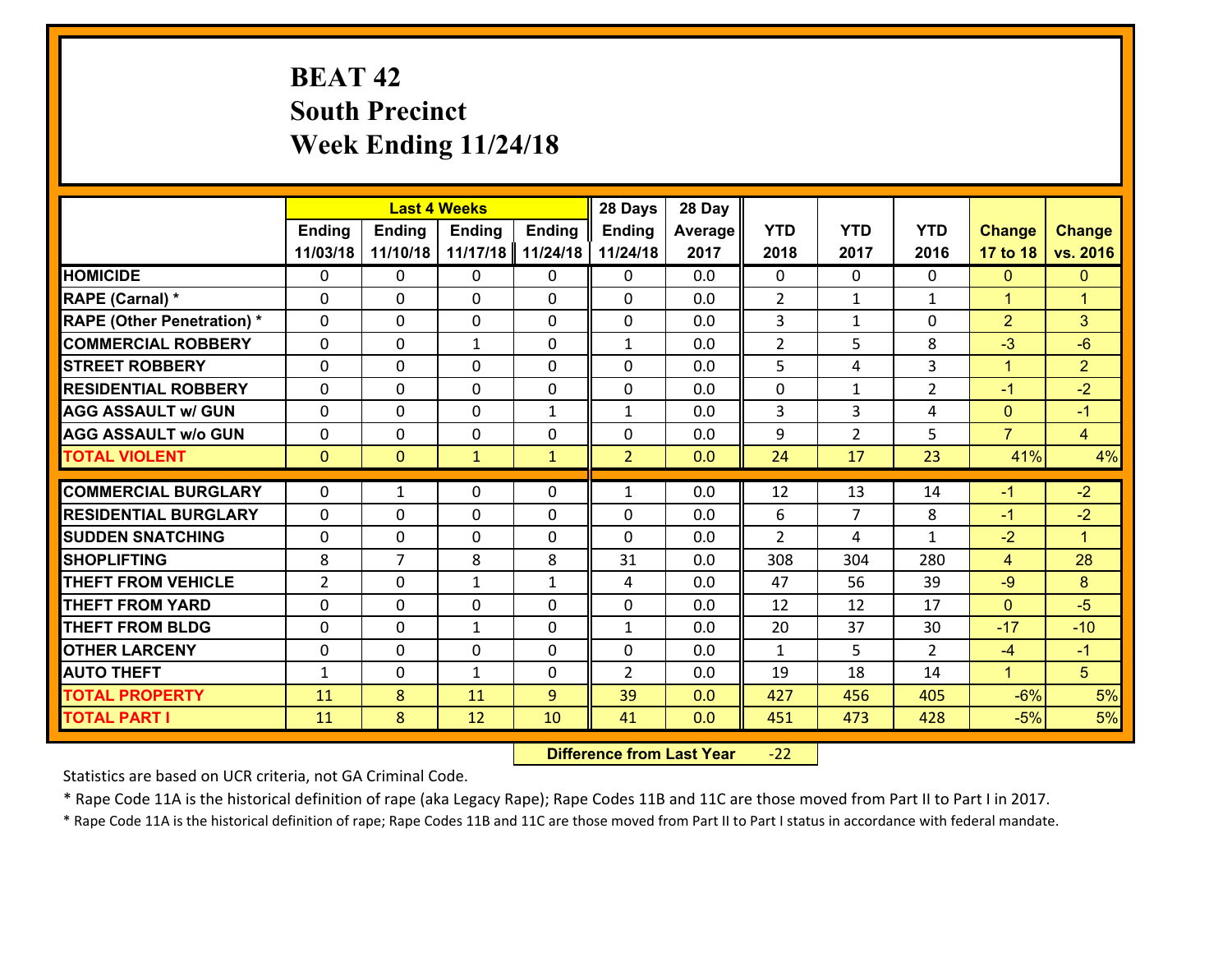# **BEAT 43 South Precinct Week Ending 11/24/18**

|                                               |                |                | <b>Last 4 Weeks</b> |               | 28 Days             | 28 Day     |                |                      |                |                        |                               |
|-----------------------------------------------|----------------|----------------|---------------------|---------------|---------------------|------------|----------------|----------------------|----------------|------------------------|-------------------------------|
|                                               | <b>Ending</b>  | <b>Ending</b>  | <b>Ending</b>       | <b>Ending</b> | <b>Ending</b>       | Average    | <b>YTD</b>     | <b>YTD</b>           | <b>YTD</b>     | <b>Change</b>          | <b>Change</b>                 |
|                                               | 11/03/18       | 11/10/18       | 11/17/18            | 11/24/18      | 11/24/18            | 2017       | 2018           | 2017                 | 2016           | 17 to 18               | vs. 2016                      |
| <b>HOMICIDE</b>                               | $\Omega$       | 0              | $\Omega$            | 0             | $\Omega$            | 0.0        | 1              | $\Omega$             | 3              | $\mathbf{1}$           | $-2$                          |
| RAPE (Carnal) *                               | 0              | 0              | $\mathbf{0}$        | 0             | 0                   | 0.0        | 3              | 0                    | $\overline{2}$ | 3                      | $\blacktriangleleft$          |
| <b>RAPE (Other Penetration) *</b>             | $\Omega$       | 0              | $\mathbf{0}$        | $\Omega$      | 0                   | 0.1        | 0              | $\mathbf{1}$         | $\Omega$       | $-1$                   | $\mathbf{0}$                  |
| <b>COMMERCIAL ROBBERY</b>                     | 0              | 1              | 0                   | 0             | $\mathbf{1}$        | 0.4        | 3              | 4                    | 9              | $-1$                   | $-6$                          |
| <b>STREET ROBBERY</b>                         | $\Omega$       | 0              | $\mathbf 0$         | 0             | 0                   | 0.5        | $\overline{7}$ | 6                    | 6              | $\mathbf{1}$           | $\mathbf{1}$                  |
| <b>RESIDENTIAL ROBBERY</b>                    | $\Omega$       | 0              | $\mathbf 0$         | $\Omega$      | 0                   | 0.1        | 4              | $\mathbf{1}$         | $\mathbf{1}$   | 3                      | 3                             |
| <b>AGG ASSAULT w/ GUN</b>                     | 0              | 1              | $\mathbf 0$         | 0             | $\mathbf{1}$        | 0.5        | 5 <sup>5</sup> | 6                    | $\Omega$       | $-1$                   | 5                             |
| <b>AGG ASSAULT w/o GUN</b>                    | 0              | 0              | $\mathbf 0$         | $\mathbf{1}$  | $\mathbf{1}$        | 0.6        | $\overline{7}$ | 8                    | 9              | $-1$                   | $-2$                          |
| <b>TOTAL VIOLENT</b>                          | $\mathbf{0}$   | $\overline{2}$ | $\mathbf{O}$        | $\mathbf{1}$  | 3                   | 2.1        | 30             | 26                   | 30             | 15%                    | 0%                            |
| <b>COMMERCIAL BURGLARY</b>                    | $\Omega$       | 0              | $\mathbf{0}$        | $\Omega$      | $\Omega$            | 1.2        | 15             | 13                   | 18             | $\overline{2}$         | $-3$                          |
|                                               |                |                |                     |               |                     |            |                |                      |                |                        |                               |
| <b>RESIDENTIAL BURGLARY</b>                   | 0              | 0              | $\mathbf 0$         | 0             | 0                   | 2.6        | 30             | 32                   | 38             | $-2$                   | $-8$                          |
| <b>SUDDEN SNATCHING</b><br><b>SHOPLIFTING</b> | 0              | 0              | $\mathbf 0$         | 0             | 0<br>$\overline{2}$ | 0.2<br>3.5 | 4<br>47        | $\overline{2}$<br>53 | 3<br>97        | $\overline{2}$<br>$-6$ | $\blacktriangleleft$<br>$-50$ |
|                                               | $\mathbf{1}$   | 0              | $\mathbf 0$         | $\mathbf{1}$  |                     |            |                |                      |                |                        |                               |
| <b>THEFT FROM VEHICLE</b>                     | $\Omega$       | $\mathbf{1}$   | 1                   | 0             | $\overline{2}$      | 4.6        | 47             | 62                   | 32             | $-15$                  | 15                            |
| <b>THEFT FROM YARD</b>                        | 0              | 0              | $\mathbf 0$         | 0             | 0                   | 1.2        | 20             | 13                   | 18             | $\overline{7}$         | $\overline{2}$                |
| <b>THEFT FROM BLDG</b>                        | 0              | 0              | $\mathbf 0$         | $\mathbf{1}$  | $\mathbf{1}$        | 2.8        | 28             | 32                   | 27             | $-4$                   | $\mathbf{1}$                  |
| <b>OTHER LARCENY</b>                          | $\mathbf{1}$   | 0              | $\mathbf 0$         | 0             | $\mathbf{1}$        | 0.2        | 3              | 3                    | 3              | $\mathbf{0}$           | $\overline{0}$                |
| <b>AUTO THEFT</b>                             | 2              | 0              | $\mathbf{0}$        | $\mathbf{1}$  | 3                   | 2.1        | 25             | 25                   | 19             | $\mathbf{0}$           | $6\overline{6}$               |
| <b>TOTAL PROPERTY</b>                         | $\overline{4}$ | $\mathbf{1}$   | $\mathbf{1}$        | 3             | 9                   | 18.3       | 219            | 235                  | 255            | $-7%$                  | $-14%$                        |
| <b>TOTAL PART I</b>                           | $\overline{4}$ | $\overline{3}$ | $\mathbf{1}$        | 4             | 12                  | 20.5       | 249            | 261                  | 285            | $-5%$                  | $-13%$                        |

 **Difference from Last Year**r -12

Statistics are based on UCR criteria, not GA Criminal Code.

\* Rape Code 11A is the historical definition of rape (aka Legacy Rape); Rape Codes 11B and 11C are those moved from Part II to Part I in 2017.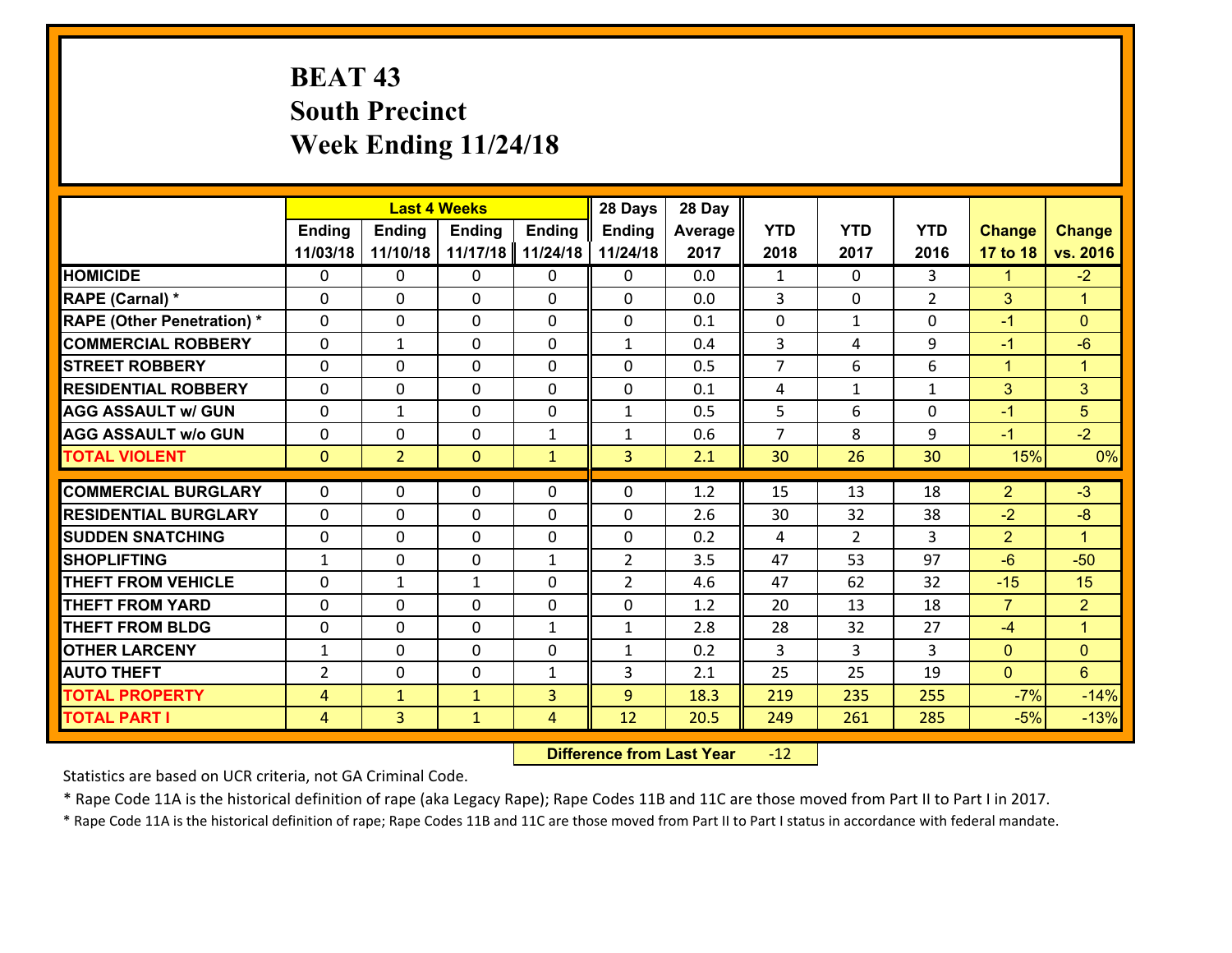# **BEAT 44 South Precinct Week Ending 11/24/18**

|                                              |                                  |                                  | <b>Last 4 Weeks</b>              |                   | 28 Days        | 28 Day      |              |                |                |                        |                        |
|----------------------------------------------|----------------------------------|----------------------------------|----------------------------------|-------------------|----------------|-------------|--------------|----------------|----------------|------------------------|------------------------|
|                                              | <b>Ending</b>                    | <b>Ending</b>                    | <b>Ending</b>                    | <b>Ending</b>     | <b>Ending</b>  | Average     | <b>YTD</b>   | <b>YTD</b>     | <b>YTD</b>     | <b>Change</b>          | <b>Change</b>          |
|                                              | 11/03/18                         | 11/10/18                         | 11/17/18                         | 11/24/18          | 11/24/18       | 2017        | 2018         | 2017           | 2016           | 17 to 18               | vs. 2016               |
| <b>HOMICIDE</b>                              | $\mathbf{0}$                     | 0                                | $\mathbf{0}$                     | 0                 | 0              | 0.1         | 1            | $\mathbf{1}$   | $\mathbf{1}$   | $\mathbf{0}$           | $\mathbf{0}$           |
| RAPE (Carnal) *                              | $\Omega$                         | 0                                | $\mathbf{0}$                     | 0                 | 0              | 0.1         | 2            | $\mathbf{1}$   | 3              | $\mathbf{1}$           | $-1$                   |
| <b>RAPE (Other Penetration) *</b>            | $\Omega$                         | 0                                | $\Omega$                         | $\Omega$          | $\Omega$       | 0.0         | 2            | $\Omega$       | $\mathbf{1}$   | $\overline{2}$         | $\blacktriangleleft$   |
| <b>COMMERCIAL ROBBERY</b>                    | 0                                | 0                                | $\mathbf 0$                      | 0                 | 0              | 0.2         | $\mathbf{1}$ | $\overline{2}$ | $\overline{2}$ | $-1$                   | $-1$                   |
| <b>STREET ROBBERY</b>                        | $\Omega$                         | 0                                | $\mathbf 0$                      | $\Omega$          | 0              | 0.6         | 5            | 5              | 5              | $\mathbf{0}$           | $\mathbf{0}$           |
| <b>RESIDENTIAL ROBBERY</b>                   | $\Omega$                         | $\Omega$                         | $\mathbf 0$                      | $\Omega$          | $\Omega$       | 0.0         | 5            | $\Omega$       | $\mathbf{1}$   | 5                      | $\overline{4}$         |
| <b>AGG ASSAULT w/ GUN</b>                    | $\Omega$                         | 0                                | $\mathbf 0$                      | $\Omega$          | 0              | 0.7         | 7            | 8              | $\overline{2}$ | $-1$                   | $5\phantom{.}$         |
| <b>AGG ASSAULT w/o GUN</b>                   | $\overline{2}$                   | 1                                | $\mathbf 0$                      | 0                 | 3              | 0.5         | 11           | 4              | $\overline{7}$ | $\overline{7}$         | $\overline{4}$         |
| <b>TOTAL VIOLENT</b>                         | 2 <sup>1</sup>                   | $\mathbf{1}$                     | $\mathbf{0}$                     | $\mathbf{0}$      | $\overline{3}$ | 2.1         | 34           | 21             | 22             | 62%                    | 55%                    |
| <b>COMMERCIAL BURGLARY</b>                   | $\mathbf{0}$                     | 0                                | 0                                | 0                 | $\Omega$       | 0.5         | 1            | $\mathbf{1}$   | $\mathbf{1}$   | $\mathbf{0}$           | $\mathbf{0}$           |
|                                              |                                  |                                  |                                  |                   |                |             |              |                |                |                        |                        |
|                                              |                                  |                                  |                                  |                   |                |             |              |                |                |                        |                        |
| <b>RESIDENTIAL BURGLARY</b>                  | $\mathbf{1}$                     | 0                                | 1                                | $\mathbf{1}$      | 3              | 3.9         | 34           | 36             | 50             | $-2$                   | $-16$                  |
| <b>SUDDEN SNATCHING</b>                      | $\mathbf{0}$                     | 0                                | $\mathbf{0}$                     | $\Omega$          | $\Omega$       | 0.0         | $\Omega$     | $\Omega$       | $\mathbf{1}$   | $\Omega$               | $-1$                   |
| <b>SHOPLIFTING</b>                           | $\mathbf{1}$                     | 0                                | $\mathbf{1}$                     | 0                 | $\overline{2}$ | 3.4         | 54           | 16             | 13             | 38                     | 41                     |
| <b>THEFT FROM VEHICLE</b>                    | $\Omega$                         | 0                                | $\mathbf{0}$                     | $\mathbf{1}$      | $\mathbf{1}$   | 8.6         | 67           | 68             | 47             | $-1$                   | 20                     |
| <b>THEFT FROM YARD</b>                       | 0                                | 0                                | $\mathbf 0$                      | $\mathbf{1}$      | $\mathbf{1}$   | 1.7         | 13           | 11             | 17             | $\overline{2}$         | $-4$                   |
| <b>THEFT FROM BLDG</b>                       | 0                                | 0                                | $\mathbf 0$                      | 0                 | 0              | 2.7         | 11           | 26             | 25<br>4        | $-15$                  | $-14$                  |
| <b>OTHER LARCENY</b><br><b>AUTO THEFT</b>    | 0<br>0                           | 0<br>$\overline{2}$              | $\mathbf 0$                      | 0<br>$\mathbf{1}$ | 0<br>3         | 0.5         | 6            | 4<br>23        |                | $\overline{2}$<br>$-1$ | $\overline{2}$<br>$-3$ |
|                                              |                                  |                                  | $\mathbf 0$                      | $\overline{4}$    |                | 3.0<br>24.2 | 22           |                | 25<br>183      |                        |                        |
| <b>TOTAL PROPERTY</b><br><b>TOTAL PART I</b> | $\overline{2}$<br>$\overline{4}$ | $\overline{2}$<br>$\overline{3}$ | $\overline{2}$<br>$\overline{2}$ | 4                 | 10<br>13       | 26.4        | 208<br>242   | 185<br>206     | 205            | 12%<br>17%             | 14%<br>18%             |

 **Difference from Last Year**r 36

Statistics are based on UCR criteria, not GA Criminal Code.

\* Rape Code 11A is the historical definition of rape (aka Legacy Rape); Rape Codes 11B and 11C are those moved from Part II to Part I in 2017.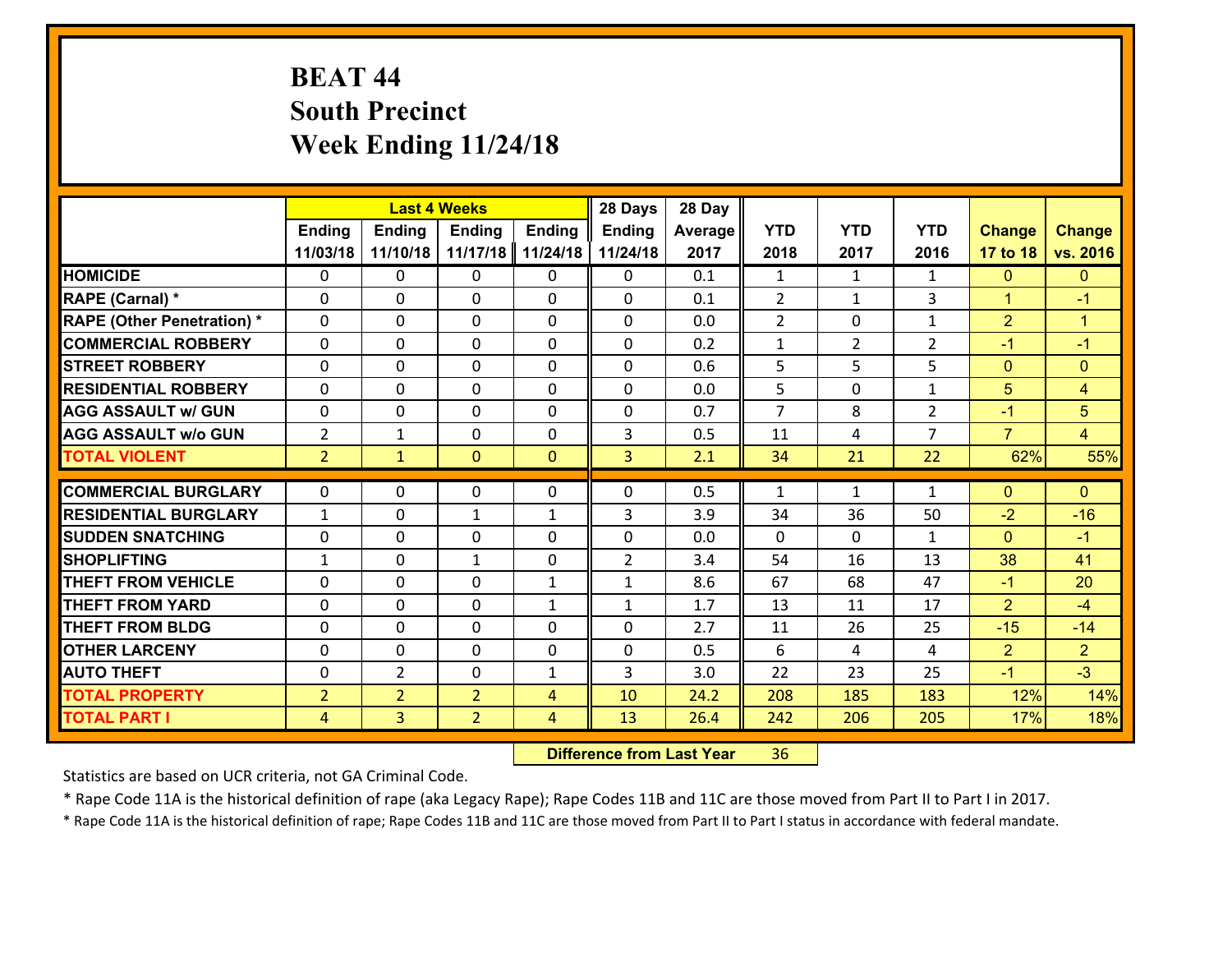# **BEAT 45 South Precinct Week Ending 11/24/18**

|                                   |                | <b>Last 4 Weeks</b> |                |               | 28 Days        | 28 Day  |                |              |                |                 |                |
|-----------------------------------|----------------|---------------------|----------------|---------------|----------------|---------|----------------|--------------|----------------|-----------------|----------------|
|                                   | <b>Ending</b>  | <b>Ending</b>       | <b>Ending</b>  | <b>Ending</b> | <b>Ending</b>  | Average | <b>YTD</b>     | <b>YTD</b>   | <b>YTD</b>     | <b>Change</b>   | <b>Change</b>  |
|                                   | 11/03/18       | 11/10/18            | 11/17/18       | 11/24/18      | 11/24/18       | 2017    | 2018           | 2017         | 2016           | 17 to 18        | vs. 2016       |
| <b>HOMICIDE</b>                   | $\Omega$       | 0                   | $\Omega$       | 0             | $\Omega$       | 0.1     | $\mathbf{1}$   | $\mathbf{1}$ | $\mathbf{1}$   | $\Omega$        | $\Omega$       |
| RAPE (Carnal) *                   | $\Omega$       | 0                   | $\mathbf{0}$   | $\Omega$      | 0              | 0.1     | 3              | $\mathbf{1}$ | $\mathbf{1}$   | $\overline{2}$  | $\overline{2}$ |
| <b>RAPE (Other Penetration) *</b> | $\Omega$       | 0                   | $\Omega$       | $\Omega$      | 0              | 0.1     | 3              | $\mathbf{1}$ | $\overline{2}$ | $\overline{2}$  | $\mathbf{1}$   |
| <b>COMMERCIAL ROBBERY</b>         | $\mathbf 0$    | 0                   | $\mathbf{0}$   | $\Omega$      | 0              | 0.2     | 3              | 3            | $\overline{2}$ | $\mathbf{0}$    | $\mathbf{1}$   |
| <b>STREET ROBBERY</b>             | $\Omega$       | 0                   | $\mathbf 0$    | 0             | $\Omega$       | 0.5     | 4              | 8            | 0              | $-4$            | $\overline{4}$ |
| <b>RESIDENTIAL ROBBERY</b>        | $\mathbf{0}$   | 0                   | $\Omega$       | 0             | $\Omega$       | 0.1     | $\mathbf 0$    | $\mathbf{1}$ | 0              | $-1$            | $\Omega$       |
| <b>AGG ASSAULT w/ GUN</b>         | $\mathbf{0}$   | 0                   | $\Omega$       | 0             | $\Omega$       | 0.6     | 3              | 9            | 3              | $-6$            | $\overline{0}$ |
| <b>AGG ASSAULT w/o GUN</b>        | $\mathbf 0$    | 0                   | $\mathbf 0$    | 0             | 0              | 0.2     | 8              | 3            | 3              | $5\phantom{.0}$ | 5              |
| <b>TOTAL VIOLENT</b>              | $\overline{0}$ | $\mathbf{O}$        | $\overline{0}$ | $\mathbf{0}$  | $\mathbf{0}$   | 1.8     | 25             | 27           | 12             | $-7%$           | 108%           |
| <b>COMMERCIAL BURGLARY</b>        | $\Omega$       | $\Omega$            | $\Omega$       | $\Omega$      | 0              | 0.3     | 6              | 6            | $\overline{2}$ | $\Omega$        | 4              |
| <b>RESIDENTIAL BURGLARY</b>       | $\mathbf{1}$   | 1                   | $\mathbf{1}$   | $\mathbf{1}$  | 4              | 2.8     | 32             | 42           | 39             | $-10$           | $-7$           |
| <b>SUDDEN SNATCHING</b>           | $\mathbf 0$    | 0                   | $\mathbf{1}$   | 0             | $\mathbf{1}$   | 0.0     | $\overline{2}$ | $\Omega$     | $\mathbf{1}$   | $\overline{2}$  | $\mathbf{1}$   |
| <b>SHOPLIFTING</b>                | $\overline{3}$ | 3                   | $\mathbf{1}$   | 3             | 10             | 5.8     | 57             | 68           | 83             | $-11$           | $-26$          |
| <b>THEFT FROM VEHICLE</b>         | $\mathbf 0$    | $\overline{2}$      | $\mathbf 0$    | $\mathbf{1}$  | 3              | 4.4     | 45             | 71           | 34             | $-26$           | 11             |
| <b>THEFT FROM YARD</b>            | $\mathbf{1}$   | 0                   | $\mathbf{1}$   | $\mathbf 0$   | $\overline{2}$ | 1.1     | 21             | 16           | 23             | $5\phantom{.0}$ | $-2$           |
| <b>THEFT FROM BLDG</b>            | $\overline{2}$ | $\mathbf{1}$        | $\mathbf{1}$   | 0             | 4              | 1.2     | 17             | 22           | 18             | $-5$            | $-1$           |
| <b>OTHER LARCENY</b>              | $\mathbf 0$    | $\mathbf{1}$        | $\mathbf 0$    | 0             | $\mathbf{1}$   | 0.6     | 5              | 8            | 3              | $-3$            | $\overline{2}$ |
| <b>AUTO THEFT</b>                 | $\mathbf 0$    | $\mathbf{0}$        | $\overline{2}$ | $\mathbf{1}$  | 3              | 1.8     | 18             | 25           | 16             | $-7$            | $\overline{2}$ |
| <b>TOTAL PROPERTY</b>             | $\overline{7}$ | 8                   | $\overline{7}$ | 6             | 28             | 18.0    | 203            | 258          | 219            | $-21%$          | $-7%$          |
| <b>TOTAL PART I</b>               | $\overline{7}$ | 8                   | $\overline{7}$ | 6             | 28             | 19.8    | 228            | 285          | 231            | $-20%$          | $-1%$          |

 **Difference from Last Year**‐57

Statistics are based on UCR criteria, not GA Criminal Code.

\* Rape Code 11A is the historical definition of rape (aka Legacy Rape); Rape Codes 11B and 11C are those moved from Part II to Part I in 2017.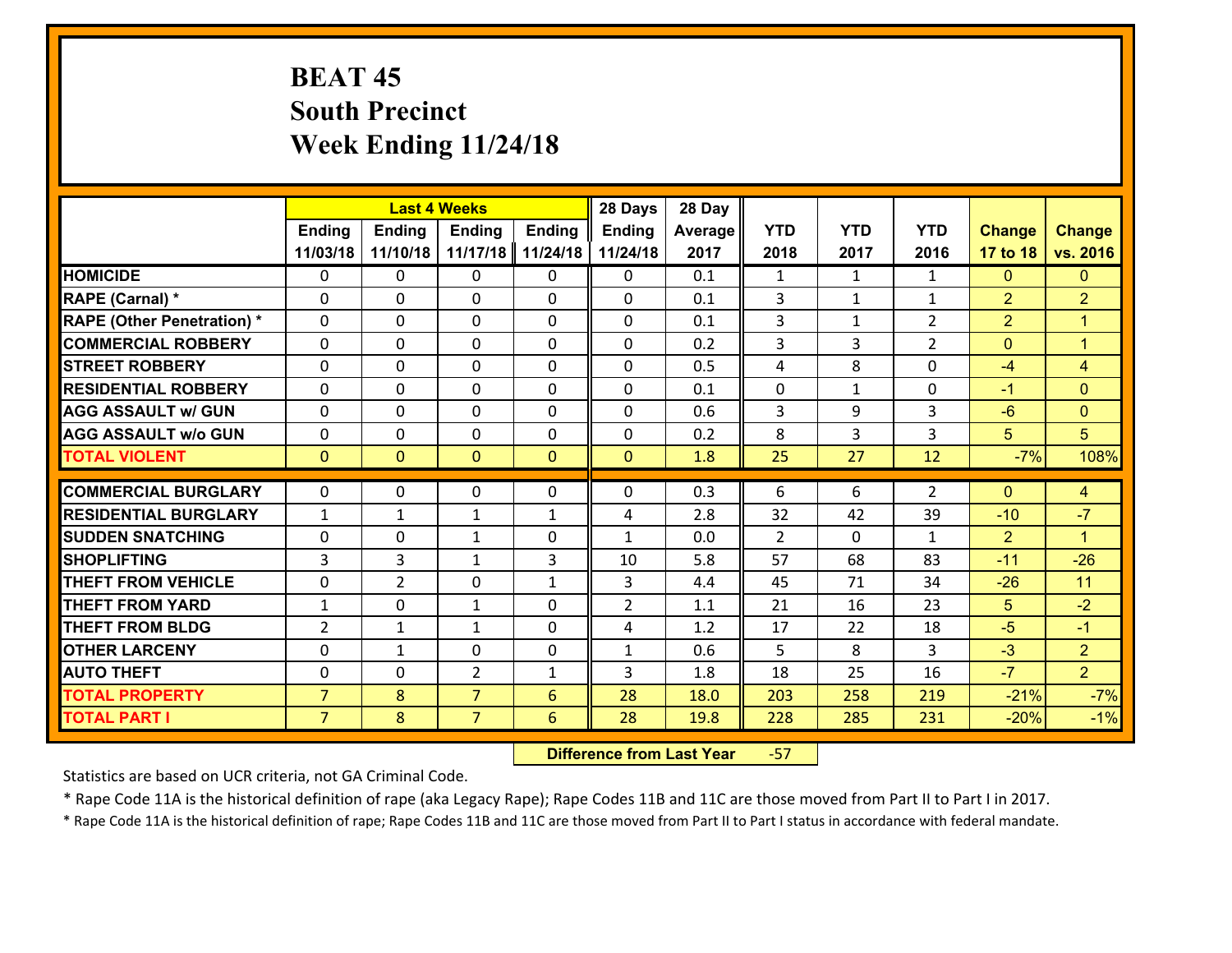# **BEAT 46 South Precinct Week Ending 11/24/18**

|                                   |                | <b>Last 4 Weeks</b> |                |               | 28 Days       | 28 Day  |                |                |                |                |                |
|-----------------------------------|----------------|---------------------|----------------|---------------|---------------|---------|----------------|----------------|----------------|----------------|----------------|
|                                   | <b>Ending</b>  | <b>Ending</b>       | <b>Ending</b>  | <b>Ending</b> | <b>Ending</b> | Average | <b>YTD</b>     | <b>YTD</b>     | <b>YTD</b>     | <b>Change</b>  | <b>Change</b>  |
|                                   | 11/03/18       | 11/10/18            | 11/17/18       | 11/24/18      | 11/24/18      | 2017    | 2018           | 2017           | 2016           | 17 to 18       | vs. 2016       |
| <b>HOMICIDE</b>                   | 0              | 0                   | 0              | 0             | 0             | 0.2     | $\mathbf 0$    | $\overline{2}$ | $\mathbf{1}$   | $-2$           | $-1$           |
| <b>RAPE (Carnal) *</b>            | $\Omega$       | 0                   | $\mathbf{0}$   | 0             | $\Omega$      | 0.2     | 1              | 3              | 3              | $-2$           | $-2$           |
| <b>RAPE (Other Penetration) *</b> | $\Omega$       | 0                   | $\Omega$       | $\Omega$      | $\Omega$      | 0.2     | 3              | $\mathbf{1}$   | 3              | $\overline{2}$ | $\Omega$       |
| <b>COMMERCIAL ROBBERY</b>         | $\Omega$       | $\Omega$            | $\mathbf 0$    | $\Omega$      | 0             | 0.4     | 3              | 5              | 6              | $-2$           | $-3$           |
| <b>STREET ROBBERY</b>             | 0              | 0                   | $\mathbf 0$    | 0             | 0             | 0.5     | $\overline{7}$ | 6              | 8              | $\mathbf{1}$   | $-1$           |
| <b>RESIDENTIAL ROBBERY</b>        | $\Omega$       | 0                   | $\mathbf 0$    | 0             | 0             | 0.1     | $\mathbf 0$    | $\mathbf{1}$   | $\overline{2}$ | $-1$           | $-2$           |
| <b>AGG ASSAULT w/ GUN</b>         | 0              | 0                   | $\mathbf 0$    | 0             | 0             | 0.5     | $\overline{7}$ | 4              | 8              | 3              | $-1$           |
| <b>AGG ASSAULT w/o GUN</b>        | 0              | 0                   | $\mathbf 0$    | 0             | 0             | 1.2     | 8              | 15             | 4              | $-7$           | $\overline{4}$ |
| <b>TOTAL VIOLENT</b>              | $\mathbf{0}$   | $\overline{0}$      | $\mathbf{0}$   | $\mathbf{0}$  | $\mathbf{0}$  | 3.2     | 29             | 37             | 35             | $-22%$         | $-17%$         |
| <b>COMMERCIAL BURGLARY</b>        | $\mathbf{1}$   | 0                   | 1              | $\mathbf{1}$  | 3             | 0.5     | 14             | $\overline{7}$ | 5              | $\overline{7}$ | 9              |
|                                   |                |                     |                |               |               |         |                |                |                |                |                |
| <b>RESIDENTIAL BURGLARY</b>       | $\mathbf{1}$   | 1                   | $\overline{2}$ | $\Omega$      | 4             | 2.4     | 47             | 28             | 28             | 19             | 19             |
| <b>SUDDEN SNATCHING</b>           | $\Omega$       | 0                   | $\mathbf 0$    | $\Omega$      | $\Omega$      | 0.2     | $\mathbf{1}$   | $\overline{2}$ | $\mathcal{L}$  | $-1$           | $-1$           |
| <b>SHOPLIFTING</b>                | $\Omega$       | 6                   | 3              | $\mathbf{1}$  | 10            | 10.0    | 115            | 123            | 58             | $-8$           | 57             |
| <b>THEFT FROM VEHICLE</b>         | 0              | $\overline{2}$      | 3              | 0             | 5             | 6.2     | 68             | 69             | 40             | $-1$           | 28             |
| <b>THEFT FROM YARD</b>            | 0              | 0                   | $\mathbf 0$    | 0             | 0             | 1.1     | 11             | 11             | 17             | $\mathbf{0}$   | $-6$           |
| <b>THEFT FROM BLDG</b>            | $\mathbf{1}$   | 3                   | $\mathbf 0$    | $\mathbf{1}$  | 5             | 2.5     | 34             | 29             | 30             | 5              | $\overline{4}$ |
| <b>OTHER LARCENY</b>              | 0              | 0                   | $\mathbf 0$    | 0             | 0             | 0.5     | $\overline{4}$ | $\overline{7}$ | 5              | $-3$           | $-1$           |
| <b>AUTO THEFT</b>                 | 0              | 0                   | $\mathbf{0}$   | 0             | 0             | 3.0     | 33             | 35             | 12             | $-2$           | 21             |
| <b>TOTAL PROPERTY</b>             | 3              | 12                  | 9              | 3             | 27            | 26.3    | 327            | 311            | 197            | 5%             | 66%            |
| <b>TOTAL PART I</b>               | $\overline{3}$ | 12                  | 9              | 3             | 27            | 29.5    | 356            | 348            | 232            | 2%             | 53%            |

 **Difference from Last Year**r 8

Statistics are based on UCR criteria, not GA Criminal Code.

\* Rape Code 11A is the historical definition of rape (aka Legacy Rape); Rape Codes 11B and 11C are those moved from Part II to Part I in 2017.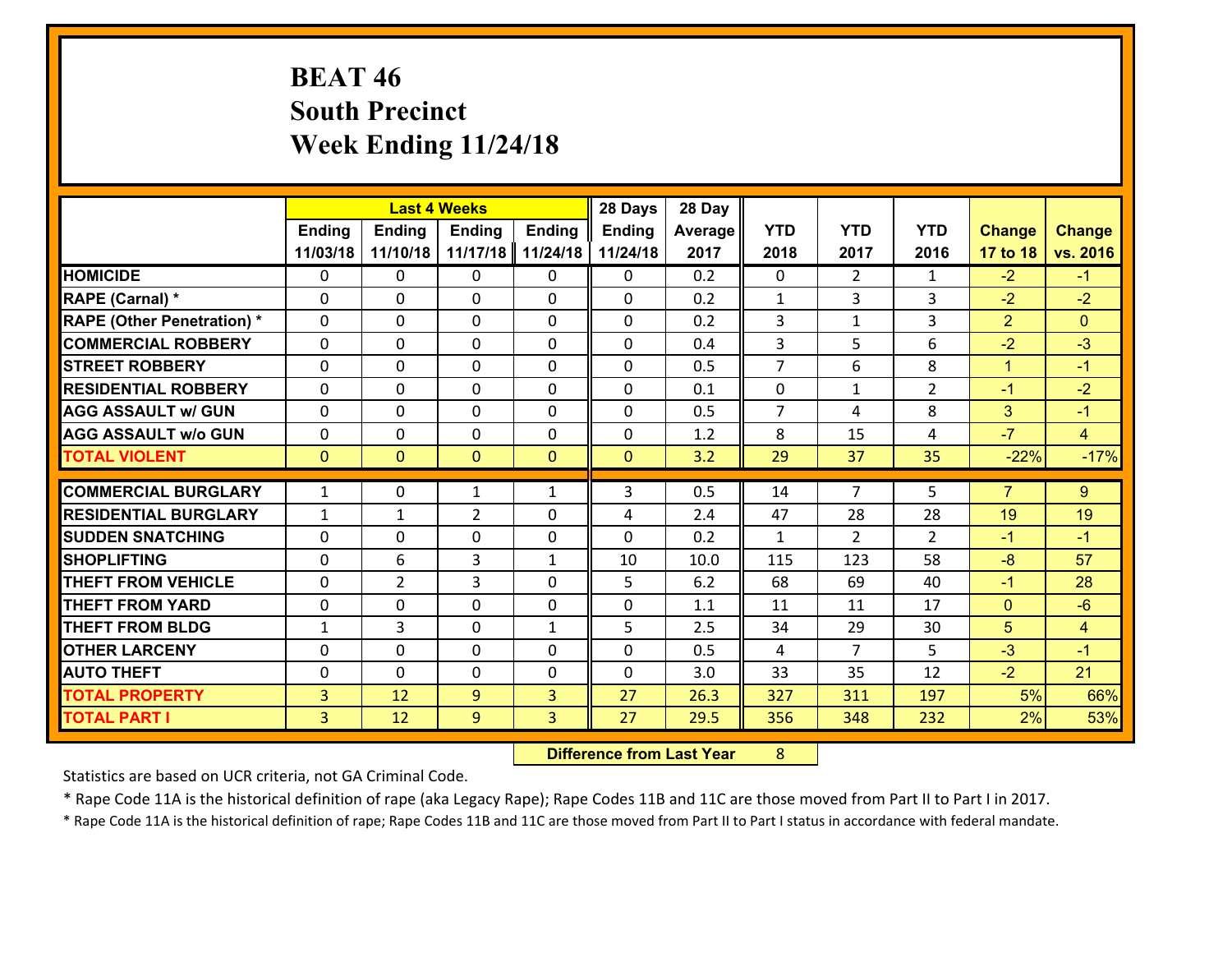# **BEAT 47 South Precinct Week Ending 11/24/18**

|                                   |                |                | <b>Last 4 Weeks</b> |                | 28 Days        | 28 Day  |                |                |                |                |                      |
|-----------------------------------|----------------|----------------|---------------------|----------------|----------------|---------|----------------|----------------|----------------|----------------|----------------------|
|                                   | <b>Ending</b>  | <b>Ending</b>  | <b>Ending</b>       | <b>Ending</b>  | <b>Ending</b>  | Average | <b>YTD</b>     | <b>YTD</b>     | <b>YTD</b>     | <b>Change</b>  | <b>Change</b>        |
|                                   | 11/03/18       | 11/10/18       | 11/17/18            | 11/24/18       | 11/24/18       | 2017    | 2018           | 2017           | 2016           | 17 to 18       | vs. 2016             |
| <b>HOMICIDE</b>                   | 0              | 0              | 0                   | 0              | 0              | 0.0     | $\Omega$       | $\Omega$       | 0              | $\mathbf{0}$   | $\mathbf{0}$         |
| RAPE (Carnal) *                   | 0              | 0              | $\mathbf{0}$        | 0              | 0              | 0.2     | $\mathbf{1}$   | $\mathbf{1}$   | 0              | $\mathbf{0}$   | $\blacktriangleleft$ |
| <b>RAPE (Other Penetration) *</b> | $\Omega$       | 0              | $\mathbf{0}$        | $\Omega$       | 0              | 0.0     | $\mathbf{1}$   | $\Omega$       | $\mathbf{1}$   | $\mathbf{1}$   | $\mathbf{0}$         |
| <b>COMMERCIAL ROBBERY</b>         | 0              | 0              | $\mathbf{0}$        | 0              | 0              | 0.1     | 0              | $\Omega$       | $\Omega$       | $\mathbf{0}$   | $\mathbf{0}$         |
| <b>STREET ROBBERY</b>             | 0              | 0              | $\mathbf 0$         | 0              | 0              | 0.0     | $\mathbf{1}$   | 0              | $\Omega$       | $\mathbf{1}$   | $\blacktriangleleft$ |
| <b>RESIDENTIAL ROBBERY</b>        | $\Omega$       | 0              | $\mathbf{0}$        | $\Omega$       | 0              | 0.0     | $\mathbf{0}$   | $\mathbf{0}$   | 0              | $\mathbf{0}$   | $\mathbf{0}$         |
| <b>AGG ASSAULT w/ GUN</b>         | $\Omega$       | 0              | $\mathbf 0$         | $\Omega$       | 0              | 0.2     | 0              | $\overline{2}$ | $\mathbf{1}$   | $-2$           | $-1$                 |
| <b>AGG ASSAULT w/o GUN</b>        | 0              | 0              | $\mathbf 0$         | 0              | 0              | 0.3     | $\mathbf{1}$   | 3              | 0              | $-2$           | $\mathbf{1}$         |
| <b>TOTAL VIOLENT</b>              | $\mathbf{0}$   | $\overline{0}$ | $\mathbf{0}$        | $\mathbf{0}$   | $\mathbf{0}$   | 0.7     | $\overline{4}$ | 6              | $\overline{2}$ | $-33%$         | 100%                 |
| <b>COMMERCIAL BURGLARY</b>        | $\mathbf 0$    | 0              | $\mathbf{0}$        | 0              | 0              | 0.3     | $\mathbf{0}$   | 3              | 0              |                | $\mathbf{0}$         |
|                                   |                |                |                     |                |                |         |                |                |                |                |                      |
|                                   |                |                |                     |                |                |         |                |                |                | $-3$           |                      |
| <b>RESIDENTIAL BURGLARY</b>       | $\Omega$       | 2              | $\mathbf{0}$        | 0              | $\overline{2}$ | 0.7     | 20             | 8              | 16             | 12             | $\overline{4}$       |
| <b>SUDDEN SNATCHING</b>           | 0              | 0              | 0                   | 0              | 0              | 0.0     | $\mathbf{0}$   | 0              | 0              | $\mathbf{0}$   | $\mathbf{0}$         |
| <b>SHOPLIFTING</b>                | 0              | 0              | $\mathbf 0$         | 0              | 0              | 0.9     | 1              | 8              | $\overline{2}$ | $-7$           | $-1$                 |
| <b>THEFT FROM VEHICLE</b>         | 0              | 0              | 1                   | 0              | $\mathbf{1}$   | 2.7     | 22             | 23             | 18             | $-1$           | $\overline{4}$       |
| <b>THEFT FROM YARD</b>            | 0              | 0              | $\mathbf{0}$        | $\mathbf{1}$   | $\mathbf{1}$   | 0.7     | 5              | 7              | 3              | $-2$           | $\overline{2}$       |
| <b>THEFT FROM BLDG</b>            | 0              | 0              | $\mathbf{0}$        | $\mathbf{1}$   | $\mathbf{1}$   | 0.9     | 8              | 8              | 3              | $\mathbf{0}$   | 5                    |
| <b>OTHER LARCENY</b>              | 0              | 0              | $\mathbf{0}$        | $\Omega$       | 0              | 0.3     | $\overline{2}$ | 3              | $\mathbf{1}$   | $-1$           | $\blacktriangleleft$ |
| <b>AUTO THEFT</b>                 | $\mathbf{0}$   | 0              | 0                   | 0              | 0              | 0.9     | 5              | 3              | 9              | $\overline{2}$ | $-4$                 |
| <b>TOTAL PROPERTY</b>             | $\overline{0}$ | $\overline{2}$ | $\mathbf{1}$        | $\overline{2}$ | 5              | 7.4     | 63             | 63             | 52             | 0%             | 21%                  |
| <b>TOTAL PART I</b>               | $\mathbf{0}$   | $\overline{2}$ | $\mathbf{1}$        | $\overline{2}$ | 5 <sup>1</sup> | 8.1     | 67             | 69             | 54             | $-3%$          | 24%                  |

 **Difference from Last Year**‐2

Statistics are based on UCR criteria, not GA Criminal Code.

\* Rape Code 11A is the historical definition of rape (aka Legacy Rape); Rape Codes 11B and 11C are those moved from Part II to Part I in 2017.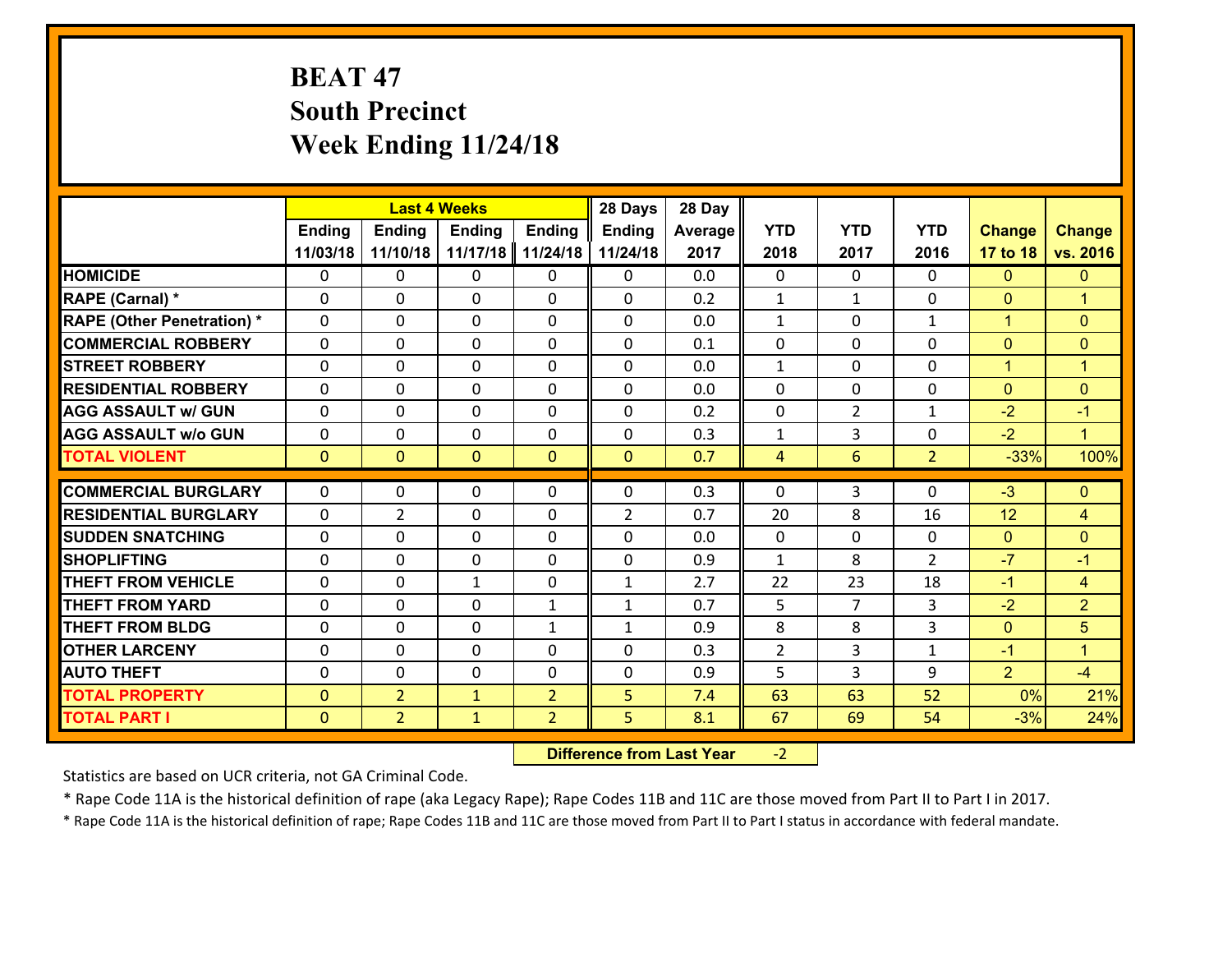

#### **COMPSTATEAST PRECINCTWeek Ending 11/24/18**

**PRECINCT COMMANDER:**

**CAPT. GEORGE GUNDICH**



|                                                                                                  | Week<br><b>Ending</b><br>11/24/18 | Week<br>Ending<br>11/17/18 | Weekly<br>Avg<br>2017 | 28-Day<br><b>Ending</b><br>11/24/18 | 28-Day<br><b>Ending</b><br>10/27/18 | Avg<br>28-Day<br>2017                    | <b>YTD</b><br>2018 | <b>YTD</b><br>2017                           | <b>YTD</b><br>2016 | <b>Change</b><br>17 to 18 | <b>Change</b><br>vs. 2016 |
|--------------------------------------------------------------------------------------------------|-----------------------------------|----------------------------|-----------------------|-------------------------------------|-------------------------------------|------------------------------------------|--------------------|----------------------------------------------|--------------------|---------------------------|---------------------------|
| <b>HOMICIDE</b>                                                                                  | 0                                 | 0                          | 0                     | 1                                   | 1                                   | 1                                        | 11                 | $\overline{13}$                              | 10                 | $-2$                      | 1                         |
| RAPE (Carnal) *                                                                                  | $\mathbf{0}$                      | 0                          | $\Omega$              | $\blacktriangleleft$                | $\Omega$                            | $\Omega$                                 | 9                  | 8                                            | $\overline{7}$     | $\mathbf{1}$              | $\overline{2}$            |
| <b>RAPE (Other Penetration) *</b>                                                                | $\mathbf{0}$                      | 0                          | $\Omega$              | $\mathbf{0}$                        | 1                                   | 1                                        | 6                  | 11                                           | 8                  | $-5$                      | $-2$                      |
| <b>COMMERCIAL ROBBERY</b>                                                                        | $\mathbf{0}$                      | 0                          | 1                     | $\mathbf 2$                         | 0                                   | $\overline{c}$                           | $\overline{7}$     | 28                                           | 13                 | $-21$                     | $-6$                      |
| <b>STREET ROBBERY</b>                                                                            | 0                                 | 1                          | $\mathbf 1$           | $\mathbf 2$                         | 3                                   | 3                                        | 36                 | 44                                           | 73                 | $-8$                      | $-37$                     |
| <b>RESIDENTIAL ROBBERY</b>                                                                       | $\mathbf{0}$                      | 0                          | $\mathbf 0$           | $\mathbf{1}$                        | $\Omega$                            | $\mathbf{1}$                             | 3                  | $\overline{8}$                               | $\overline{13}$    | $-5$                      | $-10$                     |
| <b>AGG ASSAULT w/ GUN</b>                                                                        | $\overline{2}$                    | 3                          | $\mathbf{1}$          | 9 <sup>°</sup>                      | 10                                  | $\overline{4}$                           | 77                 | 60                                           | 85                 | 17                        | $-8$                      |
| <b>AGG ASSAULT w/o GUN</b>                                                                       | $\mathbf 1$                       | $\mathbf{1}$               | $\mathbf 1$           | 5                                   | $\overline{7}$                      | 5                                        | 81                 | 67                                           | 52                 | 14                        | 29                        |
| <b>TOTAL VIOLENT</b>                                                                             | $\overline{3}$                    | $\overline{5}$             | 4                     | $\overline{21}$                     | $\overline{22}$                     | $\overline{17}$                          | 230                | 239                                          | 261                | $-4%$                     | $-12%$                    |
| <b>COMMERCIAL BURGLARY</b>                                                                       | $\mathbf{0}$                      | 0                          | $\mathbf{0}$          | 3                                   | 1                                   | $\overline{2}$                           | 20                 | $\overline{27}$                              | 60                 | -7                        | -40                       |
| <b>RESIDENTIAL BURGLARY</b>                                                                      | $\overline{\mathbf{5}}$           | 3                          | $\overline{5}$        | $\overline{20}$                     | $\overline{22}$                     | 18                                       | 224                | 258                                          | 414                | $-34$                     | $-190$                    |
| <b>SUDDEN SNATCHING</b>                                                                          | 0                                 | 1                          | 0                     | $\mathbf{2}$                        | $\mathbf{1}$                        | $\mathbf 1$                              | $\overline{16}$    | 17                                           | $\overline{12}$    | $-1$                      | $\overline{4}$            |
| <b>SHOPLIFTING</b>                                                                               | 5                                 | $\mathbf{1}$               | 5                     | 15                                  | 24                                  | $\overline{22}$                          | 273                | 286                                          | 240                | $-13$                     | 33                        |
| <b>THEFT FROM VEHICLE</b>                                                                        | 14                                | 5                          | $\overline{7}$        | 39                                  | $\overline{33}$                     | $\overline{27}$                          | 328                | 369                                          | 309                | $-41$                     | $\overline{19}$           |
| <b>THEFT FROM YARD</b>                                                                           | $\mathbf{2}$                      | $\overline{0}$             | 3                     | $\overline{7}$                      | $\overline{13}$                     | 10                                       | 132                | 143                                          | $\overline{118}$   | $-11$                     | $\overline{14}$           |
| <b>THEFT FROM BLDG</b>                                                                           | $\overline{\mathbf{2}}$           | $\mathbf{1}$               | 3                     | 10                                  | 9                                   | $\overline{12}$                          | 138                | 175                                          | 227                | $-37$                     | $-89$                     |
| <b>OTHER LARCENY</b>                                                                             | $\overline{2}$                    | 4                          | $\overline{1}$        | 8                                   | $\overline{5}$                      | $\overline{2}$                           | 61                 | $\overline{34}$                              | $\overline{19}$    | $\overline{27}$           | 42                        |
| <b>AUTO THEFT</b>                                                                                | $\mathbf{0}$                      | 4                          | 3                     | 14                                  | 13                                  | 11                                       | 150                | 154                                          | 178                | $-4$                      | $-28$                     |
| <b>TOTAL PROPERTY</b>                                                                            | 30                                | 19                         | $\overline{27}$       | 118                                 | $\overline{121}$                    | 106                                      | 1342               | 1463                                         | 1577               | $-8%$                     | $-15%$                    |
| <b>TOTAL PART I</b>                                                                              | 33                                | $\overline{24}$            | $\overline{31}$       | 139                                 | 143                                 | $\overline{123}$                         | 1572               | 1702                                         | 1838               | $-8%$                     | $-14%$                    |
| Statistics are based on UCR criteria, not GA Criminal Code, and are                              |                                   |                            |                       |                                     | <b>Difference from Last Year</b>    |                                          | $-130$             |                                              |                    |                           | Last Week   Year-to-Date  |
| preliminary, based on RMS data at the time prepared, and are subject to change.                  |                                   |                            |                       |                                     |                                     | <b>At-Fault Police Vehicle Accidents</b> |                    |                                              |                    | 0                         | 9                         |
| Cell Shading: white is within 0.6 standard deviation of the mean; red is above; green is below.  |                                   |                            |                       |                                     |                                     |                                          |                    | <b>Not At-Fault Police Vehicle Accidents</b> |                    | 0                         | $\overline{4}$            |
| * Code 11A is the pre-2016 definition of rape; Codes 11B and 11C are by federal mandate in 2016. |                                   |                            |                       |                                     |                                     | <b>Total Police Vehicle Accidents</b>    |                    |                                              |                    | $\Omega$                  | 13                        |
|                                                                                                  | Week                              | Week                       | Weekly                | 28-Day                              | $28-Day$                            | Avg                                      |                    |                                              |                    |                           |                           |
| <b>Citizen Initiated Calls</b>                                                                   | <b>Ending</b>                     | Ending                     | Avg                   | <b>Ending</b>                       | Ending                              | 28-Day                                   | <b>YTD</b>         | <b>YTD</b>                                   | <b>YTD</b>         | <b>Change</b>             | <b>Change</b>             |
|                                                                                                  | 11/24/18                          | 11/17/18                   | 2017                  | 11/24/18                            | 10/27/18                            | 2017                                     | 2018               | 2017                                         | 2016               | 17 to 18                  | vs. 2016                  |
| <b>Midnight Shift</b>                                                                            | $\overline{81}$                   | 73                         | 114                   | 358                                 | 393                                 | 455                                      | 4262               | 4580                                         | 4672               | $-318$                    | $-410$                    |
| Day Shift                                                                                        | 202                               | $\overline{248}$           | 282                   | 952                                 | 893                                 | 1127                                     | 11395              | 11524                                        | 11681              | $-129$                    | $-286$                    |
| <b>Afternoon Shift</b>                                                                           | 209                               | 236                        | 47                    | 930                                 | 993                                 | 1177                                     | 12055              | 12560                                        | 12724              | $-505$                    | $-669$                    |
| <b>TOTAL CITIZEN CFS</b>                                                                         | 492                               | 492                        | 443                   | 2240                                | 2279                                | 2758                                     | 27712              | 28664                                        | 29077              | $-3.3%$                   | $-4.7%$                   |
| <b>53S ShotSpotter Calls</b>                                                                     | 3                                 | 3                          | 8                     | $\overline{11}$                     | 15                                  | $\overline{31}$                          | 251                | 339                                          | 495                | $-88$                     | $-244$                    |
| <b>Sig 53 Shots Fired Calls</b>                                                                  | 15                                | $\overline{21}$            | 16                    | 60                                  | 68                                  | 64                                       | 0                  | 732                                          | 1063               | $-732$                    | $-1063$                   |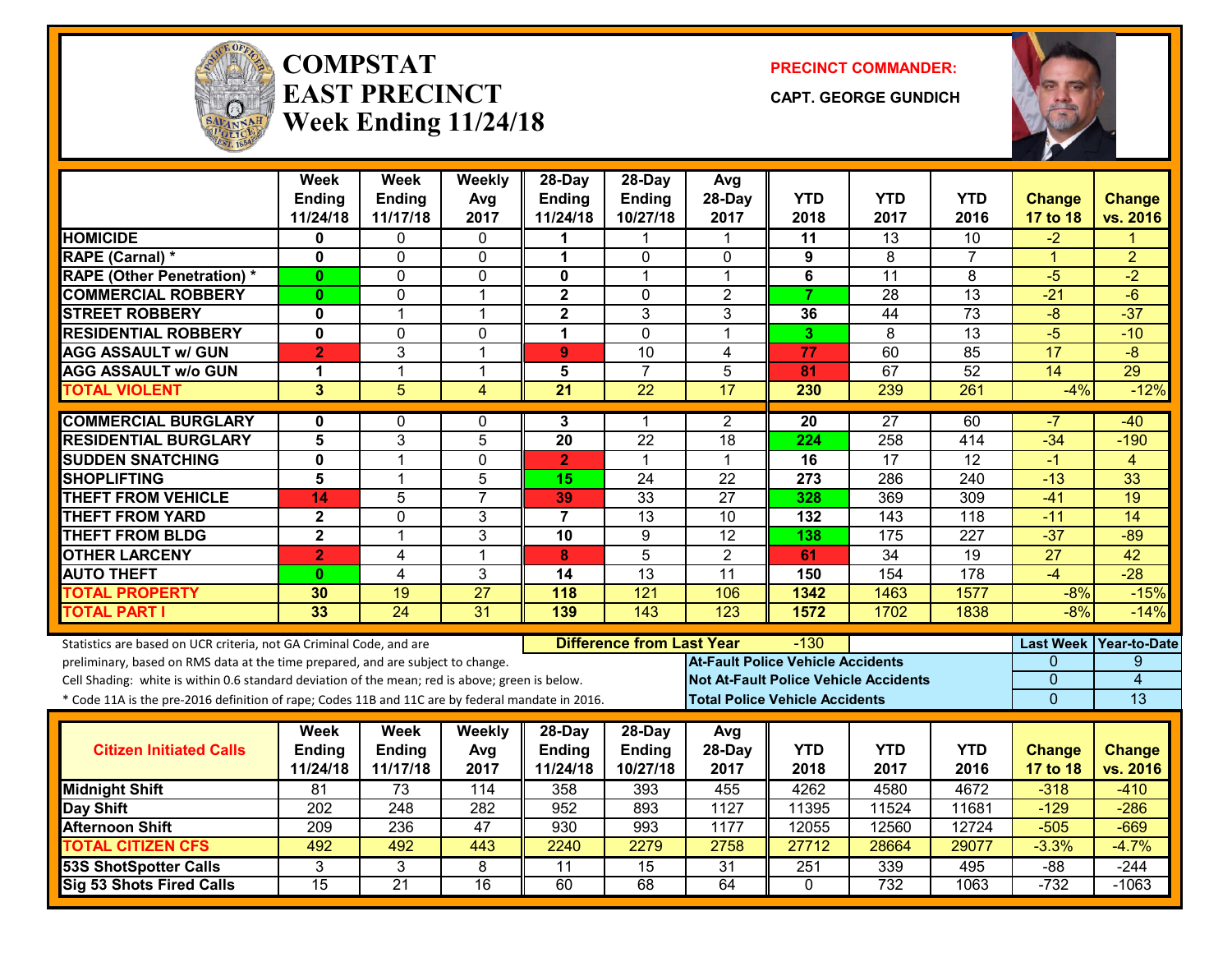# **BEAT 51 East Precinct Week Ending 11/24/18**

|                                   |                | <b>Last 4 Weeks</b> |                |                | 28 Days        | 28 Day     |                |                |                |                |                |
|-----------------------------------|----------------|---------------------|----------------|----------------|----------------|------------|----------------|----------------|----------------|----------------|----------------|
|                                   | Ending         | <b>Ending</b>       | <b>Ending</b>  | <b>Ending</b>  | <b>Ending</b>  | Average    | <b>YTD</b>     | <b>YTD</b>     | <b>YTD</b>     | <b>Change</b>  | <b>Change</b>  |
|                                   | 11/03/18       | 11/10/18            | 11/17/18       | 11/24/18       | 11/24/18       | 2017       | 2018           | 2017           | 2016           | 17 to 18       | vs. 2016       |
| <b>HOMICIDE</b>                   | $\mathbf{0}$   | 0                   | 0              | $\mathbf{0}$   | 0              | 0.0        | $\overline{2}$ | $\overline{2}$ | $\mathbf{1}$   | $\mathbf{0}$   | 1.             |
| <b>RAPE (Carnal)</b> *            | $\Omega$       | 0                   | 0              | 0              | $\Omega$       | 0.0        | 3              | $\overline{2}$ | $\mathbf{1}$   | $\mathbf{1}$   | $\overline{2}$ |
| <b>RAPE (Other Penetration) *</b> | $\Omega$       | 0                   | $\Omega$       | $\Omega$       | $\Omega$       | 0.0        | $\overline{2}$ | $\overline{2}$ | 0              | $\mathbf{0}$   | $\overline{2}$ |
| <b>COMMERCIAL ROBBERY</b>         | $\Omega$       | 0                   | $\mathbf{0}$   | 0              | $\Omega$       | 0.0        | $\mathbf{1}$   | $\mathcal{L}$  | $\mathbf{1}$   | $-1$           | $\Omega$       |
| <b>STREET ROBBERY</b>             | 0              | 0                   | 0              | 0              | 0              | 0.1        | 6              | 11             | 6              | $-5$           | $\overline{0}$ |
| <b>RESIDENTIAL ROBBERY</b>        | $\Omega$       | 0                   | 0              | 0              | 0              | 0.0        | $\mathbf 0$    | $\mathbf{1}$   | $\mathbf{1}$   | $-1$           | $-1$           |
| <b>AGG ASSAULT w/ GUN</b>         | $\mathbf{1}$   | $\mathbf{1}$        | $\mathbf{1}$   | 0              | 3              | 0.1        | 18             | 11             | 22             | $\overline{7}$ | $-4$           |
| <b>AGG ASSAULT W/o GUN</b>        | 0              | 0                   | $\mathbf{1}$   | 0              | $\mathbf{1}$   | 0.2        | 23             | 15             | 14             | 8              | 9 <sup>°</sup> |
| <b>TOTAL VIOLENT</b>              | $\mathbf{1}$   | $\mathbf{1}$        | $\overline{2}$ | $\mathbf{0}$   | $\overline{4}$ | 0.6        | 55             | 46             | 46             | 20%            | 20%            |
| <b>COMMERCIAL BURGLARY</b>        | $\Omega$       | 0                   | 0              | $\mathbf{0}$   | $\Omega$       | 0.1        | 4              | $\overline{7}$ | 12             | $-3$           | $-8$           |
| <b>RESIDENTIAL BURGLARY</b>       | $\mathbf{1}$   | 0                   |                | $\Omega$       |                |            |                |                | 46             |                |                |
|                                   |                |                     | $\mathbf{0}$   |                | $\mathbf{1}$   | 0.5        | 22             | 36             |                | $-14$          | $-24$          |
| <b>SUDDEN SNATCHING</b>           | $\Omega$       | 0                   | $\mathbf{0}$   | $\Omega$       | $\Omega$       | 0.1<br>0.4 | 5              | 5              | $\mathbf{1}$   | $\Omega$       | $\overline{4}$ |
| <b>SHOPLIFTING</b>                | $\Omega$       | 0                   | $\mathbf{0}$   | $\Omega$       | $\Omega$       |            | 25             | 34             | 34             | $-9$           | $-9$           |
| <b>THEFT FROM VEHICLE</b>         | 4              | $\mathbf{1}$        | $\mathbf{0}$   | 4              | 9              | 0.4        | 61             | 32             | 33             | 29             | 28             |
| <b>THEFT FROM YARD</b>            | 0              | 0                   | 0              | 0              | 0              | 0.2        | 14             | 22             | 25             | $-8$           | $-11$          |
| <b>THEFT FROM BLDG</b>            | $\overline{2}$ | $\mathbf{1}$        | 0              | $\mathbf{1}$   | 4              | 0.4        | 25             | 33             | 30             | $-8$           | $-5$           |
| <b>OTHER LARCENY</b>              | 0              | 0                   | $\overline{2}$ | $\mathbf{1}$   | 3              | 0.1        | 14             | 5              | $\overline{2}$ | 9              | 12             |
| <b>AUTO THEFT</b>                 | $\overline{2}$ | 0                   | $\overline{2}$ | 0              | 4              | 0.3        | 29             | 25             | 22             | $\overline{4}$ | $\overline{7}$ |
| <b>TOTAL PROPERTY</b>             | 9              | $\overline{2}$      | 4              | $6\phantom{1}$ | 21             | 2.5        | 199            | 199            | 205            | 0%             | $-3%$          |
| <b>TOTAL PART I</b>               | 10             | 3                   | $6\phantom{1}$ | 6              | 25             | 3.1        | 254            | 245            | 251            | 4%             | 1%             |

 **Difference from Last Year**r 9

Statistics are based on UCR criteria, not GA Criminal Code.

\* Rape Code 11A is the historical definition of rape (aka Legacy Rape); Rape Codes 11B and 11C are those moved from Part II to Part I in 2017.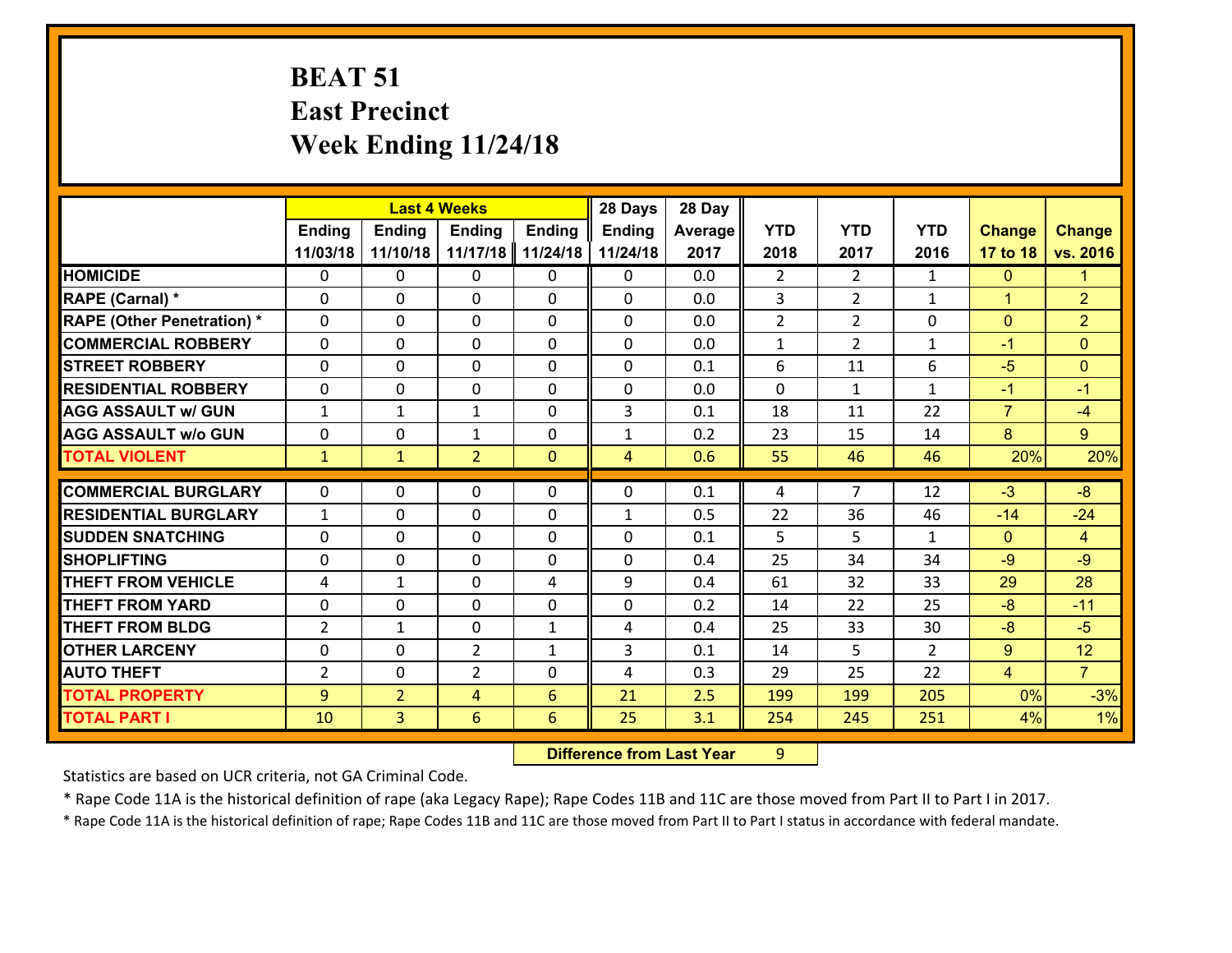# **BEAT 52 East Precinct Week Ending 11/24/18**

|                                              |                | <b>Last 4 Weeks</b> |                |               | 28 Days        | 28 Day       |                |                |                |                      |                  |
|----------------------------------------------|----------------|---------------------|----------------|---------------|----------------|--------------|----------------|----------------|----------------|----------------------|------------------|
|                                              | <b>Ending</b>  | <b>Ending</b>       | <b>Ending</b>  | <b>Ending</b> | <b>Ending</b>  | Average      | <b>YTD</b>     | <b>YTD</b>     | <b>YTD</b>     | <b>Change</b>        | <b>Change</b>    |
|                                              | 11/03/18       | 11/10/18            | 11/17/18       | 11/24/18      | 11/24/18       | 2017         | 2018           | 2017           | 2016           | 17 to 18             | vs. 2016         |
| <b>HOMICIDE</b>                              | $\Omega$       | 0                   | $\Omega$       | 0             | $\Omega$       | 0.0          | $\mathbf{1}$   | $\Omega$       | 3              | 1                    | $-2$             |
| RAPE (Carnal) *                              | $\Omega$       | 0                   | $\mathbf{0}$   | $\Omega$      | 0              | 0.1          | 2              | $\mathbf{1}$   | $\mathbf{1}$   | $\blacktriangleleft$ | $\mathbf{1}$     |
| <b>RAPE (Other Penetration) *</b>            | $\Omega$       | 0                   | $\Omega$       | $\Omega$      | 0              | 0.2          | $\Omega$       | $\overline{2}$ | $\mathbf{1}$   | $-2$                 | $-1$             |
| <b>COMMERCIAL ROBBERY</b>                    | $\mathbf 0$    | 0                   | $\mathbf{0}$   | $\Omega$      | 0              | 0.0          | $\mathbf{1}$   | $\Omega$       | 0              | $\blacktriangleleft$ | $\mathbf{1}$     |
| <b>STREET ROBBERY</b>                        | $\Omega$       | 0                   | $\mathbf 0$    | 0             | 0              | 1.1          | 5              | 13             | 20             | $-8$                 | $-15$            |
| <b>RESIDENTIAL ROBBERY</b>                   | $\mathbf{0}$   | 0                   | $\Omega$       | 0             | $\Omega$       | 0.3          | $\Omega$       | 4              | $\mathbf{1}$   | $-4$                 | $-1$             |
| <b>AGG ASSAULT w/ GUN</b>                    | $\mathbf{0}$   | 0                   | $\mathbf 0$    | 0             | 0              | 0.5          | 12             | 6              | 20             | $6^{\circ}$          | $-8$             |
| <b>AGG ASSAULT w/o GUN</b>                   | $\mathbf 0$    | $\mathbf{1}$        | $\mathbf 0$    | 0             | $\mathbf{1}$   | 1.2          | 15             | 15             | 10             | $\mathbf{0}$         | 5                |
| <b>TOTAL VIOLENT</b>                         | $\overline{0}$ | $\mathbf{1}$        | $\overline{0}$ | $\mathbf{0}$  | $\mathbf{1}$   | 3.4          | 36             | 41             | 56             | $-12%$               | $-36%$           |
| <b>COMMERCIAL BURGLARY</b>                   | $\mathbf{1}$   | $\mathbf{1}$        | $\Omega$       | $\Omega$      | $\overline{2}$ | 0.2          | 4              | $\overline{2}$ | $\overline{7}$ | $\overline{2}$       | $-3$             |
| <b>RESIDENTIAL BURGLARY</b>                  | $\mathbf{1}$   | 4                   | 0              | $\mathbf{1}$  | 6              | 2.6          | 49             | 31             | 61             | 18                   | $-12$            |
| <b>SUDDEN SNATCHING</b>                      | $\mathbf 0$    | 0                   | $\mathbf{1}$   | 0             | $\mathbf{1}$   | 0.3          | $\overline{2}$ | 4              | 0              | $-2$                 | $\overline{2}$   |
| <b>SHOPLIFTING</b>                           | $\mathbf 0$    | 0                   | $\mathbf 0$    | 0             | $\Omega$       | 0.3          | $\overline{2}$ | 3              | 3              | $-1$                 | $-1$             |
| <b>THEFT FROM VEHICLE</b>                    | $\mathbf{1}$   | 3                   | $\overline{2}$ | 5             | 11             | 7.2          | 55             | 90             | 52             | $-35$                | 3 <sup>1</sup>   |
|                                              |                |                     |                |               |                |              |                |                |                |                      |                  |
|                                              |                |                     |                |               |                |              |                |                |                |                      |                  |
| <b>THEFT FROM YARD</b>                       | $\mathbf{1}$   | 0                   | $\mathbf 0$    | $\mathbf 0$   | $\mathbf{1}$   | 1.8          | 17             | 22             | 18             | $-5$                 | $-1$             |
| <b>THEFT FROM BLDG</b>                       | $\mathbf 0$    | 0                   | $\mathbf 0$    | $\mathbf{1}$  | 1              | 1.3          | 18             | 15             | 30             | 3                    | $-12$            |
| <b>OTHER LARCENY</b>                         | $\mathbf 0$    | 0                   | $\mathbf 0$    | $\mathbf{1}$  | $\mathbf{1}$   | 0.5          | 10             | 6              | $\overline{7}$ | $\overline{4}$       | 3 <sup>1</sup>   |
| <b>AUTO THEFT</b>                            | $\mathbf{1}$   | $\mathbf{0}$        | $\mathbf{0}$   | 0             | $\mathbf{1}$   | 2.5          | 26             | 28             | 27             | $-2$                 | $-1$             |
| <b>TOTAL PROPERTY</b><br><b>TOTAL PART I</b> | 5<br>5         | 8<br>9              | 3<br>3         | 8<br>8        | 24<br>25       | 16.6<br>20.0 | 183<br>219     | 201<br>242     | 205<br>261     | $-9%$<br>$-10%$      | $-11%$<br>$-16%$ |

 **Difference from Last Year**‐23

Statistics are based on UCR criteria, not GA Criminal Code.

\* Rape Code 11A is the historical definition of rape (aka Legacy Rape); Rape Codes 11B and 11C are those moved from Part II to Part I in 2017.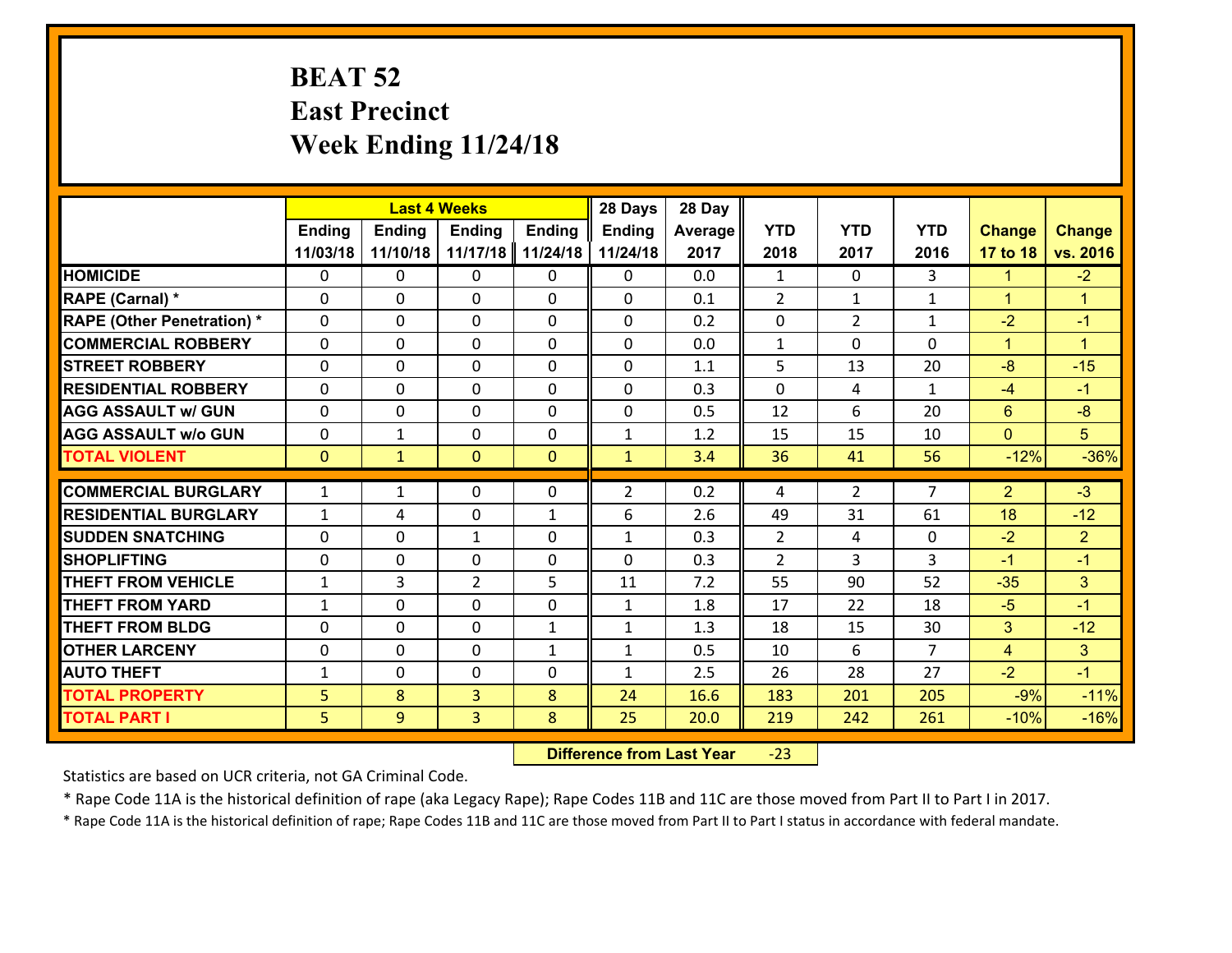#### **BEAT 53 East Precinct Week Ending 11/24/18**

|                                   | <b>Last 4 Weeks</b> |                |                  |                | 28 Days        | 28 Day  |                |                |                |                |                      |
|-----------------------------------|---------------------|----------------|------------------|----------------|----------------|---------|----------------|----------------|----------------|----------------|----------------------|
|                                   | <b>Ending</b>       | <b>Ending</b>  | <b>Ending</b>    | <b>Ending</b>  | <b>Ending</b>  | Average | <b>YTD</b>     | <b>YTD</b>     | <b>YTD</b>     | <b>Change</b>  | <b>Change</b>        |
|                                   | 11/03/18            | 11/10/18       | 11/17/18         | 11/24/18       | 11/24/18       | 2017    | 2018           | 2017           | 2016           | 17 to 18       | vs. 2016             |
| <b>HOMICIDE</b>                   | $\Omega$            | 0              | 0                | 0              | 0              | 0.5     | 1              | $\overline{7}$ | $\mathbf{1}$   | $-6$           | $\mathbf{0}$         |
| RAPE (Carnal) *                   | $\Omega$            | 0              | $\mathbf{0}$     | 0              | $\Omega$       | 0.1     | $\overline{2}$ | $\mathbf{1}$   | $\overline{2}$ | $\mathbf{1}$   | $\Omega$             |
| <b>RAPE (Other Penetration) *</b> | 0                   | 0              | $\mathbf 0$      | 0              | 0              | 0.2     | 0              | 3              | 3              | $-3$           | $-3$                 |
| <b>COMMERCIAL ROBBERY</b>         | 0                   | 0              | $\mathbf 0$      | 0              | 0              | 0.1     | $\mathbf 0$    | $\mathbf{1}$   | 0              | $-1$           | $\mathbf{0}$         |
| <b>STREET ROBBERY</b>             | $\mathbf{1}$        | 0              | $\mathbf 0$      | 0              | $\mathbf{1}$   | 0.3     | $\overline{7}$ | 4              | 14             | 3              | $-7$                 |
| <b>RESIDENTIAL ROBBERY</b>        | $\Omega$            | 0              | $\mathbf 0$      | 0              | 0              | 0.2     | $\mathbf 0$    | $\overline{2}$ | 4              | $-2$           | $-4$                 |
| <b>AGG ASSAULT w/ GUN</b>         | 0                   | 0              | 1                | $\mathbf{1}$   | $\overline{2}$ | 1.7     | 18             | 21             | 15             | $-3$           | 3 <sup>1</sup>       |
| <b>AGG ASSAULT w/o GUN</b>        | 0                   | 0              | $\mathbf 0$      | 0              | 0              | 1.2     | 14             | 16             | 6              | $-2$           | 8                    |
| <b>TOTAL VIOLENT</b>              | $\mathbf{1}$        | $\overline{0}$ | $\mathbf{1}$     | $\mathbf{1}$   | 3              | 4.3     | 42             | 55             | 45             | $-24%$         | $-7%$                |
| <b>COMMERCIAL BURGLARY</b>        | $\Omega$            | 0              | $\mathbf{0}$     | 0              | $\Omega$       | 0.1     | 4              | $\mathbf{1}$   | 3              | 3              | $\blacktriangleleft$ |
| <b>RESIDENTIAL BURGLARY</b>       |                     |                |                  | 3              | 5              | 2.5     | 43             | 31             | 86             | 12             | $-43$                |
| <b>SUDDEN SNATCHING</b>           | $\mathbf{1}$<br>0   | 0<br>0         | 1<br>$\mathbf 0$ | 0              | 0              | 0.2     | $\overline{3}$ | $\overline{2}$ | 4              | $\mathbf{1}$   | $-1$                 |
| <b>SHOPLIFTING</b>                | $\mathbf{1}$        | 0              | $\mathbf 0$      | 0              | $\mathbf{1}$   | 0.1     | 11             | $\mathbf{1}$   | 4              | 10             | $\overline{7}$       |
| <b>THEFT FROM VEHICLE</b>         | $\overline{2}$      | 1              | $\mathbf{1}$     | 0              | 4              | 6.3     | 56             | 76             | 63             | $-20$          | $-7$                 |
| <b>THEFT FROM YARD</b>            | $\mathbf{1}$        | $\mathbf{1}$   | $\mathbf 0$      | $\mathbf{1}$   | 3              | 2.2     | 31             | 27             | 21             | $\overline{4}$ | 10                   |
| <b>THEFT FROM BLDG</b>            | 0                   | 1              | $\mathbf{1}$     | 0              | $\overline{2}$ | 4.4     | 30             | 55             | 63             | $-25$          | $-33$                |
| <b>OTHER LARCENY</b>              | $\mathbf 0$         | 0              | $\mathbf{1}$     | 0              | $\mathbf{1}$   | 0.3     | 12             | 4              | $\mathbf{1}$   | 8              | 11                   |
| <b>AUTO THEFT</b>                 | $\overline{2}$      | 0              | $\overline{2}$   | 0              | 4              | 2.7     | 30             | 30             | 35             | $\mathbf{0}$   | $-5$                 |
| <b>TOTAL PROPERTY</b>             | $\overline{7}$      | $\overline{3}$ | 6                | $\overline{4}$ | 20             | 18.7    | 220            | 227            | 280            | $-3%$          | $-21%$               |
|                                   |                     |                | $\overline{7}$   |                |                |         |                |                |                |                |                      |
| <b>TOTAL PART I</b>               | 8                   | $\overline{3}$ |                  | 5              | 23             | 23.0    | 262            | 282            | 325            | $-7%$          | $-19%$               |

 **Difference from Last Year**‐20

Statistics are based on UCR criteria, not GA Criminal Code.

\* Rape Code 11A is the historical definition of rape (aka Legacy Rape); Rape Codes 11B and 11C are those moved from Part II to Part I in 2017.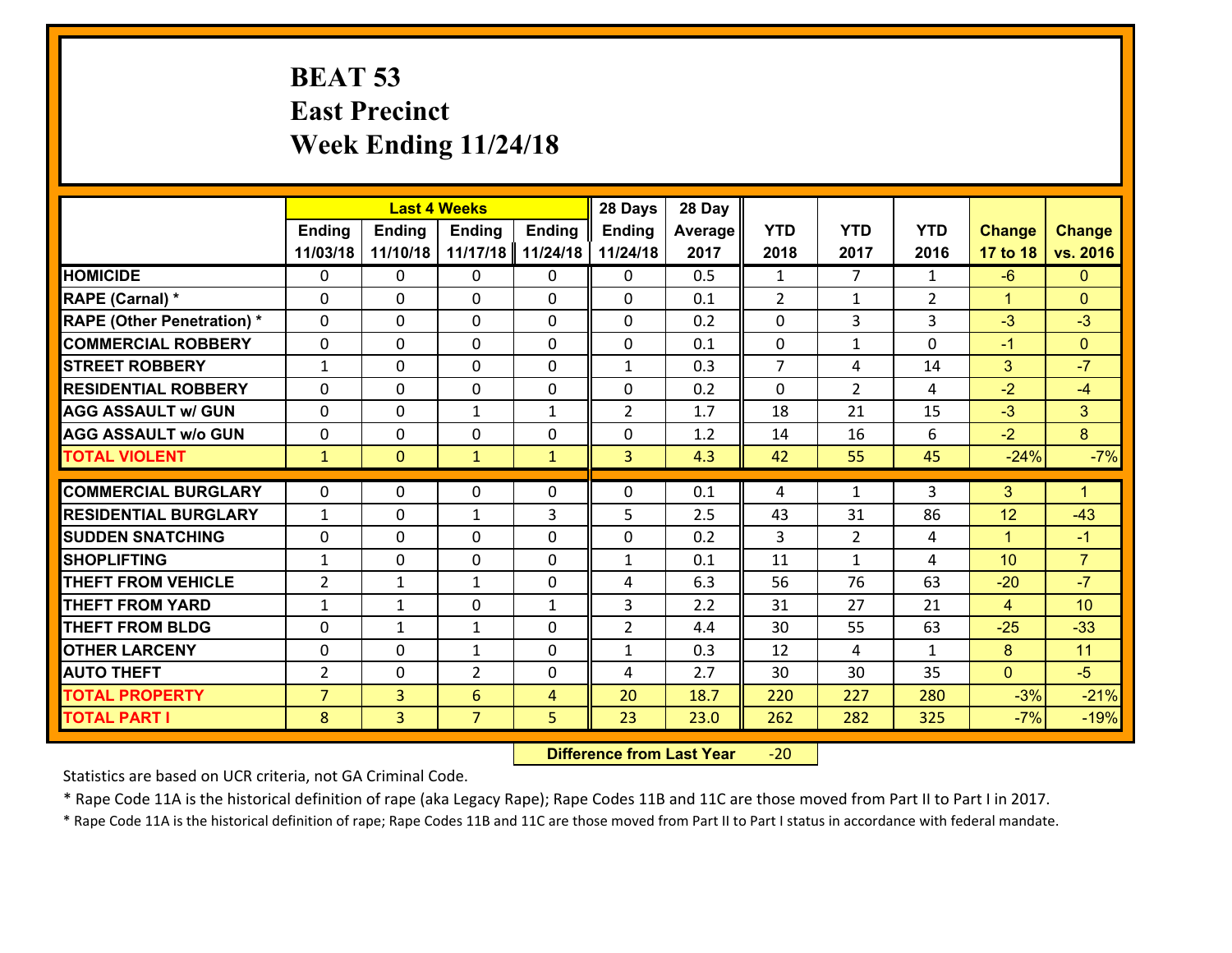# **BEAT 54 East Precinct Week Ending 11/24/18**

|                                   | <b>Last 4 Weeks</b> |                 |                |               | 28 Days        | 28 Day  |                |              |                |                      |                 |
|-----------------------------------|---------------------|-----------------|----------------|---------------|----------------|---------|----------------|--------------|----------------|----------------------|-----------------|
|                                   | <b>Ending</b>       | <b>Ending</b>   | <b>Ending</b>  | <b>Ending</b> | <b>Ending</b>  | Average | <b>YTD</b>     | <b>YTD</b>   | <b>YTD</b>     | <b>Change</b>        | <b>Change</b>   |
|                                   | 11/03/18            | 11/10/18        | 11/17/18       | 11/24/18      | 11/24/18       | 2017    | 2018           | 2017         | 2016           | 17 to 18             | vs. 2016        |
| <b>HOMICIDE</b>                   | $\Omega$            | $\mathbf{1}$    | 0              | 0             | $\mathbf{1}$   | 0.2     | 5              | 3            | $\mathbf{1}$   | $\overline{2}$       | 4               |
| RAPE (Carnal) *                   | $\mathbf{1}$        | 0               | $\Omega$       | 0             | $\mathbf{1}$   | 0.1     | $\mathbf{1}$   | $\mathbf{1}$ | $\mathbf{1}$   | $\Omega$             | $\mathbf{0}$    |
| <b>RAPE (Other Penetration) *</b> | 0                   | 0               | $\mathbf 0$    | 0             | 0              | 0.1     | $\mathbf{1}$   | $\mathbf{1}$ | $\mathbf{1}$   | $\mathbf{0}$         | $\mathbf{0}$    |
| <b>COMMERCIAL ROBBERY</b>         | $\mathbf{1}$        | 0               | $\mathbf 0$    | 0             | $\mathbf{1}$   | 0.9     | 4              | 14           | 6              | $-10$                | $-2$            |
| <b>STREET ROBBERY</b>             | 0                   | 0               | $\mathbf{1}$   | 0             | $\mathbf{1}$   | 0.8     | 11             | 11           | 21             | $\overline{0}$       | $-10$           |
| <b>RESIDENTIAL ROBBERY</b>        | $\Omega$            | 0               | $\mathbf 0$    | 0             | 0              | 0.0     | $\overline{2}$ | $\mathbf{0}$ | 4              | $\overline{2}$       | $-2$            |
| <b>AGG ASSAULT w/ GUN</b>         | 0                   | 0               | 1              | 0             | $\mathbf{1}$   | 1.1     | 14             | 14           | 19             | $\overline{0}$       | $-5$            |
| <b>AGG ASSAULT w/o GUN</b>        | 0                   | 0               | $\mathbf 0$    | $\Omega$      | $\mathbf 0$    | 0.8     | 15             | 14           | 9              | $\blacktriangleleft$ | $6\overline{6}$ |
| <b>TOTAL VIOLENT</b>              | 2 <sup>1</sup>      | $\mathbf{1}$    | $\overline{2}$ | $\mathbf{0}$  | 5              | 4.0     | 53             | 58           | 62             | $-9%$                | $-15%$          |
| <b>COMMERCIAL BURGLARY</b>        | $\Omega$            | 0               | $\mathbf{0}$   | 0             | $\Omega$       | 0.7     | 2              | 9            | 13             | $-7$                 | $-11$           |
|                                   |                     |                 |                |               |                |         |                |              |                |                      |                 |
| <b>RESIDENTIAL BURGLARY</b>       | 0                   | $\overline{2}$  | 1              | 0             | 3              | 5.1     | 54             | 70           | 93             | $-16$                | $-39$           |
| <b>SUDDEN SNATCHING</b>           | 0                   | 0               | $\mathbf 0$    | 0             | 0              | 0.1     | $\mathbf 0$    | $\mathbf{1}$ | $\overline{2}$ | $-1$                 | $-2$            |
| <b>SHOPLIFTING</b>                | 0                   | 0               | $\mathbf 0$    | $\mathbf{1}$  | $\mathbf{1}$   | 5.0     | 58             | 57           | 71             | $\mathbf{1}$         | $-13$           |
| <b>THEFT FROM VEHICLE</b>         | $\overline{2}$      | 1               | $\mathbf{1}$   | 3             | $\overline{7}$ | 5.3     | 58             | 73           | 63             | $-15$                | $-5$            |
| <b>THEFT FROM YARD</b>            | $\mathbf 0$         | $\overline{2}$  | $\mathbf 0$    | $\mathbf{1}$  | 3              | 2.3     | 33             | 27           | 22             | $6\phantom{1}$       | 11              |
| <b>THEFT FROM BLDG</b>            | $\mathbf{1}$        | 0               | $\mathbf 0$    | 0             | $\mathbf{1}$   | 2.3     | 28             | 32           | 45             | $-4$                 | $-17$           |
| <b>OTHER LARCENY</b>              | $\mathbf 0$         | 0               | $\mathbf 0$    | 0             | $\mathbf 0$    | 0.2     | 13             | 4            | 6              | 9                    | $\overline{7}$  |
| <b>AUTO THEFT</b>                 | $\overline{2}$      | 1               | $\mathbf 0$    | $\mathbf 0$   | 3              | 1.9     | 31             | 31           | 38             | $\mathbf{0}$         | $-7$            |
| <b>TOTAL PROPERTY</b>             | 5 <sub>5</sub>      | $6\overline{6}$ | $\overline{2}$ | 5             | 18             | 22.9    | 277            | 304          | 353            | $-9%$                | $-22%$          |
| <b>TOTAL PART I</b>               | $\overline{7}$      | $\overline{7}$  | 4              | 5             | 23             | 26.8    | 330            | 362          | 415            | $-9%$                | $-20%$          |

 **Difference from Last Year**r -32

Statistics are based on UCR criteria, not GA Criminal Code.

\* Rape Code 11A is the historical definition of rape (aka Legacy Rape); Rape Codes 11B and 11C are those moved from Part II to Part I in 2017.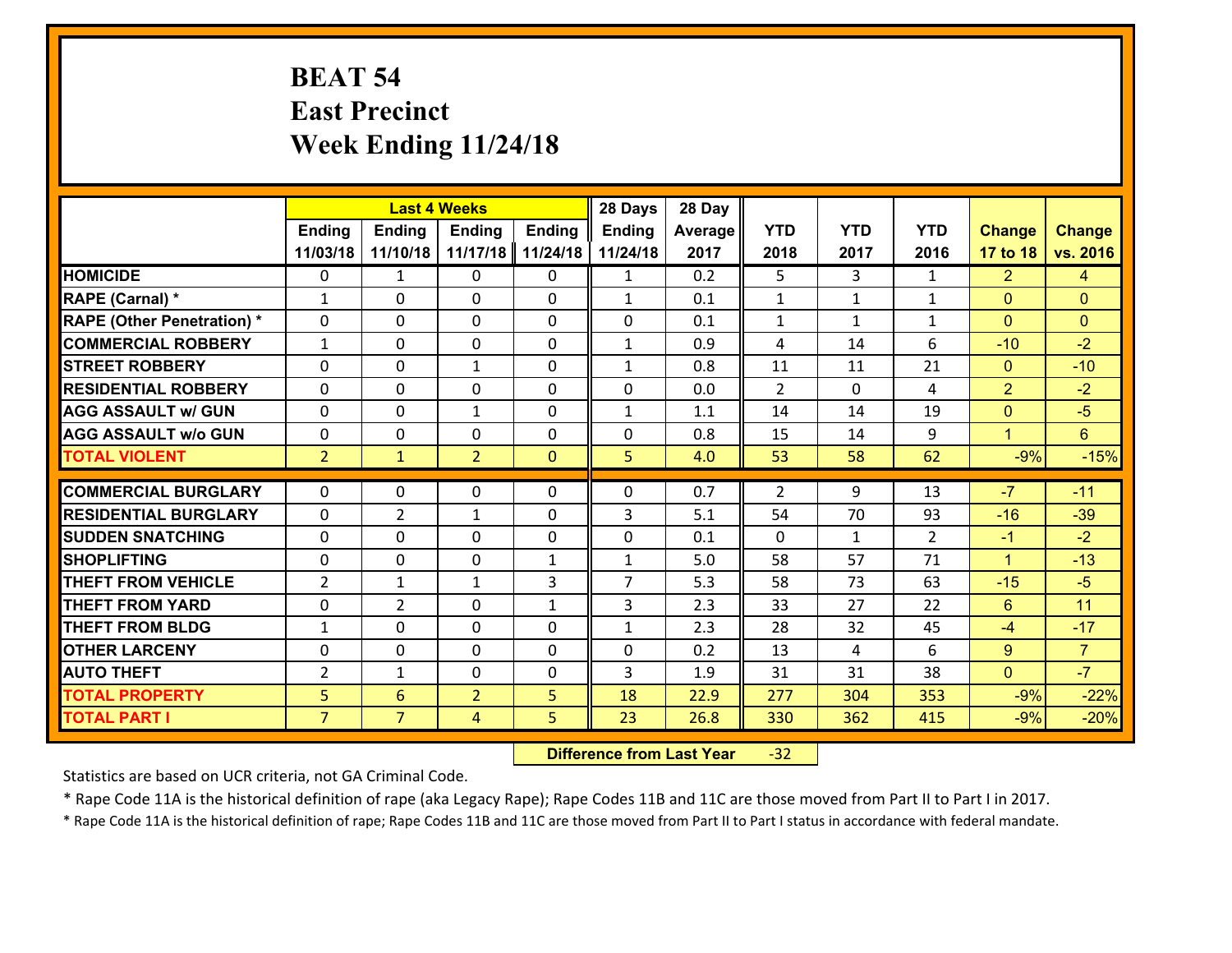#### **BEAT 55 East Precinct Week Ending 11/24/18**

|                                   | <b>Last 4 Weeks</b> |                |                |                | 28 Days        | 28 Day         |                |                |              |                |                      |
|-----------------------------------|---------------------|----------------|----------------|----------------|----------------|----------------|----------------|----------------|--------------|----------------|----------------------|
|                                   | <b>Ending</b>       | Ending         | <b>Ending</b>  | Ending         | <b>Ending</b>  | <b>Average</b> | <b>YTD</b>     | <b>YTD</b>     | <b>YTD</b>   | <b>Change</b>  | <b>Change</b>        |
|                                   | 11/03/18            | 11/10/18       | 11/17/18       | 11/24/18       | 11/24/18       | 2017           | 2018           | 2017           | 2016         | 17 to 18       | vs. 2016             |
| <b>HOMICIDE</b>                   | $\Omega$            | 0              | 0              | $\mathbf{0}$   | 0              | 0.0            | $\mathbf{1}$   | $\Omega$       | 0            | $\mathbf{1}$   | $\blacktriangleleft$ |
| <b>RAPE (Carnal) *</b>            | $\Omega$            | $\Omega$       | 0              | $\Omega$       | $\Omega$       | 0.0            | $\Omega$       | $\mathbf{1}$   | $\mathbf{1}$ | $-1$           | $-1$                 |
| <b>RAPE (Other Penetration) *</b> | $\Omega$            | 0              | 0              | 0              | 0              | 0.0            | $\mathbf 0$    | $\Omega$       | $\mathbf{1}$ | $\mathbf{0}$   | $-1$                 |
| <b>COMMERCIAL ROBBERY</b>         | 0                   | $\mathbf{1}$   | $\mathbf 0$    | 0              | $\mathbf{1}$   | 1.0            | $\mathbf{1}$   | 11             | 4            | $-10$          | $-3$                 |
| <b>STREET ROBBERY</b>             | 0                   | 0              | 0              | 0              | 0              | 0.2            | 4              | $\mathbf{1}$   | 6            | 3              | $-2$                 |
| <b>RESIDENTIAL ROBBERY</b>        | 0                   | $\mathbf{1}$   | 0              | 0              | $\mathbf{1}$   | 0.0            | $\mathbf{1}$   | $\mathbf{1}$   | 0            | $\mathbf{0}$   | $\mathbf{1}$         |
| <b>AGG ASSAULT w/ GUN</b>         | 0                   | $\overline{2}$ | 0              | 0              | $\overline{2}$ | 0.5            | 11             | 5              | 6            | $6\phantom{1}$ | $5\overline{)}$      |
| <b>AGG ASSAULT W/o GUN</b>        | 0                   | 0              | 0              | 0              | 0              | 0.5            | 4              | $\overline{2}$ | 5            | $\overline{2}$ | $-1$                 |
| <b>TOTAL VIOLENT</b>              | $\overline{0}$      | $\overline{4}$ | $\mathbf{0}$   | $\mathbf{0}$   | $\overline{4}$ | 2.2            | 22             | 21             | 23           | 5%             | $-4%$                |
|                                   |                     |                |                |                |                |                |                |                |              |                |                      |
| <b>COMMERCIAL BURGLARY</b>        | $\Omega$            | $\mathbf{1}$   | $\mathbf{0}$   | 0              | $\mathbf{1}$   | 0.3            | 4              | 4              | 14           | $\Omega$       | $-10$                |
| <b>RESIDENTIAL BURGLARY</b>       | $\mathbf{1}$        | 0              | 0              | 0              | 1              | 3.4            | 19             | 44             | 51           | $-25$          | $-32$                |
| <b>SUDDEN SNATCHING</b>           | $\mathbf{1}$        | 0              | 0              | 0              | $\mathbf{1}$   | 0.2            | 3              | 4              | $\mathbf{1}$ | $-1$           | 2                    |
| <b>SHOPLIFTING</b>                | 4                   | $\overline{3}$ | $\mathbf{1}$   | 4              | 12             | 13.8           | 172            | 183            | 116          | $-11$          | 56                   |
| <b>THEFT FROM VEHICLE</b>         | 3                   | $\overline{2}$ | $\mathbf{0}$   | 0              | 5              | 4.1            | 50             | 48             | 62           | $\overline{2}$ | $-12$                |
| <b>THEFT FROM YARD</b>            | $\mathbf 0$         | 0              | 0              | 0              | 0              | 1.5            | 20             | 17             | 16           | 3              | $\overline{4}$       |
| <b>THEFT FROM BLDG</b>            | $\mathbf{1}$        | $\mathbf{1}$   | $\mathbf{0}$   | $\Omega$       | $\overline{2}$ | 1.5            | 18             | 17             | 34           | $\mathbf{1}$   | $-16$                |
| <b>OTHER LARCENY</b>              | $\mathbf{1}$        | $\mathbf 0$    | $\mathbf{1}$   | 0              | $\overline{2}$ | 0.6            | $\overline{7}$ | $\overline{7}$ | $\mathbf{1}$ | $\overline{0}$ | $6\phantom{1}$       |
| <b>AUTO THEFT</b>                 | $\Omega$            | $\mathbf{1}$   | 0              | 0              | $\mathbf{1}$   | 1.7            | 18             | 14             | 29           | $\overline{4}$ | $-11$                |
| <b>TOTAL PROPERTY</b>             | 11                  | 8              | $\overline{2}$ | $\overline{4}$ | 25             | 27.2           | 311            | 338            | 324          | $-8%$          | $-4%$                |
| <b>TOTAL PART I</b>               | 11                  | 12             | $\overline{2}$ | $\overline{4}$ | 29             | 29.4           | 333            | 359            | 347          | $-7%$          | $-4%$                |

 **Difference from Last Year**‐26

Statistics are based on UCR criteria, not GA Criminal Code.

\* Rape Code 11A is the historical definition of rape (aka Legacy Rape); Rape Codes 11B and 11C are those moved from Part II to Part I in 2017.